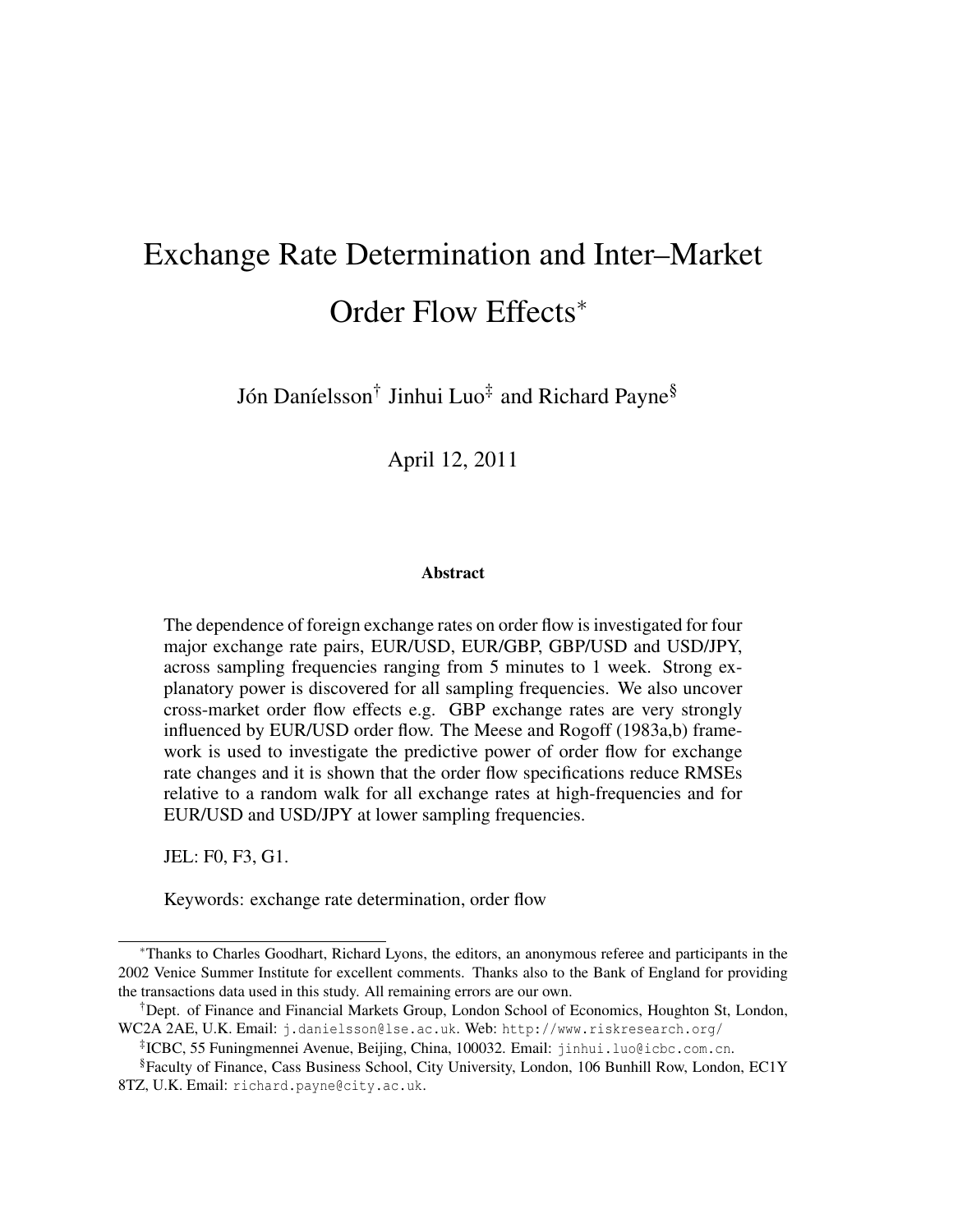# 1 Introduction

Empirical models of exchange rate determination, especially at intermediate estimation horizons, have frustrated economists at least since the Meese and Rogoff (1983a,b) result that macro–based exchange rate models under–perform a random walk model in predictive ability. In the empirical finance literature there is, however, a long tradition of studying the higher frequency relationship between features of prices of financial assets and measures derived from trading activity.<sup>1</sup> Simple analysis of trading volume, however, does not help resolve the Meese–Rogoff problem, not least because volume is directionless i.e. a change in volume cannot predict the direction of FX changes.

Recently, though, researchers have investigated the impact of *signed volume* i.e. the decomposition of volume into transactions initiated by sellers and buyers, separately. The difference between buyer and seller initiated volume is termed *order flow*. <sup>2</sup> Order flow has been shown in empirical market microstructure research to be a key determinant of high frequency asset price changes, with several authors, e.g. Lyons (1995), Evans (2002), and Payne (2003) studying the relationship between order flow and foreign exchange rates.<sup>3</sup>

From the perspective of benchmark rational expectations models of exchange rate determination, the importance of order flow is puzzling. Such models predict that prices should

<sup>&</sup>lt;sup>1</sup>See e.g. Clark (1973); Epps and Epps (1976); Tauchen and Pitts (1983); Karpoff (1987).

<sup>&</sup>lt;sup>2</sup>Note that in defining order flow one must distinguish between buyer and seller initiated transactions. Of course every trade consummated in a market has both a buyer and a seller, but from the current perspective the important member of this pair is the aggressive trader, the individual actively wishing to transact at another agent's prices.

<sup>&</sup>lt;sup>3</sup>See also Hasbrouck (1991) and Madhavan and Smidt (1991) who study equity markets, and Cohen and Shin (2002) who study fixed income markets.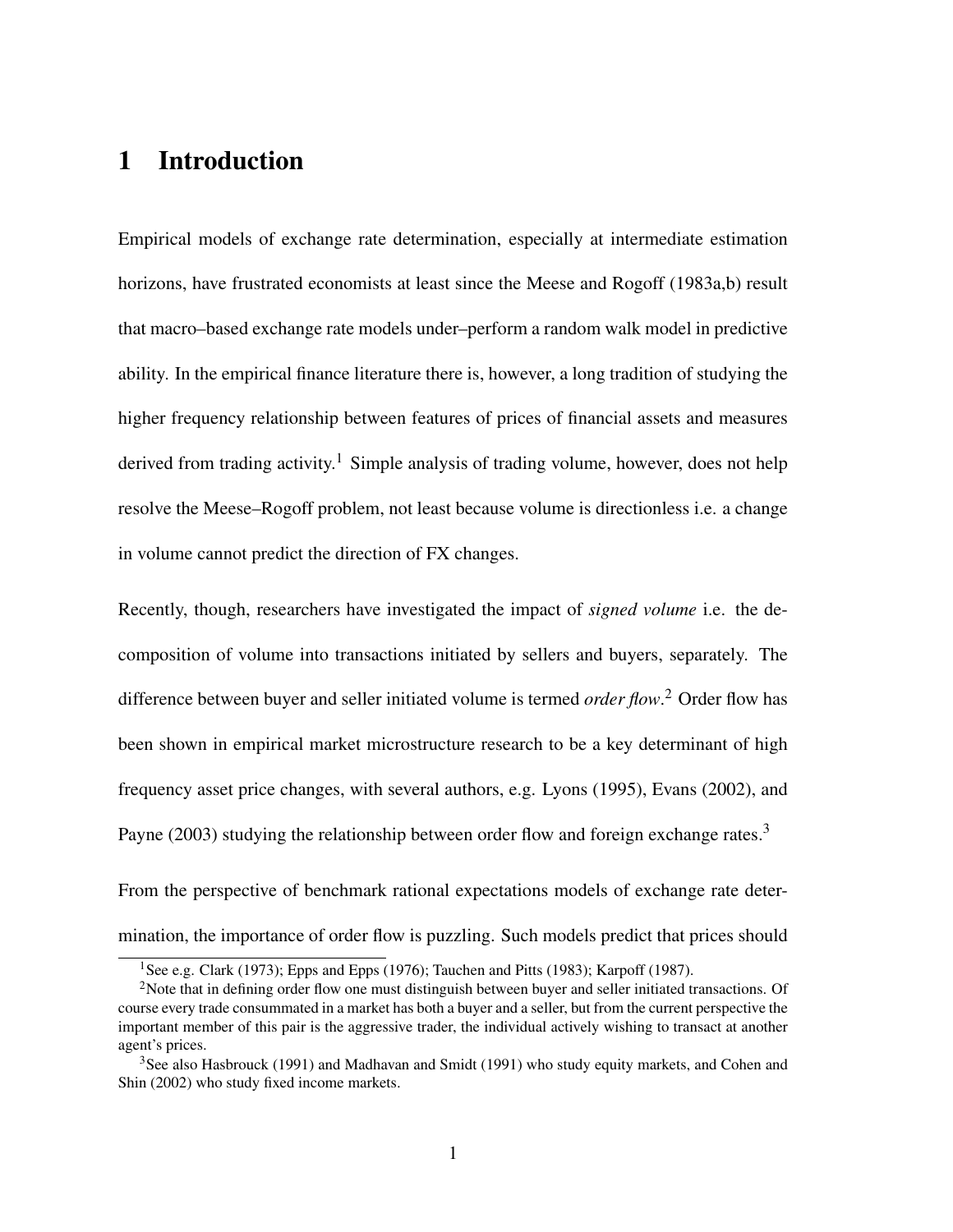respond to new information without any consistent effect on order flow. Intuitively, when new information arrives each agent immediately revises his estimate of value and there is no reason for trade. Thus one must look beyond those models to find a rationale for the effects of order flow on prices.

Work which can be used to justify the explanatory power of order flow suggests that flows may convey information about asset payoffs or discount factors. Standard private information arguments (e.g. Glosten and Milgrom (1985)) imply that order flow carries information about exchange rate payoffs. Alternatively Evans and Lyons (2002b) suggest that order flow aggregates dispersed information about FX risk premia. Finally, some recent empirical work suggests that public information is partially impounded into exchange rates via order flow (Love and Payne, 2008; Rime et al., 2010). These arguments also suggest that the relationship between order flow and asset prices persists across sampling frequencies, for example because information has permanent effects on asset prices. Some empirical work supports this intuition, e.g. Evans and Lyons (2002b) who find strong dependence of daily exchange rate changes on daily order flows, even after accounting for macroeconomic fundamentals.<sup>4</sup> However, Berger et al. (2008) use 6 years of high-frequency data on EUR/USD and USD/JPY to show that order flows and exchange rate returns are strongly related for sampling frequencies from 1 minute to 2 weeks, but the relationship weakens at lower frequencies. They proceed to show that the flow-return relationship is stronger at times of low market liquidity and use this result to argue that liquidity effects are at least a

<sup>4</sup>Similarly, Chordia et al. (2001) show that daily changes in US equity market levels are strongly related to market wide order flow measures.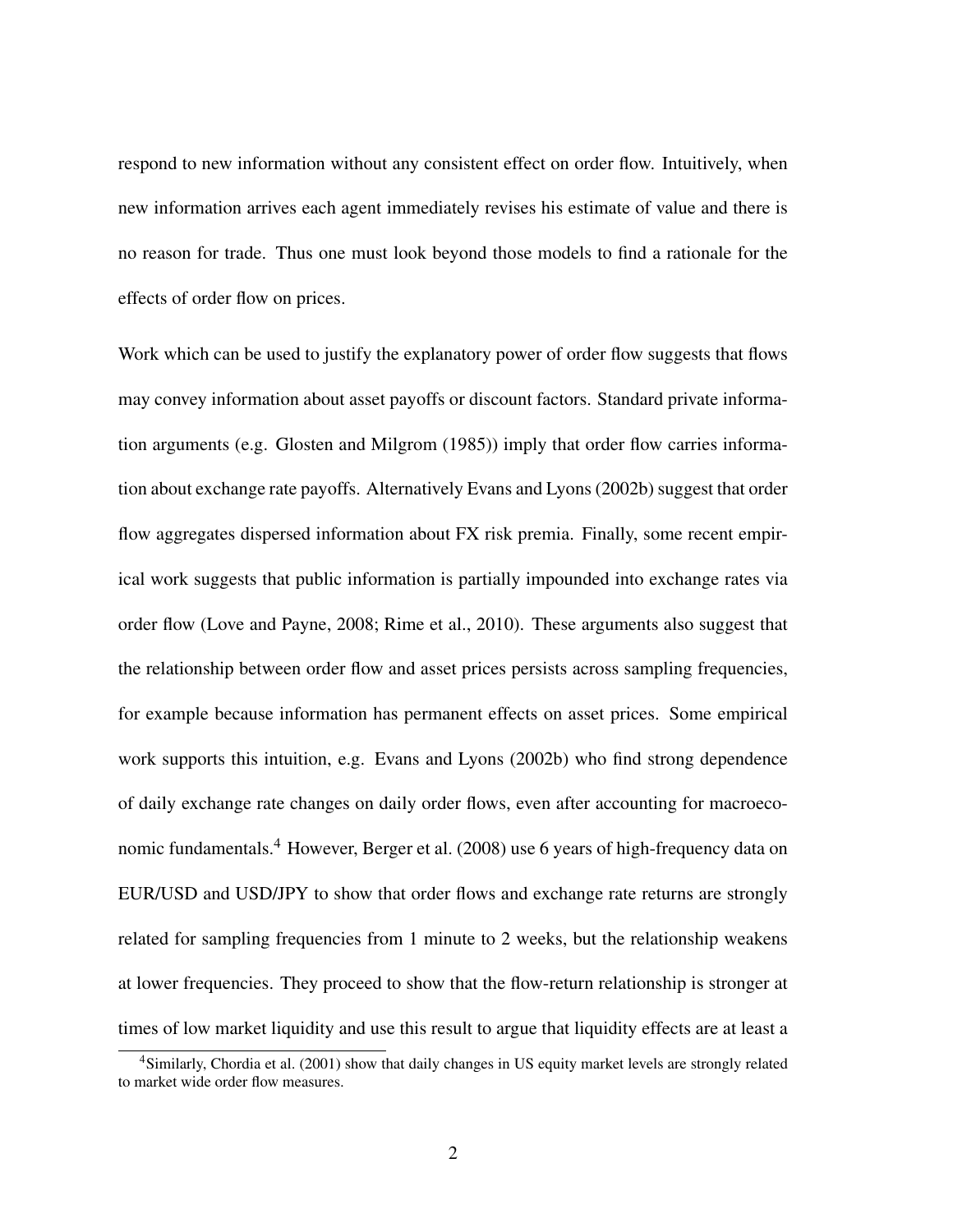part of the story behind the correlations of flows and returns. Finally, Froot and Ramadorai (2005) use a decomposition for FX returns into permanent, intrinsic value shocks and deviations from intrinsic value (similar to that of Campbell and Shiller (1988)), plus a long span of flow data for many currencies (this time from a global custodian bank) to draw conclusions about the long-run effects of flows on exchange rates. They conclude that order flow is related to transitory exchange rate movements and show that positive correlations between returns and flows turn negative at very low frequencies.

The objective of this paper is to refine and deepen our understanding of the relationship between FX order flows and exchange rate changes. Our investigation extends prior work in that we have data on 4 key exchange rates (EUR/USD, EUR/GBP, GBP/USD, USD/JPY) covering between 8 and 10 months each. Using these data we focus on three empirical issues. First, we examine how the flow-return relationship varies across sampling frequencies from 5 minutes to 1 week. Second, we empirically model cross-market order flow effects e.g. the effects of EUR/USD order flow on GBP/USD. Last, we evaluate the predictive power of order flows for exchange rate changes using the Meese-Rogoff approach and genuine out-of-sample forecast analysis.

Our data derives from transaction–level information obtained from the Reuters D2000–2 electronic brokerage and we have approximately 10 months of data for EUR/USD and EUR/GBP and eight months of data for GBP/USD and USD/JPY. The sample starts in 1999 and ends in 2000.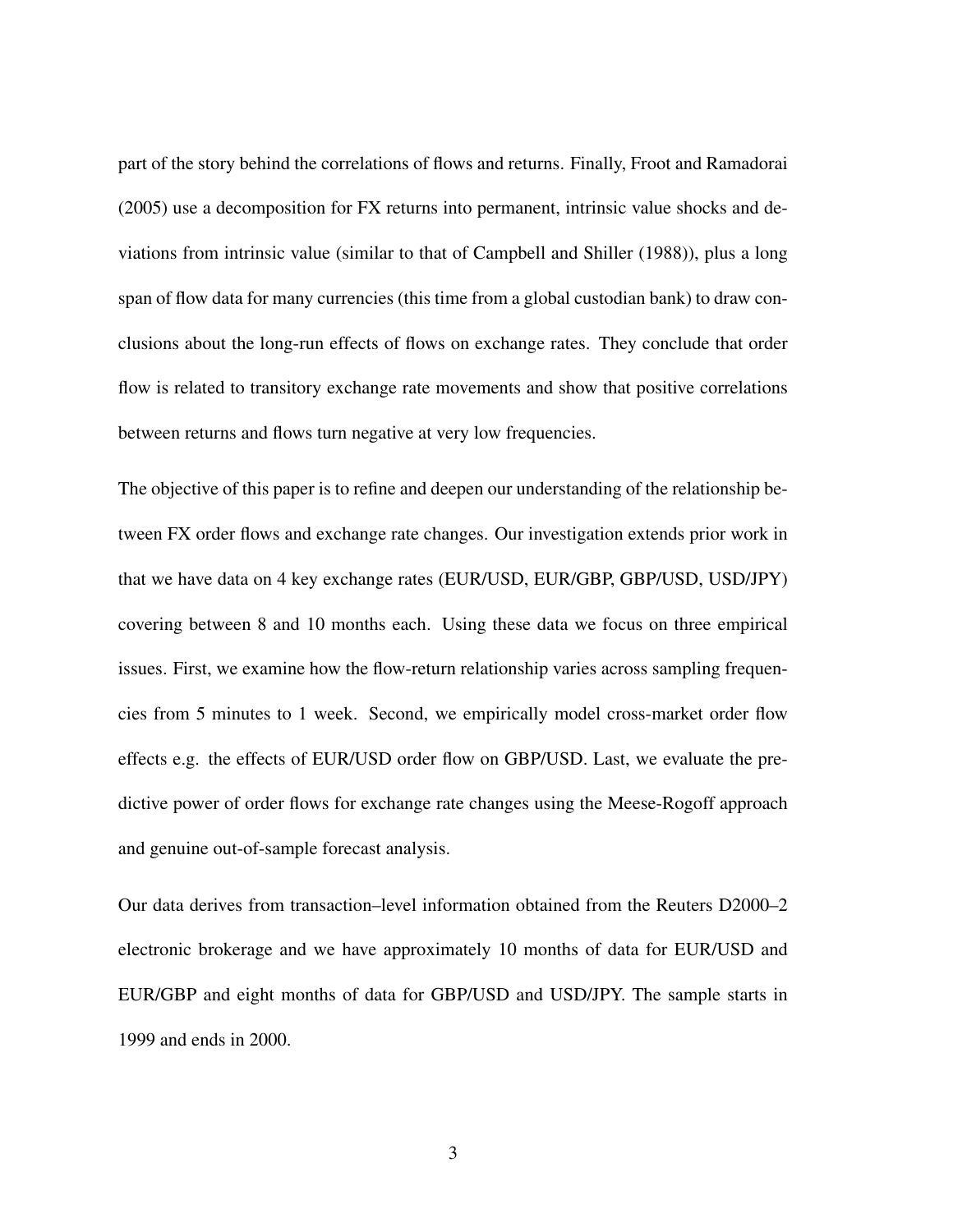Our first set of results shows that contemporaneous order flow significantly explains exchange rates across sampling frequencies. However, we observe considerable differences in the explanatory power of the various regressions. For the EUR/USD rate,  $R^2$  hovers around 40% for all frequencies, while for USD/JPY the  $R^2$  increases with aggregation, from 6% at five minutes to 67% at one week. These results are comparable to those reported by Evans and Lyons (2002b) and Berger et al. (2008) and, in the latter case, directly corroborate their findings for EUR/USD and USD/JPY using data from a different sample and trading system. In contrast, the  $R^2$  for both GBP rates decreases with aggregation from 26% at five minutes to 1% at one week. On first inspection, the inconsistency between the GBP regression results and those for EUR/USD and USD/JPY are somewhat puzzling.

Our analysis of cross-market flow effects partially resolves the preceding puzzle, however. Including other order flows as explanatory variables in the EUR/USD and USD/JPY regressions makes little difference to their explanatory power. However, for the GBP rates, especially at lower frequencies, order flow from other currencies has a strong and significant impact, greatly increasing explanatory power. Our results are especially clear in the case of the EUR/GBP rate where EUR/USD order flow is found to be the primary exchange rate driver at low frequencies. Cross-market flow effects similar to these are also reported in Evans and Lyons (2002a) and Lyons and Moore (2009). The former paper studies pre-Euro data and shows that German mark and Swiss franc flows directly affect returns on other European currencies. The latter studies triangular arbitrage in a Yen-Dollar-Euro setting and shows cross-market effects from flow in that context. Our results support theirs in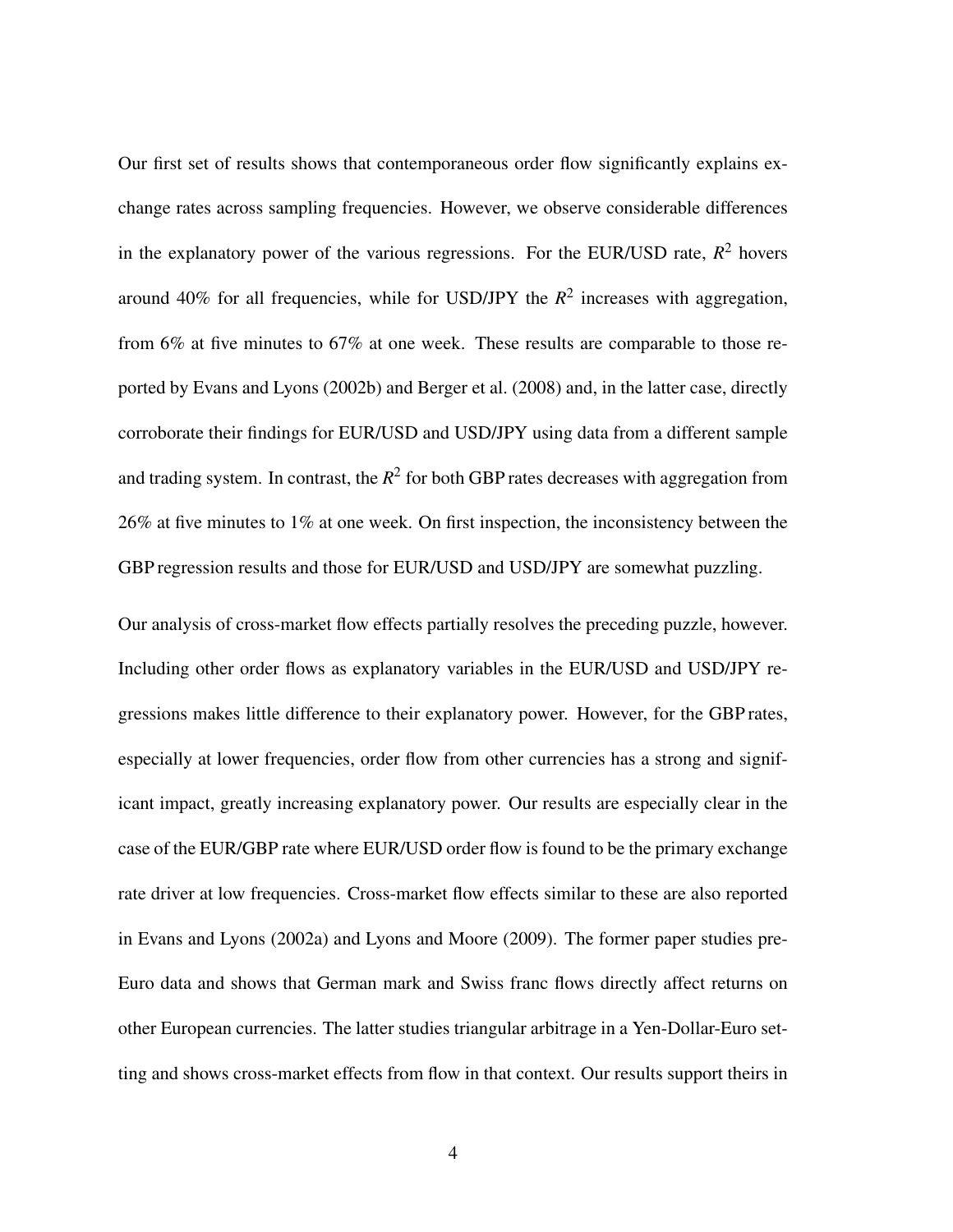that we derive results from a different triangle i.e. Sterling-Dollar-Euro.

There are several possible explanations for the cross-market order flow effects we find. For example, suppose a currency trader has private information about the future value of the USD , perhaps he expects that it will appreciate. He can exploit this information by trading in e.g. GBP/USD or EUR/USD. Since the EUR is more liquid, he expects his market impact from trading to be lower in that market, implying that more profits can be gained by trading in the EUR than in GBP. In this case, EUR/USD order flow would help to explain the EUR/USD rate. However, liquidity suppliers in GBP/USD who understand the incentives of informed traders will interpret the EUR/USD flow as possibly signalling USD appreciation and will adjust their GBP/USD quotes accordingly. Thus, the EUR/USD flow has an effect on the GBP/USD rate. A similar argument can be made for other cross-market flow effects from liquid to less liquid currency pairs.

In sum, the cross-market flow effects suggest that the while the basic own order flow model may be appropriate for the largest currencies, it is less so for less liquid currencies.<sup>5</sup> Information revealed in more liquid pairs spills over to less liquid rates such that flows from liquid pairs significantly contribute to the ability to explain them. These effects persist across our sampling frequencies, and strengthen with aggregation.

Our final results are on the prediction of exchange rates. First, we use the Meese and Rogoff (1983a,b) framework, and find that the order flow model almost always yields a

 $5T\sigma$  compare the size of these markets, according to the Bank for International Settlements (2002) in April 2001 the EUR/USD represented 30% of all spot FX trading, the JPY/USD 21%, GBP/USD 7% and GBP/EUR 3%. The first three of these are the three largest currency pairs while GBP/EUR is only the eighth.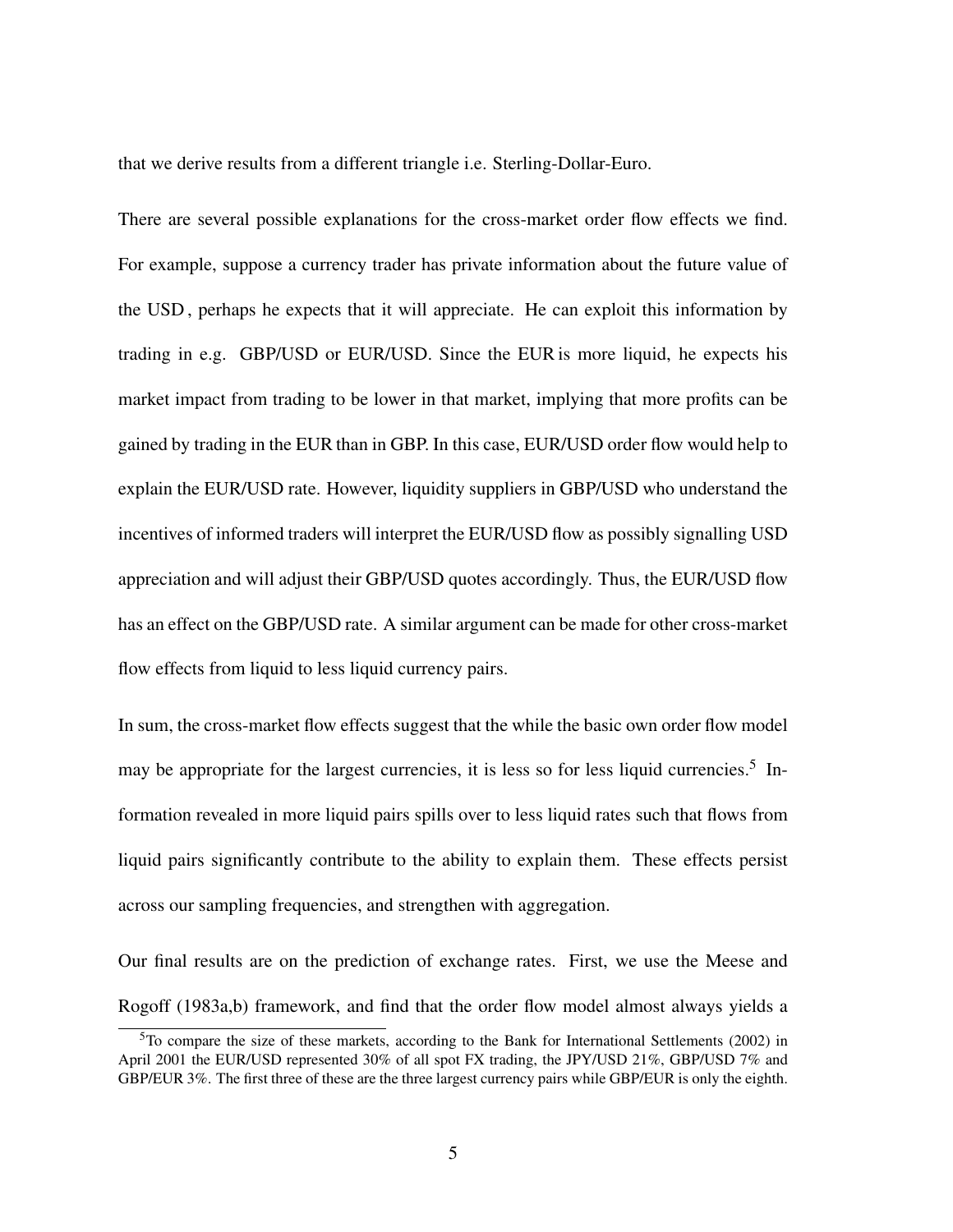better prediction (in RMSE terms) than does a random walk model. This result is consistent across sampling frequencies and currencies. Therefore, albeit at a somewhat higher sampling frequency than macroeconomists would usually examine, the order flow model passes the Meese–Rogoff test that macroeconomic models have failed so often. We note however that the Meese–Rogoff test is not a genuine out–of–sample forecasting test. When we run such a test, albeit with a simple linear specification, we find that order flow does not perform particularly well in forecasting exchange rates except at the highest frequencies. Such results contrast with those from Evans and Lyons (2005) and Rime et al. (2010) who suggest that order flows have out-of-sample forecasting power for FX rates at daily and longer horizons. Our findings are supported by Sager and Taylor (2008), who use interdealer and customer FX flows. Last of all we find, as do Sager and Taylor (2008), that order flow itself can be forecasted with own lags and lagged returns.

In sum, our results suggest that order flow contributes strongly to exchange rate determination. Across sampling frequencies from the highest intra-day level to those relevant to macroeconomists, flows help explain exchange rate changes. On this front, our analysis corroborates the work of, inter alia, Evans and Lyons (2002a), Evans and Lyons (2002b), Payne (2003), Berger et al. (2008) and Lyons and Moore (2009). We go on to show that flow based forecasts can outperform a random walk model within a Meese-Rogoff setting, although in a genuine out-of-sample setting flow-based forecasts are only helpful at relatively high frequencies. In this area, our results are at odds with those of Evans and Lyons (2005) and Rime et al. (2010), although they support the findings of Sager and Taylor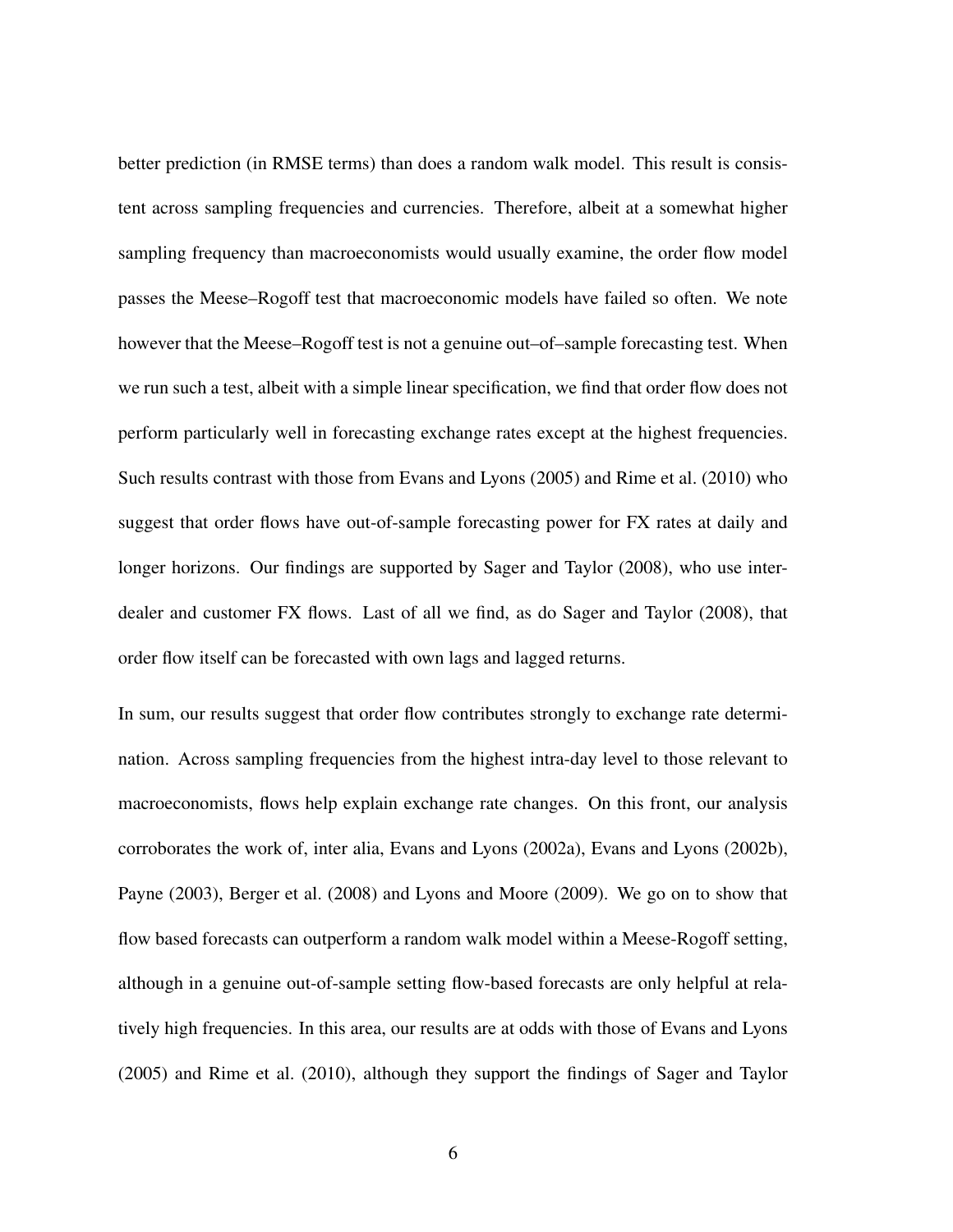(2008).

The rest of the paper is structured as follows. Section 2 outlines our data sources and our processing of the data. Section 3 presents our analysis of the explanatory power of order flow for exchange rates and Section 4 presents multi-variate flow analysis. The following Section presents our forecasting results. Some discussion of our findings is given in Section 6 and Section 7 concludes.

## 2 Data Description and Organization

### 2.1 The Data

Our data come from the Reuters D2000–2 system, which is a brokered inter–dealer FX trading platform. Thus our data contains no information on customer–dealer FX trades or on direct (i.e. non–intermediated) trades between dealers. Moreover, it should be noted that the trades occurring on D2000–2 should be regarded as public in the sense that they are published to the D2000–2 screen as they occur.<sup>6</sup>

The raw data set is composed of transaction level information, covering four major floating rates: EUR/USD, EUR/GBP, GBP/USD and USD/JPY. Each transaction record contains a time stamp for the trade, a variable indicating whether the trade was a market buy or sell and the transaction price. Thus we do not have to use potentially inaccurate, ad hoc

<sup>6</sup>For a full description of the segments of the spot FX market and the data available from each see the excellent descriptions contained in Lyons (2001)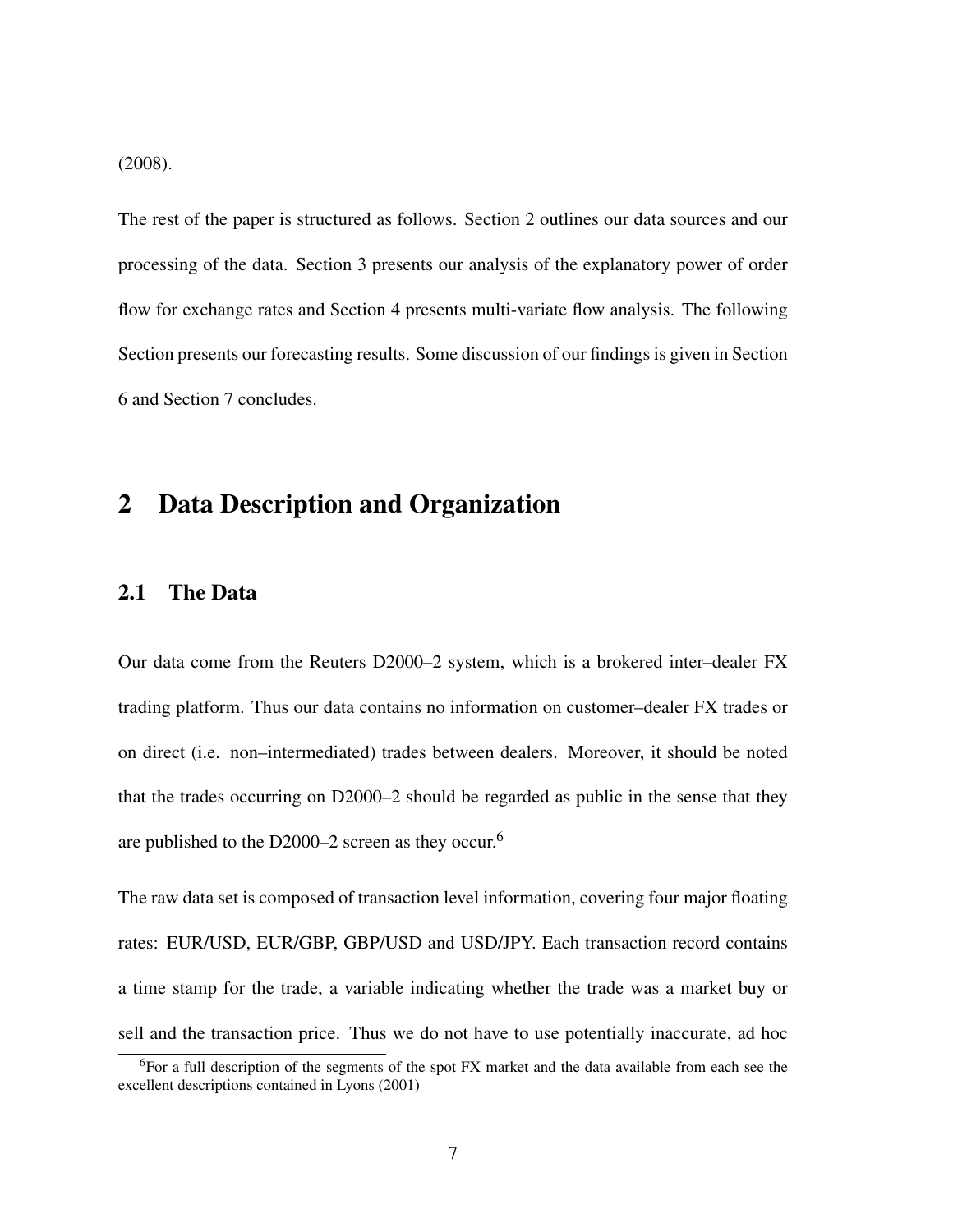algorithms to assign trade direction. The samples for EUR/USD and GBP/USD cover a period of ten months from 28 September 1999 to 24 July 2000. Samples for EUR/GBP and USD/JPY cover a period of eight months from 1 December 1999 to 24 July 2000. A limitation of the data supplied is a lack of information about the size of each trade. Therefore we cannot analyze whether the monetary value of order flow matters over and above order flow measured simply in terms of numbers of trades. Nevertheless this high frequency data set has two valuable characteristics: long sample periods and multiple exchange rates. The long sample period ensures reasonable statistical power for the various econometric tests and the broad currency scope provides a platform to check the robustness of model estimation cross-sectionally on major floating exchange rates.

## 2.2 Filtering and Time Aggregation

We remove sparse trading periods from the data. Such sparse trading periods include the overnight period, weekends, some world–wide public holidays and certain other dates where the feed from D2000–2 failed.<sup>7</sup>

In our analysis we focus on 8 different time aggregation levels: 5 minutes, 15 minutes, 30 minutes, 1 hour, 4 hours, 6 hours, 1 day and 1 week.<sup>8</sup> Note that our definition of one day corresponds to a trading day defined as the interval between 6:00 and 18:00. Thus one

<sup>&</sup>lt;sup>7</sup>In this paper we define the overnight period to be  $18:00$  to  $6:00$  the following day. It should be noted that this definition is only proper for traders in London and New York, but not for traders in Asian markets. It corresponds the to the portion of the day when trade on D2000-2 is least intensive, even for USD/JPY.

 $8$ We have experimented with denser time aggregation levels and the results do not alter the pattern we report in this paper.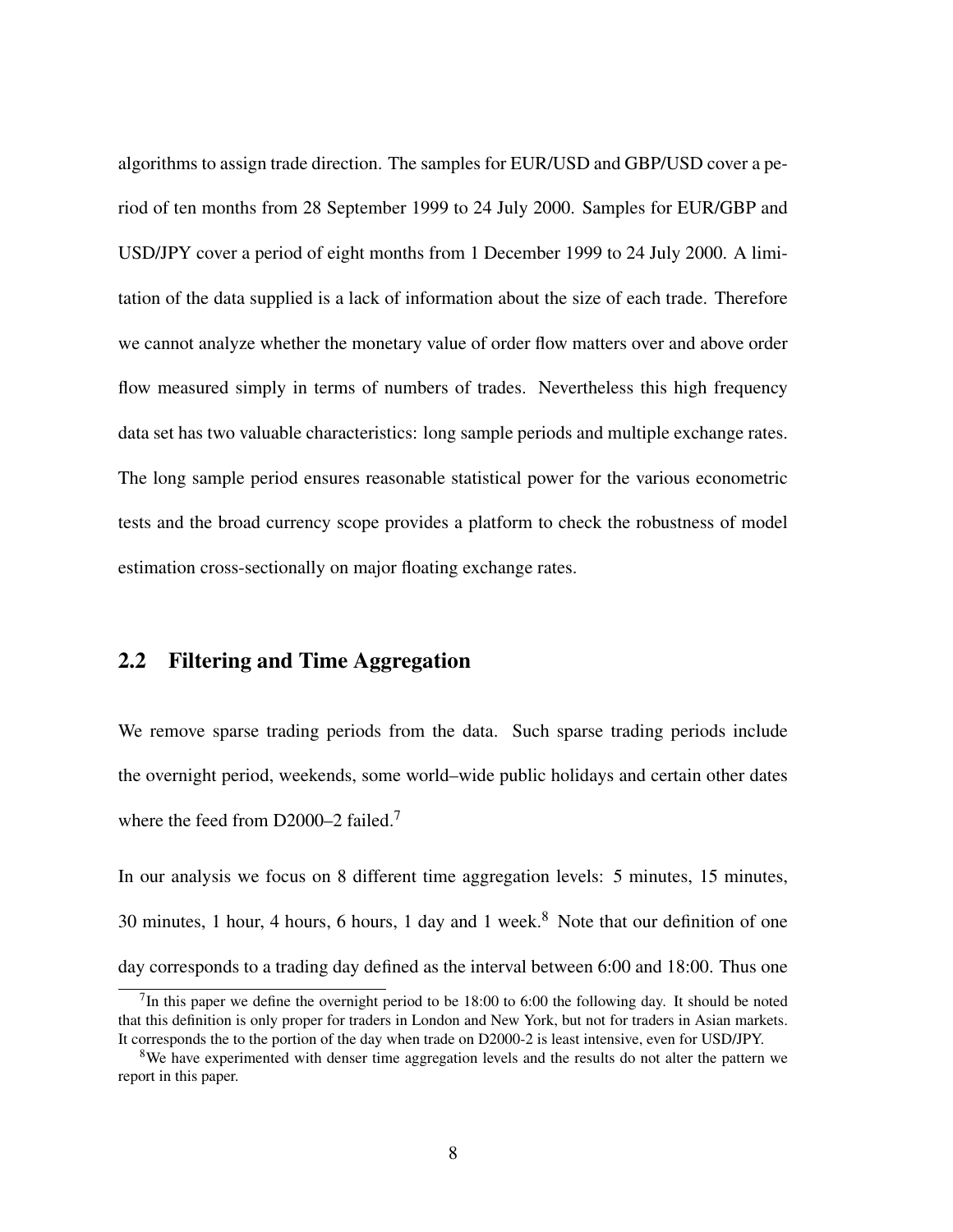day covers 12 rather than 24 hours. Similarly, one week covers 5 trading days. The time aggregation is done as follows. First, we scan along the sample in calendar time minute by minute. At every observation point, the last transaction price is recorded along with the excess of the number of market buys over market sells since the last observation point. From the price data we construct logarithmic price changes.

After filtering and aggregation, we are left with 32 data sets (8 sampling frequencies  $\times$  4 exchange rates). We summarize their statistical properties in Table 1. At the daily level, we have 201 observations for EUR/USD and GBP/USD and 160 observations for EUR/GBP and USD/JPY. Our sample period covers a time during which there was a depreciation of EUR against USD and GBP, a depreciation of GBP against USD and a depreciation of JPY against USD . These market trends are reflected in the columns of each panel in Table 1 that display mean returns. Comparing panel (b) with the other three panels, we see that the number of trades in USD/JPY is far less than for the other three markets. GBP/USD is the most heavily traded pair with EUR/USD and GBP/USD just behind. These numbers reflect two things. First, Reuters D2000-2 has relatively poor coverage of JPY markets and, compared to its competitor EBS, has a minority share in EUR/USD trade. In contrast, D2000–2 dominates trade in GBP rates.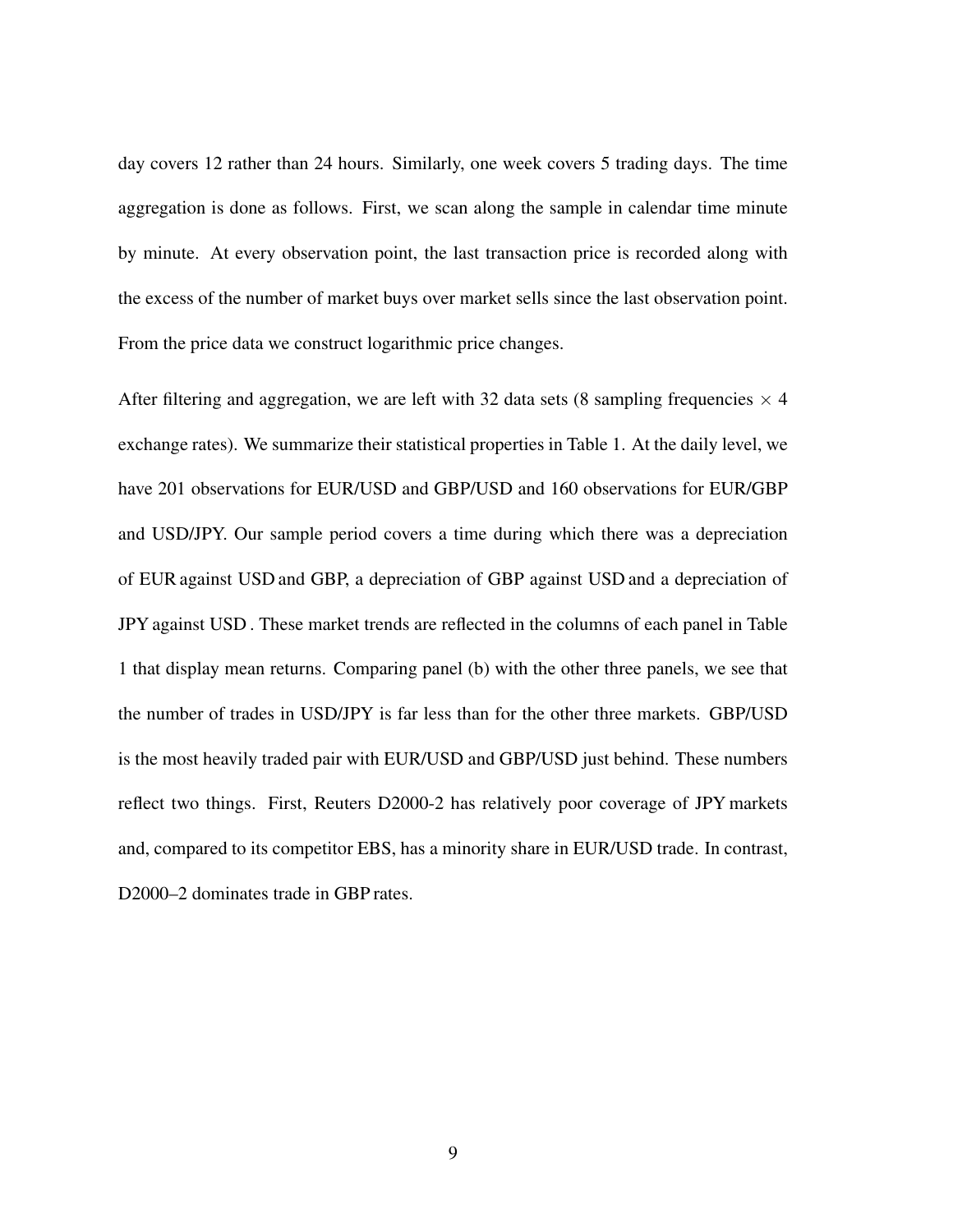# 3 Own Order Flow and Foreign Exchange Rate Determination

The study of the high frequency relationship between price changes and order flow has a long tradition in the microstructure literature. In contrast, it is only fairly recently that such relationships have been studied at lower sampling frequencies, such as daily and weekly.

We first track how the explanatory power of order flow for price changes varies across sampling frequencies and across currencies by running a set of regressions of the following form;

$$
\Delta P(k)_{i,t} = \alpha(k)_i + \beta(k)_i F(k)_{i,t} + \varepsilon_{i,t} \tag{1}
$$

where ∆*P*(*k*)*i*,*<sup>t</sup>* is the transaction price change for currency pair *i* at sampling frequency *k* and  $F(k)_{i,t}$  is order flow in the interval ending at *t* for currency pair *i* at sampling frequency *k*. Table 2 contains the estimation results for model (1) for our four exchange rates and over the entire spectrum of time aggregation levels.<sup>9</sup>

At the highest frequencies (less than one hour) we observe significant effects from order flow for all currencies, with the strongest effects for EUR/USD where  $R^2$  ranges from 33% to 45%. These results confirm what microstructure economists have long known — order

<sup>9</sup>Since the normality of our return data is rejected by the Jarque-Bera test (not reported), we also experimented with a LAD estimator for these regressions, but the results were not qualitatively affected.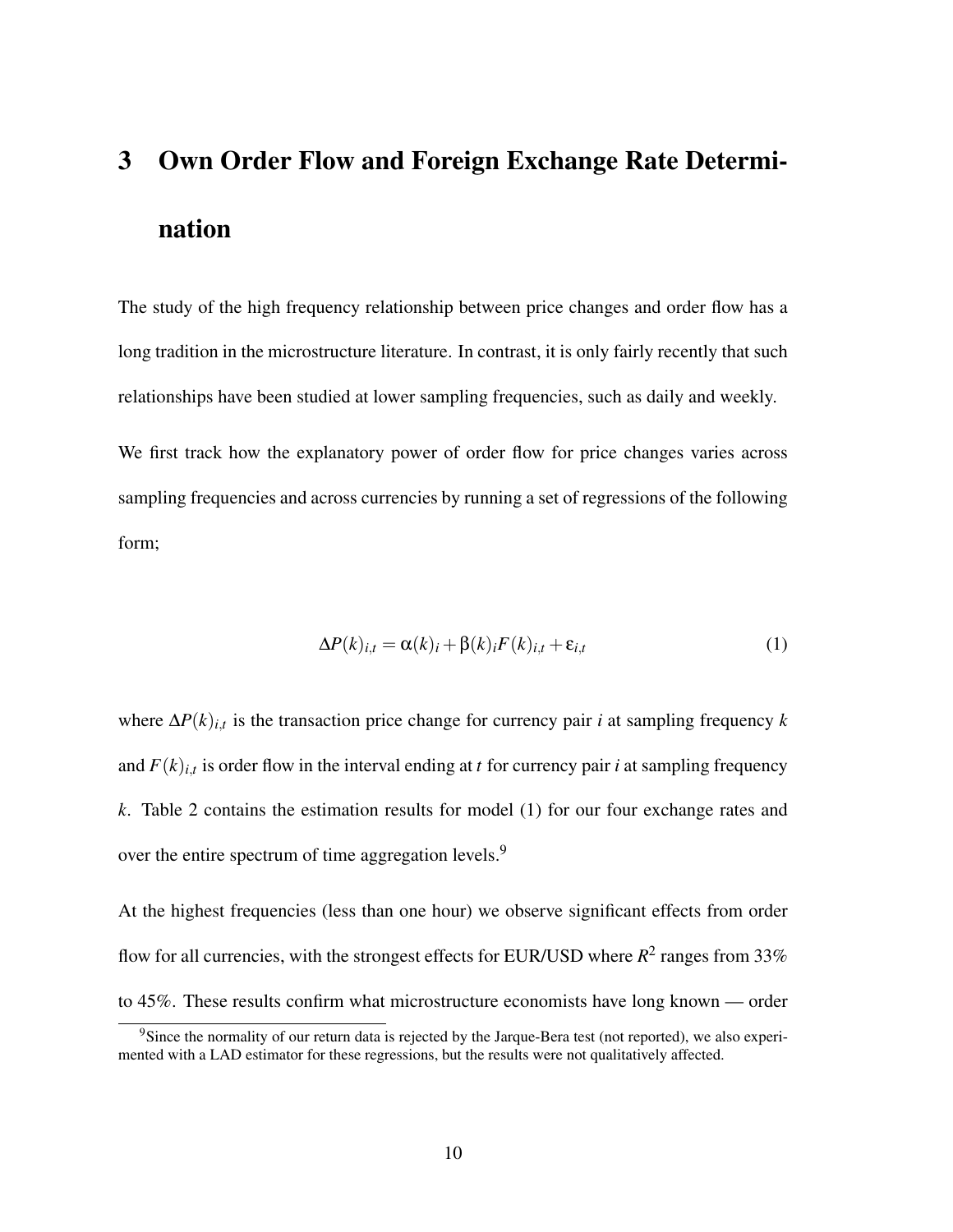flow carries information for high–frequency asset price determination. However, there is no immediate reason to believe that these very high frequency results have any bearing on exchange rate determination at lower frequencies. They might simply reflect transitory market liquidity effects, for example.

Thus we shift focus to a lower frequency. Consider first results at the daily frequency, initially for EUR/USD and USD/JPY in order to provide comparability with Evans and Lyons (2002b).<sup>10</sup> Their daily USD/DEM and USD/JPY regression  $R^2$  are just over 60% and 40% respectively and these numbers are broadly consistent with our results. Berger et al. (2008) study EUR/USD and USD/JPY and find that daily  $R^2$  from the basic order flow specification are at similar levels to those in Evans and Lyons (2002b), although these authors suggest that the  $R^2$  drops significantly as one moves to a monthly sampling frequency.

However, our results on the GBP exchange rates are much less supportive of the findings of Evans and Lyons (2002b) and Berger et al. (2008). By looking at the low frequency regressions in the final two panels of Table 2, we see that the explanatory power of order flow for GBP/EUR and GPB/USD is very poor. At sampling frequencies exceeding one hour, in no single case does the regression  $R^2$  exceed 0.10, although in five of the eight cases the order flow variable is statistically significant. Thus, at least for the GBP, the assertion that order flow matters for exchange rate determination when one moves towards

<sup>&</sup>lt;sup>10</sup>Note that our definition of the aggregation time interval is slightly different from that in Evans and Lyons (2002b). Whilst their 'daily' aggregation interval is defined as a period from 4:00 pm to 4:00 pm next day our definition is a period from 6:00 am to 6:00 pm excluding overnight period. We also experimented with a interval definition that includes overnight period in this comparison study and find results that do not differ qualitatively from those reported here.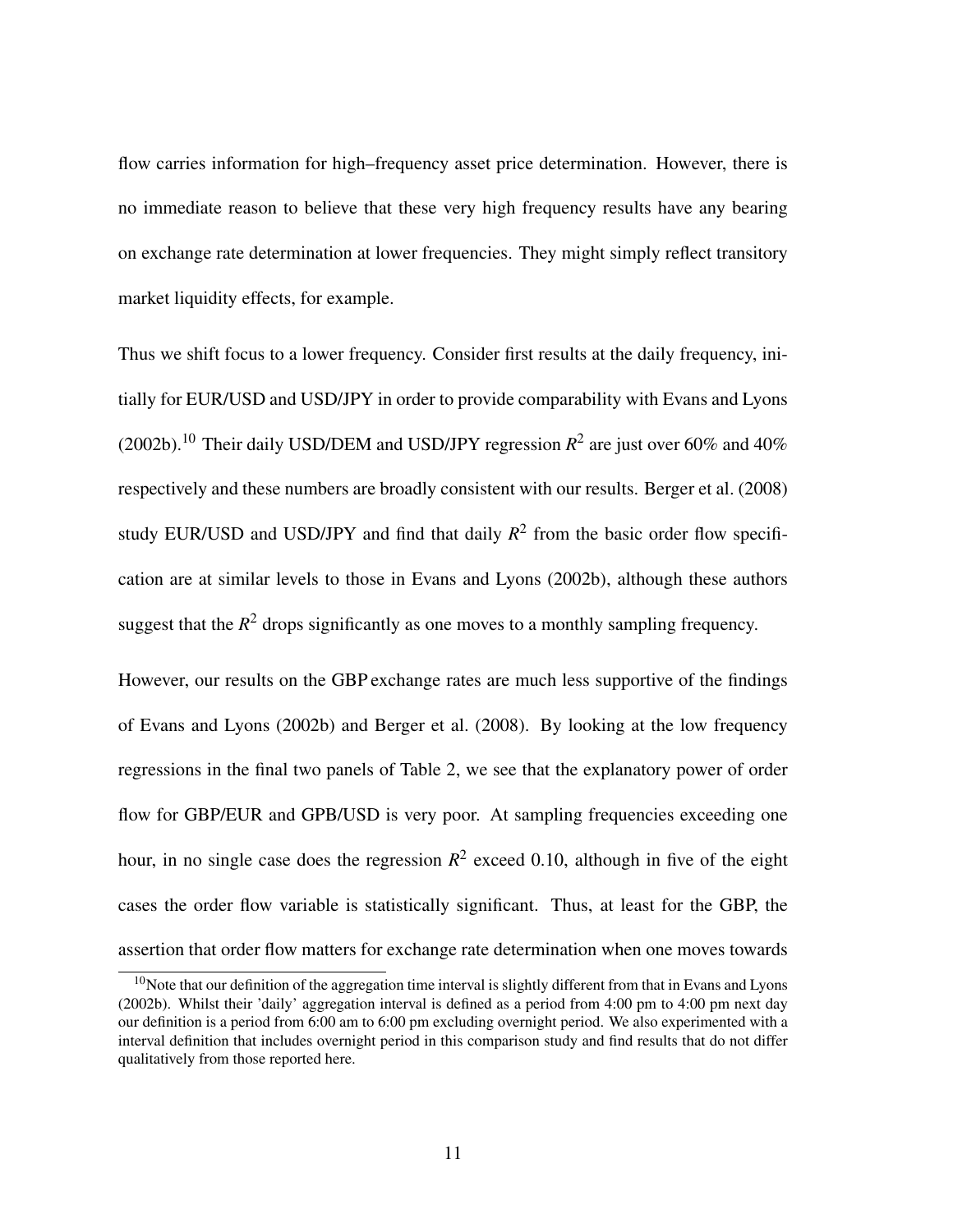sampling frequencies relevant to international macroeconomics appears less secure than our previous EUR/USD and USD/JPY results suggest.

A graphical representation of these results using a larger set of sampling frequencies is given in Figure 1. The figure clearly demonstrates the importance of order flow regardless of sampling frequency for EUR/USD and USD/JPY but also shows the declining explanatory power of order flow with sampling frequency in the GBP markets.

That the low frequency GBP results are poor relative to EUR/USD and USD/JPY is puzzling given Reuters dominance in inter-dealer trade in GBP markets. Ex ante, one might have thought that Reuters' GBP flows would thus carry more power than their EUR/USD and USD/JPY counterparts.

## 4 Inter–Market Order Flow Analysis

Most existing FX order flow research focuses on one asset at a time. However, since exchange rates are relative prices, and three of our exchange rates form a triangular relationship, it is of interest to investigate how order flow in one currency pair might be used to explain the exchange rate of a second currency pair. We denote this as *inter–market order flow* analysis. This issue has been addressed in other papers. Evans and Lyons (2002a) show, using data from before the introduction of the Euro, that order flows in the German mark and Swiss franc spill over to various other European exchange rates. More recently,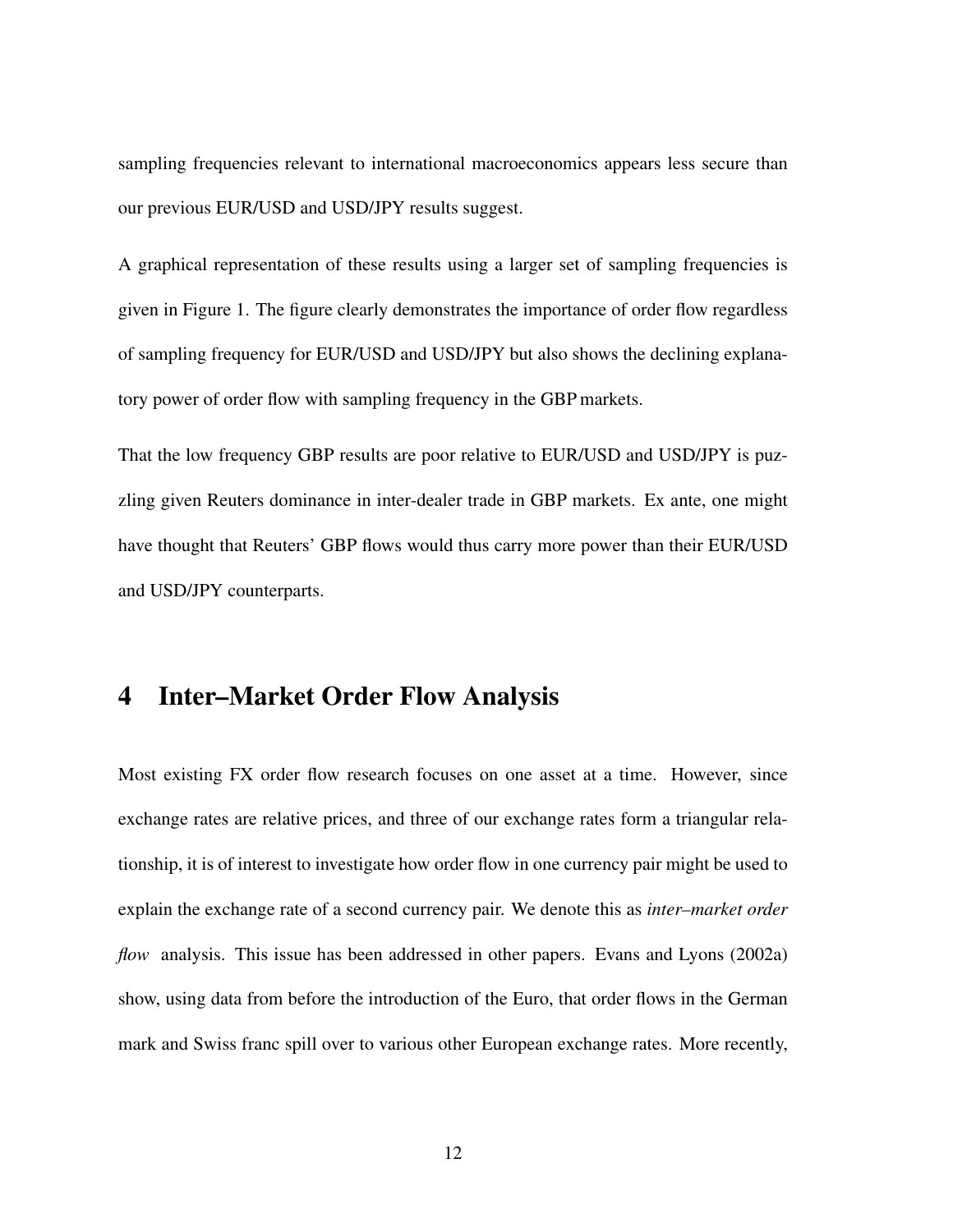Lyons and Moore (2009) study information spillovers between currencies that are linked via triangular arbitrage relationships and empirically identify cross-market order flow effects in the EUR-JPY-USD triangle.

The reason for considering inter–market effects is the peculiar nature of exchange rates, in particular the fact that an informed trader can use any number of currency pairs to exploit his information. Consider, e.g., a trader who has superior information regarding the future value of the USD, perhaps that the USD will appreciate vis– $\hat{a}$ –vis other currencies. The trader can exploit this information by trading in USD/JPY, EUR/USD, GBP/USD, and so on. The question arising is in which market (if not all of them) will he choose to trade? If he chooses not to trade in all markets but to focus on one, perhaps because it offers small transaction costs and low price impacts, then the possibility exists that order flow in this market might drive price changes in other markets. Rational liquidity suppliers in other markets observe the order flow just traded in the chosen market and revise their valuations of all USD rates.

We incorporate inter–market effects by extending (1) to include order flow from all currency pairs, while still remaining within the linear specification that relates price changes in market *i* to contemporaneous order flows;

$$
\Delta P(k)_{i,t} = \alpha(k)_i + \sum_j \beta(k)_{i,j} F(k)_{j,t} + \varepsilon_{i,t}
$$
 (2)

where both *i* and *j* index currency pairs such that *i* is the rate to be explained and the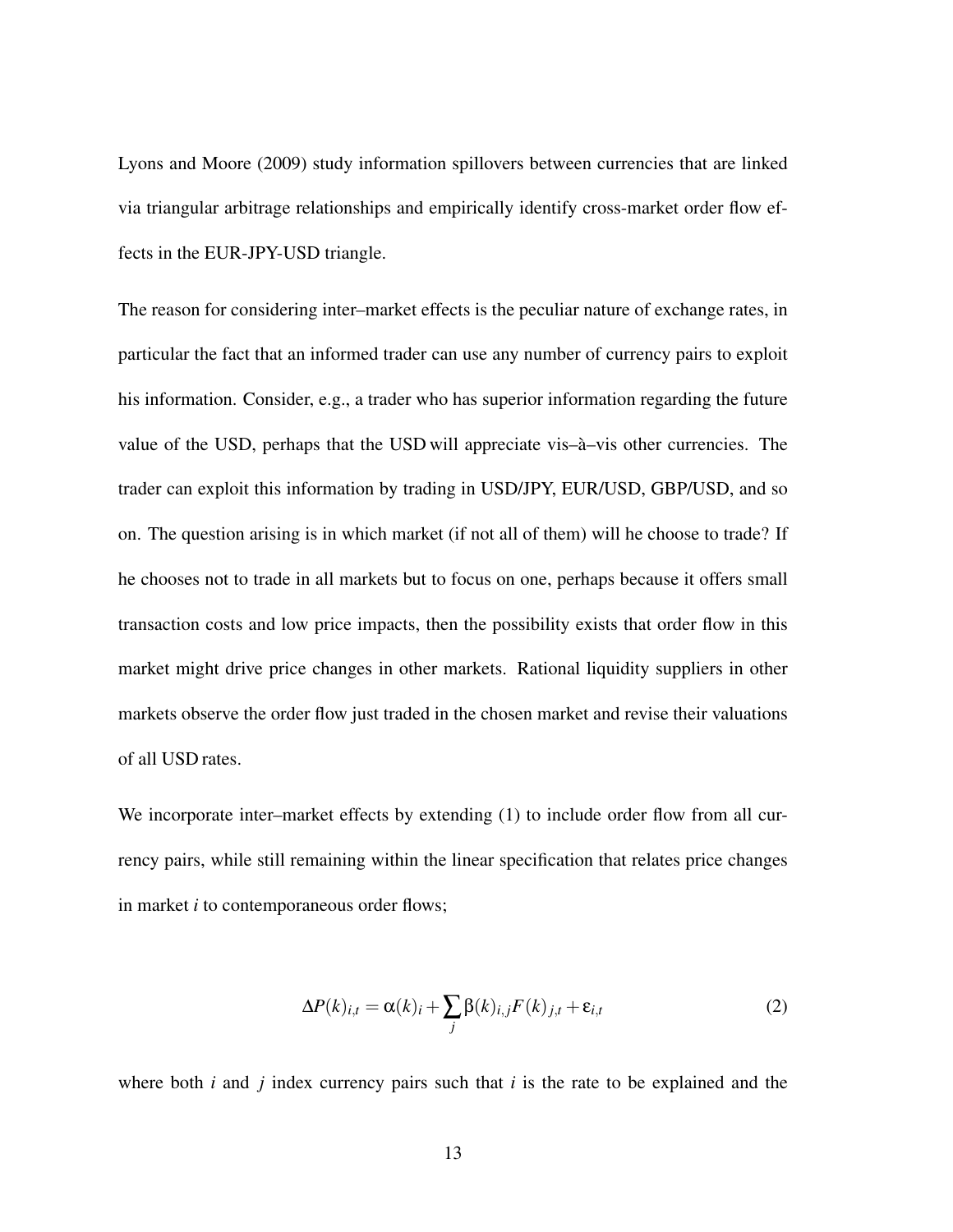summation over *j* gives an explanatory term that is linear in order flow variables from all four markets. The parameter *k* indexes sampling frequency. Table 3 presents the main results from estimating (2), while the  $R^2$  from the multiple-flow regressions are shown in Figure 2 alongside those from the own-market flow models.

Consider first the results for USD/JPY as it is the only JPY rate and because the other three rates form a triangulating relationship. We see that for USD/JPY, aside from the strong own flow effects uncovered in Section 3, there are few other significant flow variables. A couple of the EUR/USD and GBP/USD flows are significant and, as expected given the definition of the rates, they enter with negative signs. In all cases the improvement in the  $R<sup>2</sup>$  of the regressions as compared to the univariate specifications in Section 3 is small.

For EUR/USD, the order flow coefficients of EUR/GBP and GBP/USD are, as a triangular arbitrage argument would predict, consistently positive and significant at the 1% level at relatively high frequencies. The significance of the GBP/USD flow persists to the daily level. Also, the USD/JPY flow is significant, with the expected negative coefficient, at very high sampling frequencies. Overall, these effects lead to improvements in explanatory power over the single flow specification (labelled  $\Delta R^2$  in the table) of up to 6%, and for all specifications below the daily level this improvement is significant.

For the GBP rates, the results are interesting. Flows in the other GBP rate (EUR/GBP flow in the GBP/USD price change regressions and vice versa) are strongly significant at higher frequencies while USD/JPY flows have virtually no effects. However, the dominant new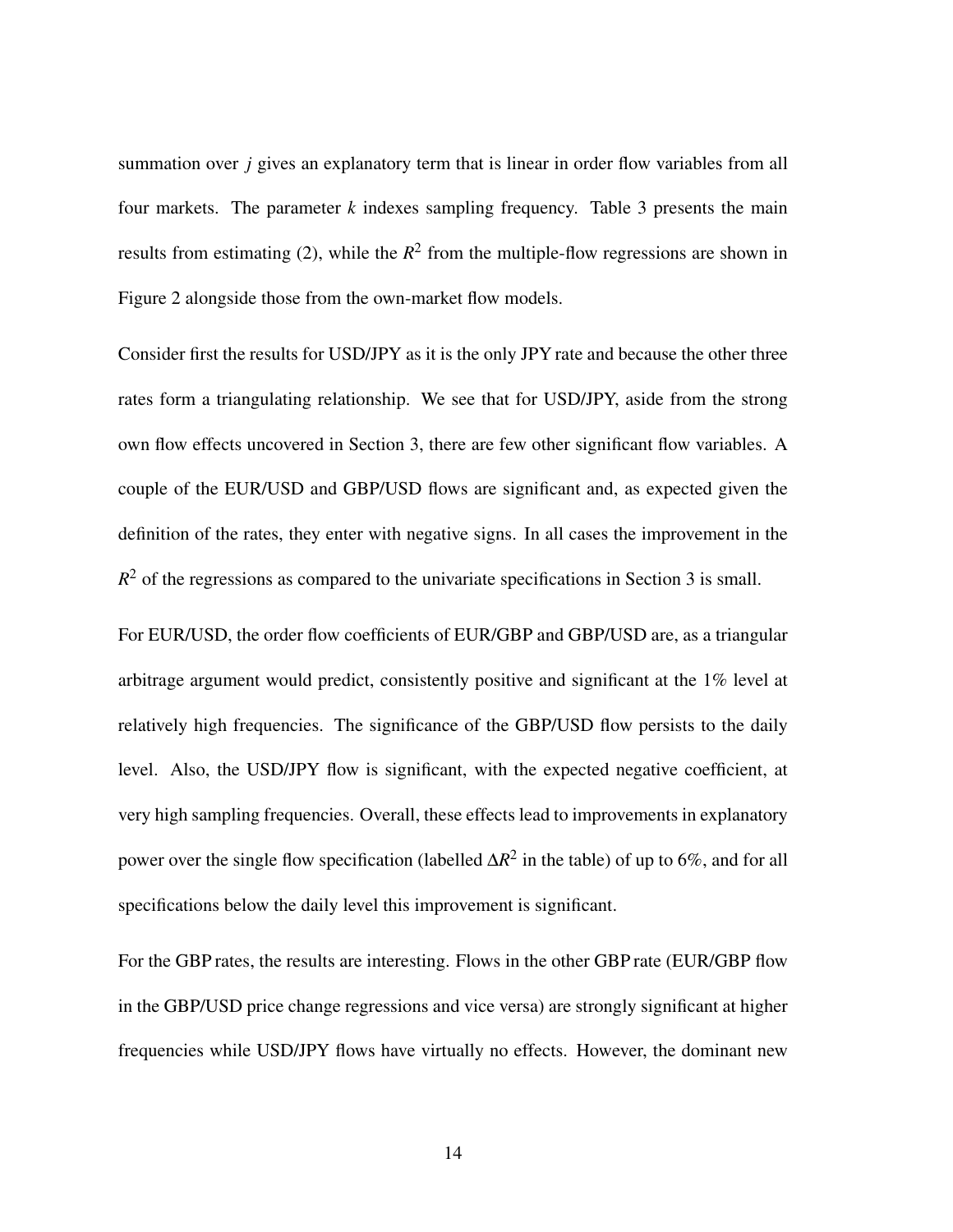right–hand side variable in these regressions is the EUR/USD flow. In each and every case for these two exchange rates, EUR/USD flows are strongly significant with a positive coefficient. The extended specifications show markedly improved explanatory power  $(\Delta R^2)$  over the univariate models in Section 3, of between 5% and 35% with the largest improvements being at the lowest sampling frequencies. In all cases, the extra right–hand side variables can be shown to significantly improve the explanatory power of the regression. The effect of EUR/USD flow is strongest for the EUR/GBP, providing virtually all explanatory power at the lower frequencies.

Thus, our results provide clear evidence of flow information being transmitted across linked exchange rate markets, from more to less liquid markets. Moreover, our results on the GBP-EUR-USD triangle support those of Lyons and Moore (2009) on the JPY-EUR-USD triangle. The EUR/USD exchange rate is the largest and most liquid in the world, and its order flow is shown to contribute strongly to all three currency pairs involved in the GBP triangle at all sampling frequencies. This is especially apparent for the least liquid of these three currency pairs, EUR/GBP. The fact that the order flow from the largest currencies dominates the determination of the smaller currencies, suggests that new information flows first to the most liquid markets, i.e. where the new information can be best exploited. Note that, while EUR/USD is clearly the most liquid of spot exchange rate pairs, only a fraction of its volume is traded on Reuters' D2000-2. Conversely, while the GBP markets are much smaller than EUR/USD, D2000-2 is the venue for the bulk of the electronically brokered trade. If then, Reuters' market in EUR/USD is relatively poor, why do its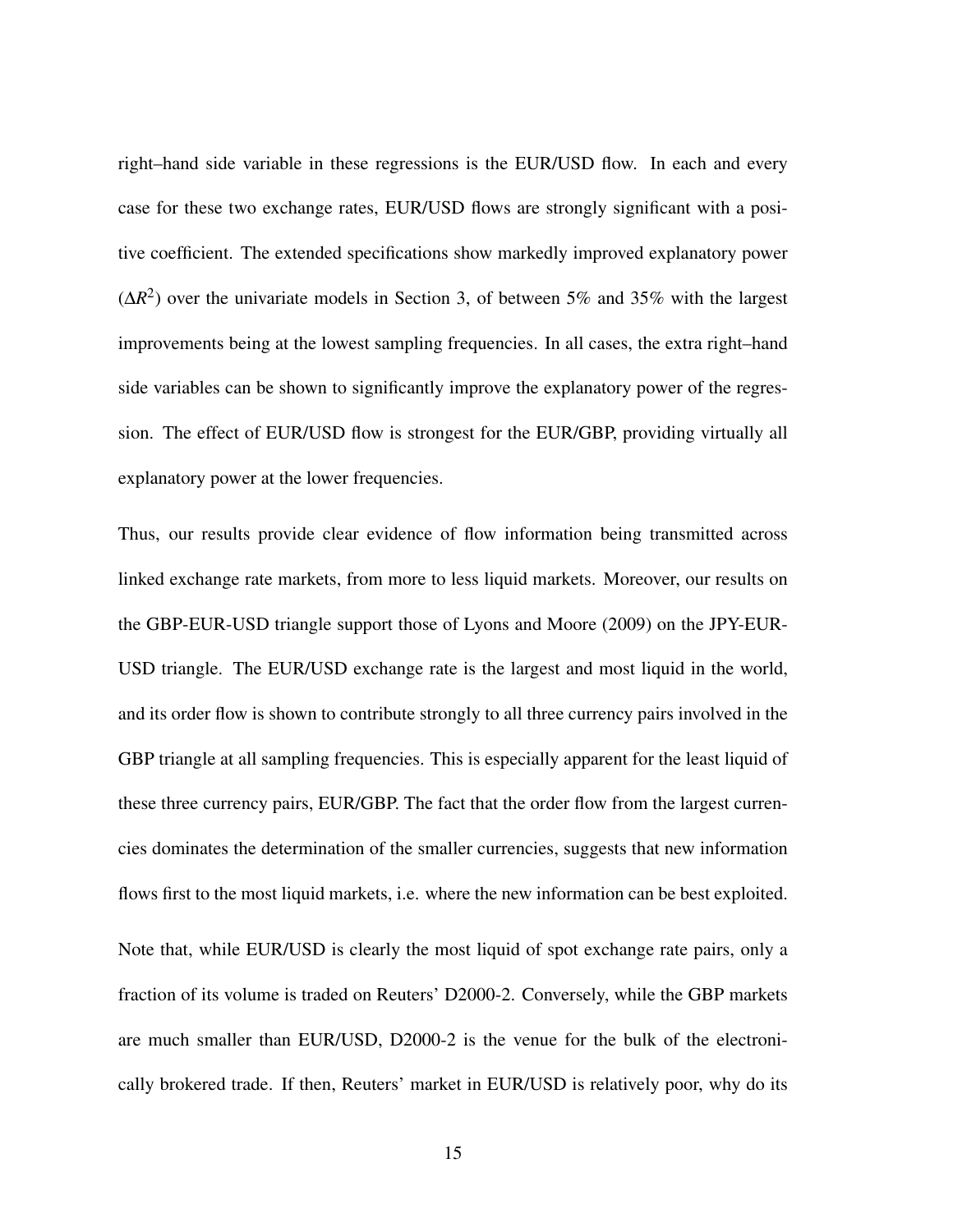EUR/USD flows exert such influence on other exchange rates? Our view is that D2000- 2 and its competitor market, EBS, move very tightly together due to the effects of cross market arbitrage. As such, EBS and D2000-2 bid/offer quotes are essentially identical, although EBS is somewhat deeper. Due to this, and to the fact that trades on D2000-2 and EBS tend to be very small on average, an informed (or indeed an uninformed) trader will rationally split his flow across venues. This likely leads to strongly correlated flows on D2000-2 and EBS and thus allows D2000-2 flows to share the information content of those on EBS. While this has not been tested, to our knowledge, given our understanding of how these markets work, it is a plausible argument.

## 5 Forecasting Analysis

The order flow models (1) and (2) estimated above used contemporaneous order flow to explain exchange rate changes. However, as argued by Frankel and Rose (1995, pp. 1702) "Fitting exchange rates to contemporary observable variables, in-sample, is one thing. Forecasting out of sample is quite another". The forecast ability of exchange models is examined by Meese and Rogoff (1983a,b) who study the predictive ability of various structural and time series models from 1 to 12 months and conclude that none of these models performed any better than a random walk model at short horizons (one month). We provide investigation of the forecasting performance of the order flow model for exchange rates, across different sampling frequencies using a variety of specifications. We first use the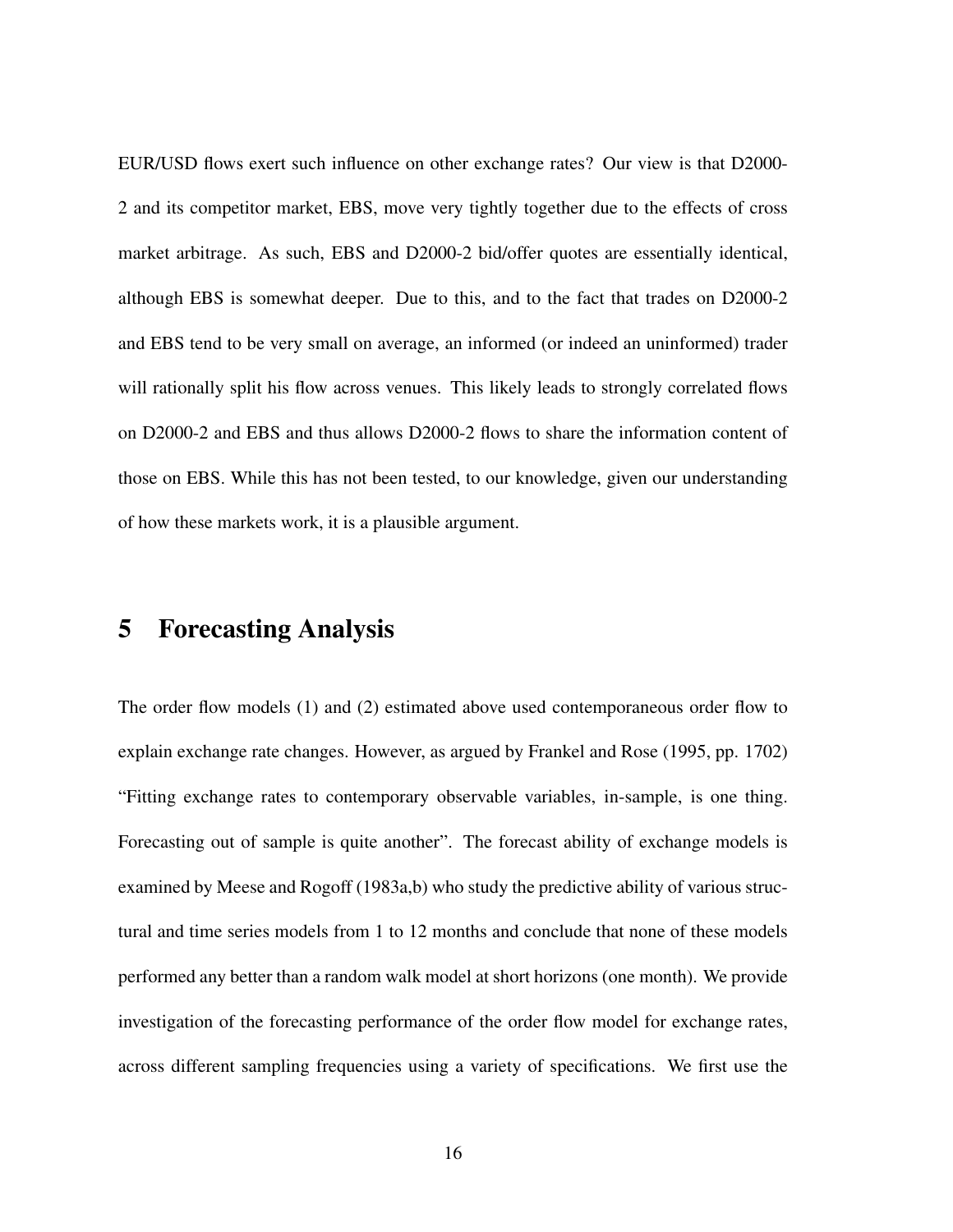methodology proposed by Meese and Rogoff (1983a,b), and then extend this to genuine out–of–sample forecast testing.

#### 5.1 Meese–Rogoff Forecast Analysis

The Meese and Rogoff (1983a,b) test is based on using data up until time *t* to estimate the parameters of the relationship between price changes and order flow, and then using the estimated relationship to forecast the price change at  $t + 1$  based on observed order flow at  $t + 1$ . The root mean squared error (RMSE) from the order flow (OF) model is then compared to the RMSE from a random walk (RW) model with drift. The Meese–Rogoff test is therefore not a genuine out–of–sample forecasting experiment since observed future order flow is used in the forecast construction.

We consider sampling frequency ranging from 5 minutes to 1 week and for each sampling frequency we evaluate one-step ahead forecasts.<sup>11</sup> The forecasting equation that is equivalent to the regression model (1) is given by;

$$
\Delta P(k)_{i,t+1} = \alpha(k)_{i,t} + \beta(k)_{i,t} F(k)_{i,t+1} + \varepsilon_{i,t+1}
$$
\n(3)

where  $\Delta P(k)_{i,t+1}$  is a one-step ahead return (based on sampling frequency *k*).  $\alpha(k)_{i,t}$ and  $\beta(k)_{i,t}$  are the estimates of the regression model based on information up to time *t*.

<sup>&</sup>lt;sup>11</sup>We have performed multi-step forecast analysis but it added little new information to the results we present here. Results are available on request.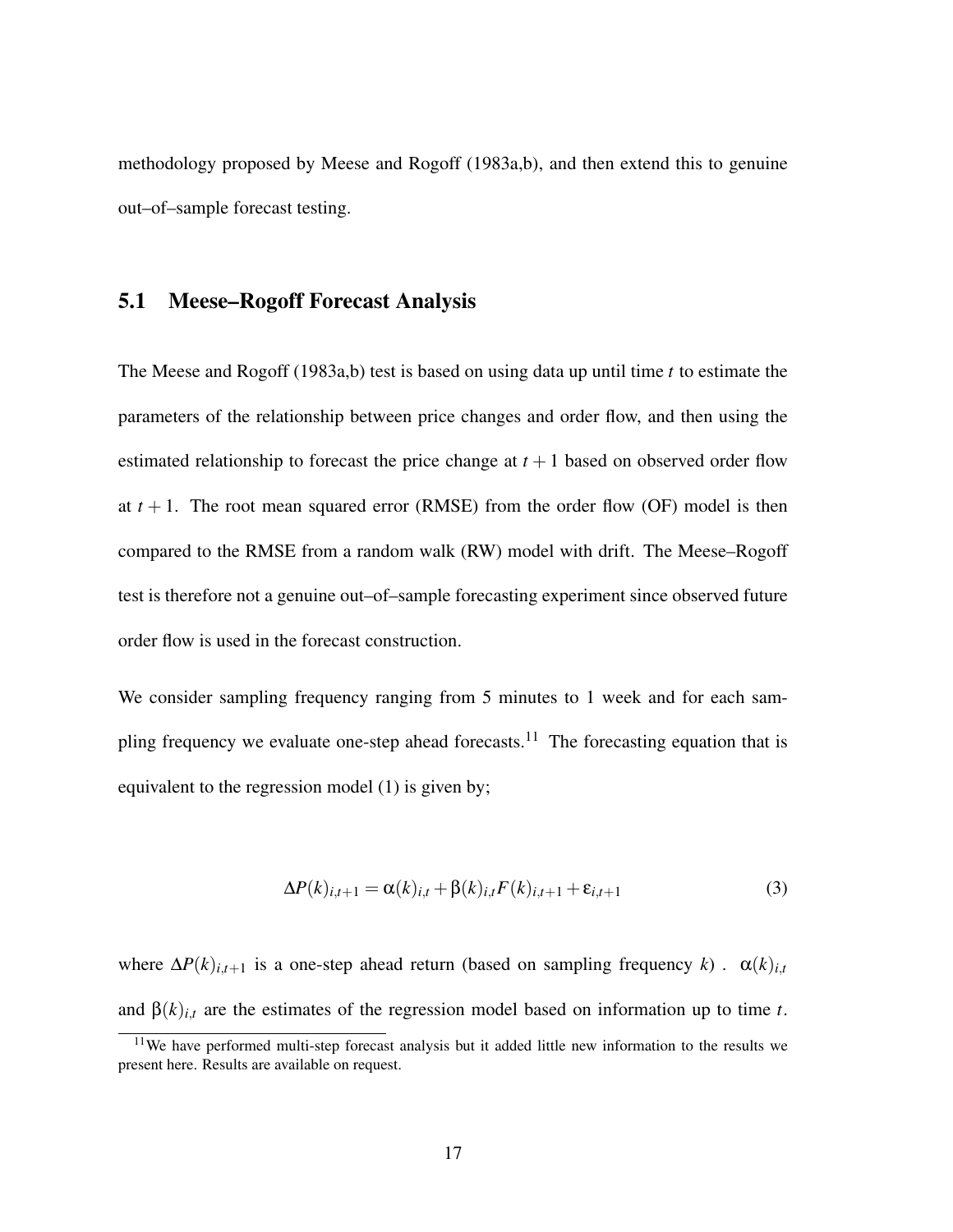$F(k)_{i,t+1}$  is the order flow of the one-step ahead interval.

The benchmark forecasting model is a random walk with drift (RW) for the log price. Under this specification, the one-step ahead forecast for the price change is nothing more than the average exchange rate change from the beginning of the sample until time *t*.

$$
\Delta P(k)_{i,t+1} = \mu(k)_{i,t} + \eta_{i,t+1} \tag{4}
$$

where  $\mu(k)_{i,t}$  is the estimated drift based on sampling frequency k using information up to time *t* only and  $\eta_{i,t+1}$  is a noise term. For both models and all rates we initiate the estimation using the first four months of data.

Our results are reported in Table 4. The columns headed 'OF' and 'RW' are the RMSEs generated by forecast models (3) and (4) respectively. The t–stats comparing forecast accuracy are those given in Diebold (2001, pp. 293). The most striking feature of Table 4 is that the RMSEs generated by the order flow model are virtually all lower than those generated by the random walk model. Furthermore, for all exchange rates, this forecast improvement is significant at higher sampling frequencies, while the low frequency order flow based forecasts are largely significant for EUR/USD and USD/JPY. Thus our order flow model outperforms the macro models considered by Meese and Rogoff (1983a,b) and, even at the daily and weekly sampling frequency, very heavily traded exchange rates such as EUR/USD and USD/JPY can be predicted using order flow. Furthermore, since these results are generated only by using own order flow, the GBP results would probably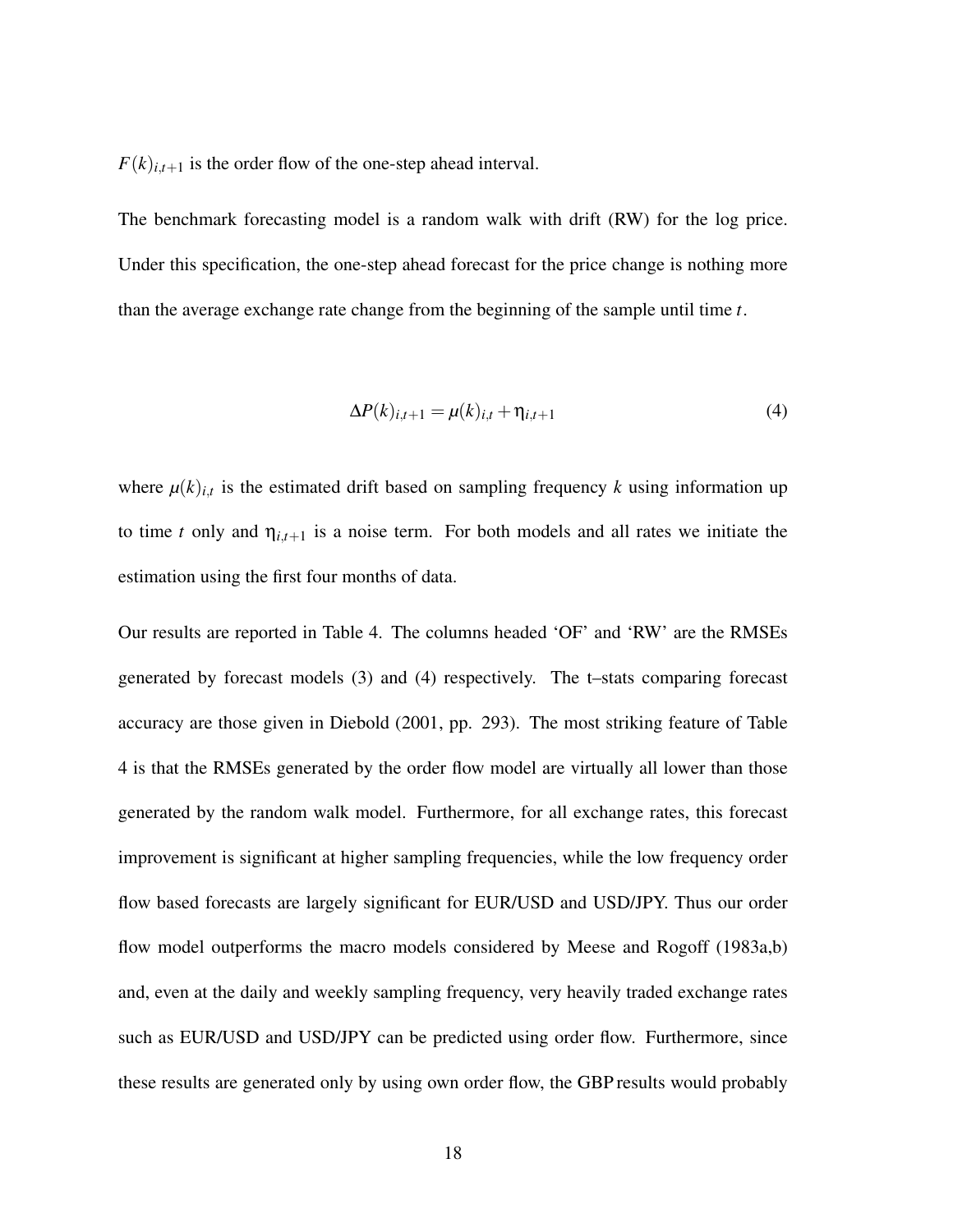improve considerably by using the other order flows as an explanatory variable.

### 5.2 Genuine Forecasting

Since the Meese–Rogoff test is not based on an out-of-sample forecast, we extend the results above by moving to a true out-of-sample setting. In this case we only use order flow information available at the forecast date. Thus, we would expect these results to be less strong than those from the Meese–Rogoff test. We concentrate on one–step ahead forecasting for each of our sampling frequencies and exchange rates. Our order flow based forecasts are derived from the following specification;

$$
\Delta P(k)_{i,t+1} = \alpha(k)_{i,t} + \beta(k)_{i,t} F(k)_{i,t} + \varepsilon_{i,t+1}
$$
\n(5)

We compare the ability of specification (5) to forecast price changes with the forecast produced by the random walk model (4). Results are presented in Table 5 for the entire spectrum of sampling frequencies and exchange rates.

The results indicate that if there is any statistical significance in our somewhat naïve linear specification then it is concentrated at the highest frequency, i.e. 5 minutes. For virtually all of the regressions considered here, the RMSE of the order flow forecast model is only marginally below that of the random walk forecast. Thus, the explanatory power of our genuine forecasting regressions is poor and there is little evidence that these simple lin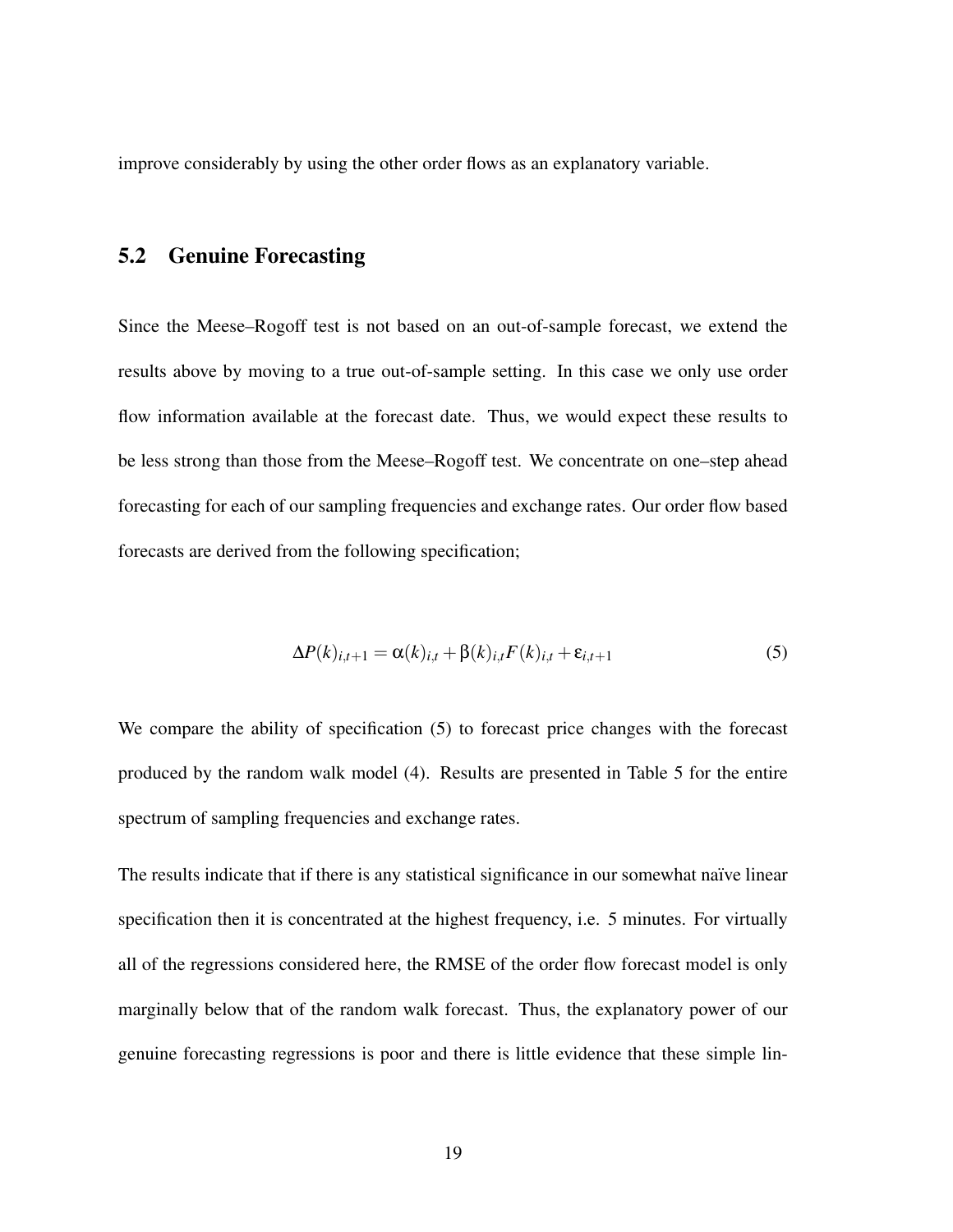ear specifications contain true forecasting power. Only at the highest frequencies is the relationship between order flow at *t* and the one–period price change to  $t + 1$  positive and significant.

## 5.3 Order Flow Forecasting

Finally, as in Sager and Taylor (2008), we investigate the predictability of order flow itself, and test whether flows can be forecasted with past information on flows themselves and price changes. If this was the case, then another route to forecasting exchange rate changes might exist. One could combine the strong contemporaneous relationship between price changes and order flows uncovered in Section 3 and an order flow forecast to construct a price forecast.

We consider the following forecasting model for flows;

$$
F(k)_{i,t+1} = \alpha(k)_{i,t} + \sum_{j=1}^{J} \beta(k)_{j,i,t} \Delta P(k)_{i,t-j+1} + \sum_{m=1}^{M} \gamma(k)_{m,i,t} F(k)_{i,t-m+1} + \varepsilon_{i,t+1}
$$
(6)

i.e. for a given sampling frequency  $(k)$  and exchange rate  $(i)$  we regress flow at  $t + 1$  on its own first *M* lags and on *J* lags of the price change. In the estimations we set both *M* and *J* at 2 after some experimentation with alternative lag lengths. The results are presented in Table 6.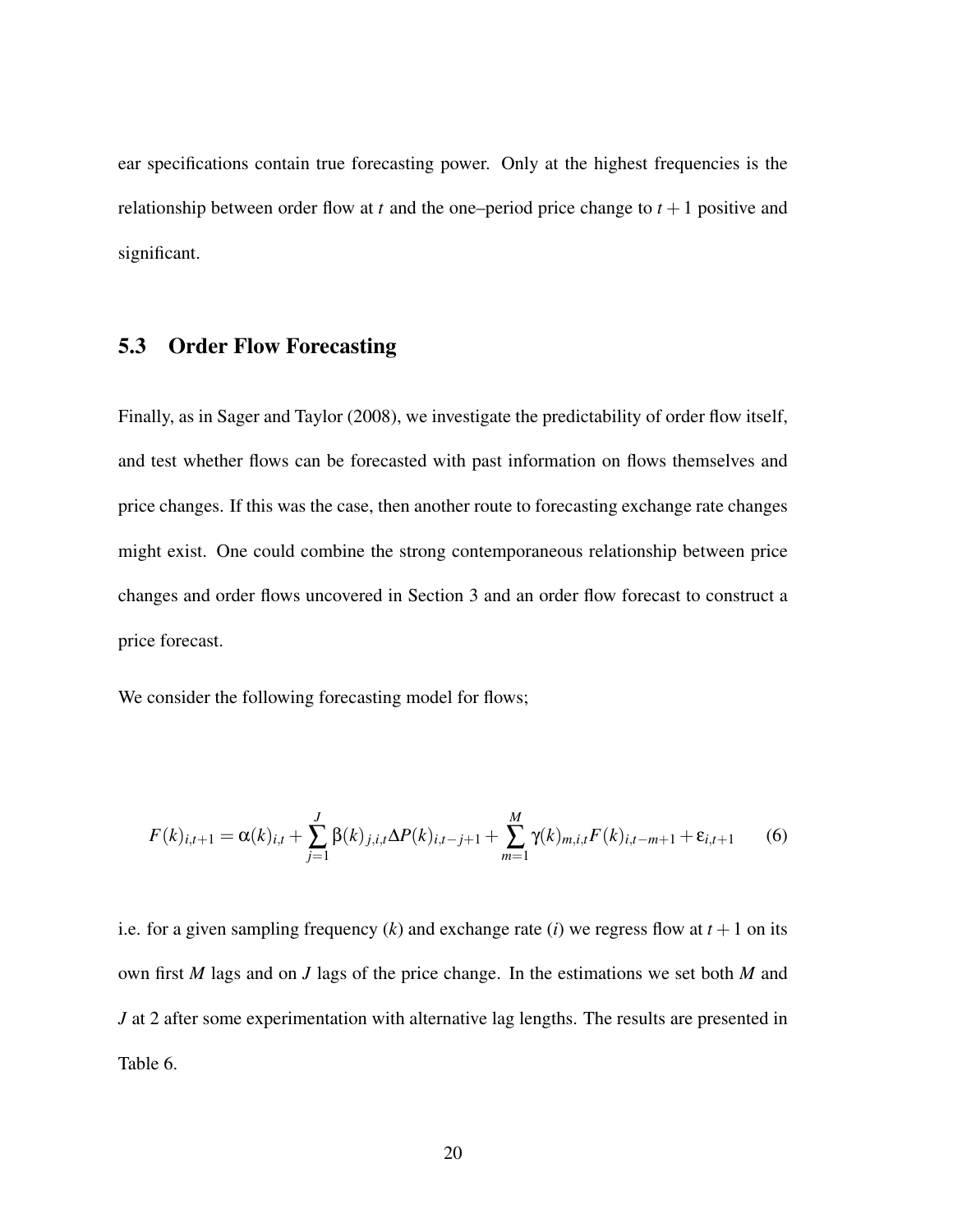The results indicate that the majority of the statistical significance in the forecasting regressions comes at very high frequencies. Even though there is evidence of high–frequency positive dependence in order flow, in all cases the RMSE from the random walk model and (6) are virtually identical.

For the GBP exchange rates there is also evidence of negative dependence of current flow on past returns. Thus, when prices have been rising in the recent past, order flows tend to become negative — a manifestation of contrarian or negative feedback trading. This causality is reversed for USD/JPY. In this case there would seem to be evidence of aggressive momentum type trades.

## 6 Discussion

We have presented a number of results on the explanatory power, forecasting ability, and multi–variate implications of order flow for FX rates. We affirm previous results and demonstrate that order flow has strong explanatory power for exchange rate changes. Furthermore, our results indicate that these patterns persist across sampling frequencies. Indeed, for the major currencies there is no indication that the explanatory power drops off with aggregation. This suggests that the explanatory power of order flow can genuinely be considered of interest to those working in international macroeconomics. We thus confirm the evidence contained in Evans and Lyons (2002b), Payne (2003), and Berger et al. (2008) amongst others.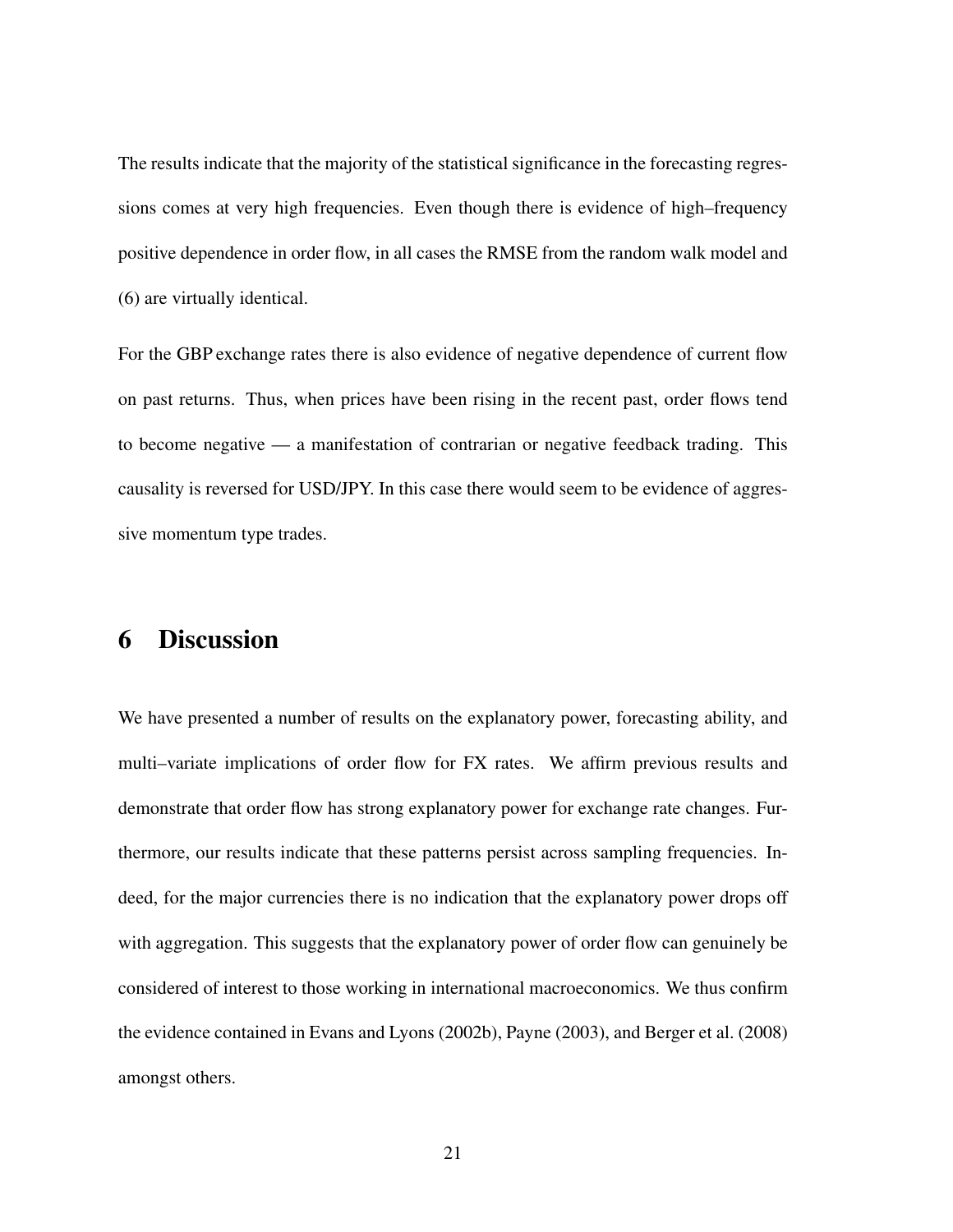However, our results contain a very important difference to those in Evans and Lyons (2002b) and Berger et al. (2008). Our univariate regressions of price changes on order flow for GBP exchange rates perform very poorly at lower sampling frequencies (e.g. 1) day), with explanatory power close to zero. This appears to fly in the face of the preceding discussion — perhaps the USD/JPY and EUR/USD results are anomalous and order flow has no long run effect on exchange rates for the majority of currency pairs. While this is clearly a possibility, we feel that such a conclusion would be unwarranted. Indeed, our multi–flow regressions demonstrate that once one allows for aggressive buying and selling pressure in related markets, order flows have strong effects on all four of the exchange rates at all sampling frequencies. This is a key result. Order flow may carry information that not only affects exchange rate changes in its own market but also in other markets. Empirically we see information instantly spilling over from market *A* to prices in market *B* via order flow. This analysis corroborates the findings of Evans and Lyons (2002a) and Lyons and Moore (2009).

It is interesting to note that the dominant flow variable in our data set is EUR/USD flow. Aggressive buying and selling pressure in this market has clear and persistent effects on both EUR/GBP and GBP/USD rates. This result is intuitive as EUR/USD is the most liquid and heavily traded currency pair in the world and, as such, one would expect any relevant information to hit it first due to its low transaction costs and massive participation. Thus those quoting in related pairs will very likely keep an eye on EUR/USD developments, including order flow, when setting their prices.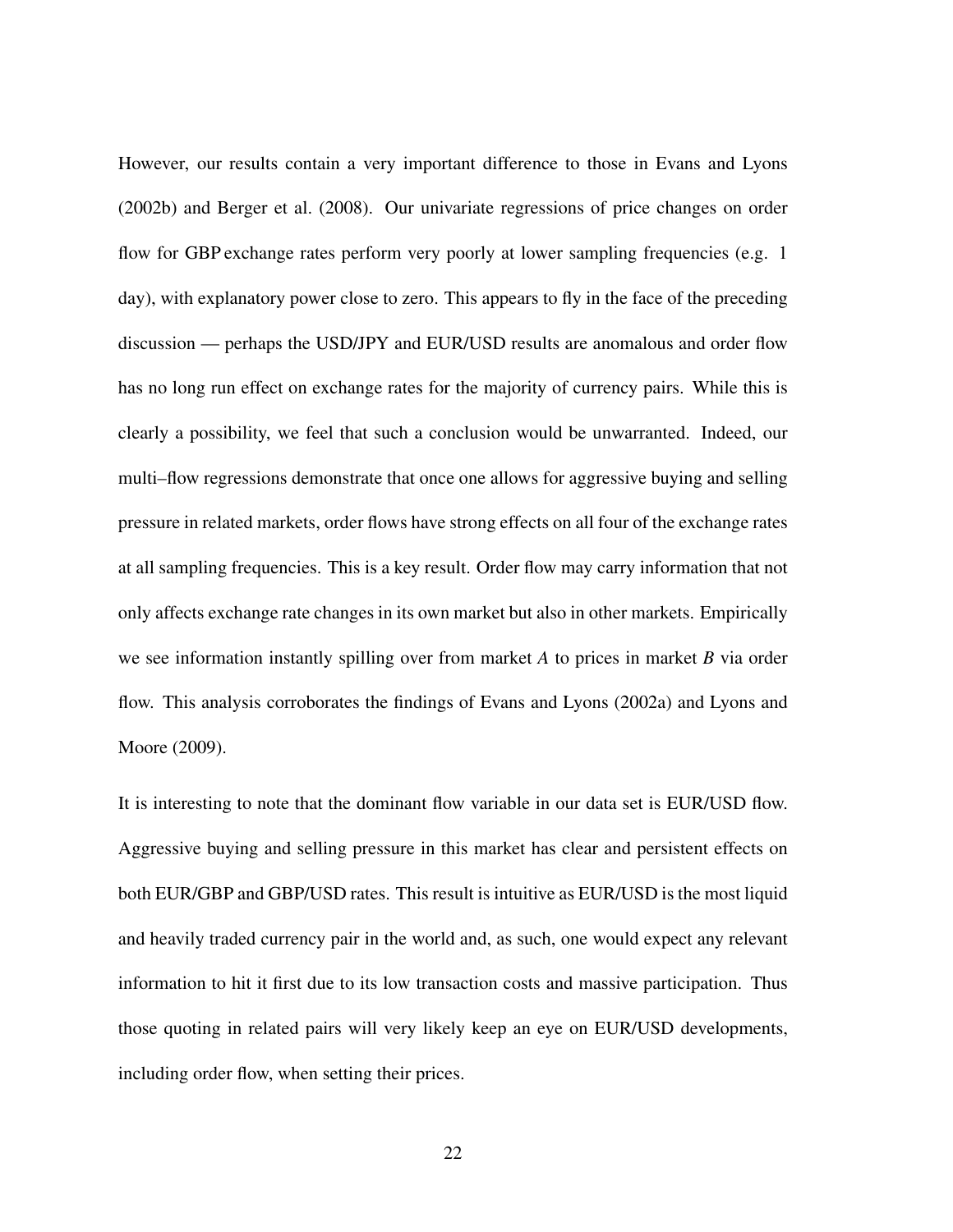A final point to note regarding the inter–market flow analysis carried out in Section 4 is that we see prices for a given exchange rate move in the absence of trade in that exchange rate, as they are affected by flows occurring in *other markets*. One cannot explain away the importance of order flow in an inter–market context by simply asserting that aggressive buying or selling pressure is temporarily moving prices due to low market liquidity and that after such "digestion effects" have run their course prices would revert — here there is nothing to digest aside from information conveyed by flows in other markets. This, in our view, only serves to reinforce evidence that order flows do carry information and also information that is relevant at macroeconomic sampling frequencies.

Our final area of analysis is the forecasting power of order flows for exchange rates. Here we have three sets of results. First, the order flow model beats the same random walk benchmark that macroeconomic models of the 70s and 80s failed to dominate. This would seem to provide a strong argument in favour of a focus on the order flow approach to exchange rates. Indeed, in a recent paper, Chinn and Moore (2009) embed order flow in a monetary exchange rate model and use this hybrid to forecast monthly exchange rates. Their results indicate that the hybrid model outperforms the random walk and a simple macro model out-of-sample. The second is a true one–step ahead out–of–sample experiment. We show that order flow forecasts can only reduce RMSEs relative to random walks in this experiment at the highest sampling frequencies (i.e. 5 minutes). It should be noted that this result is weaker than that of Evans and Lyons (2005), who find consistent out-ofsample forecasting power from flows over horizons from 1 to 20 trading days, and also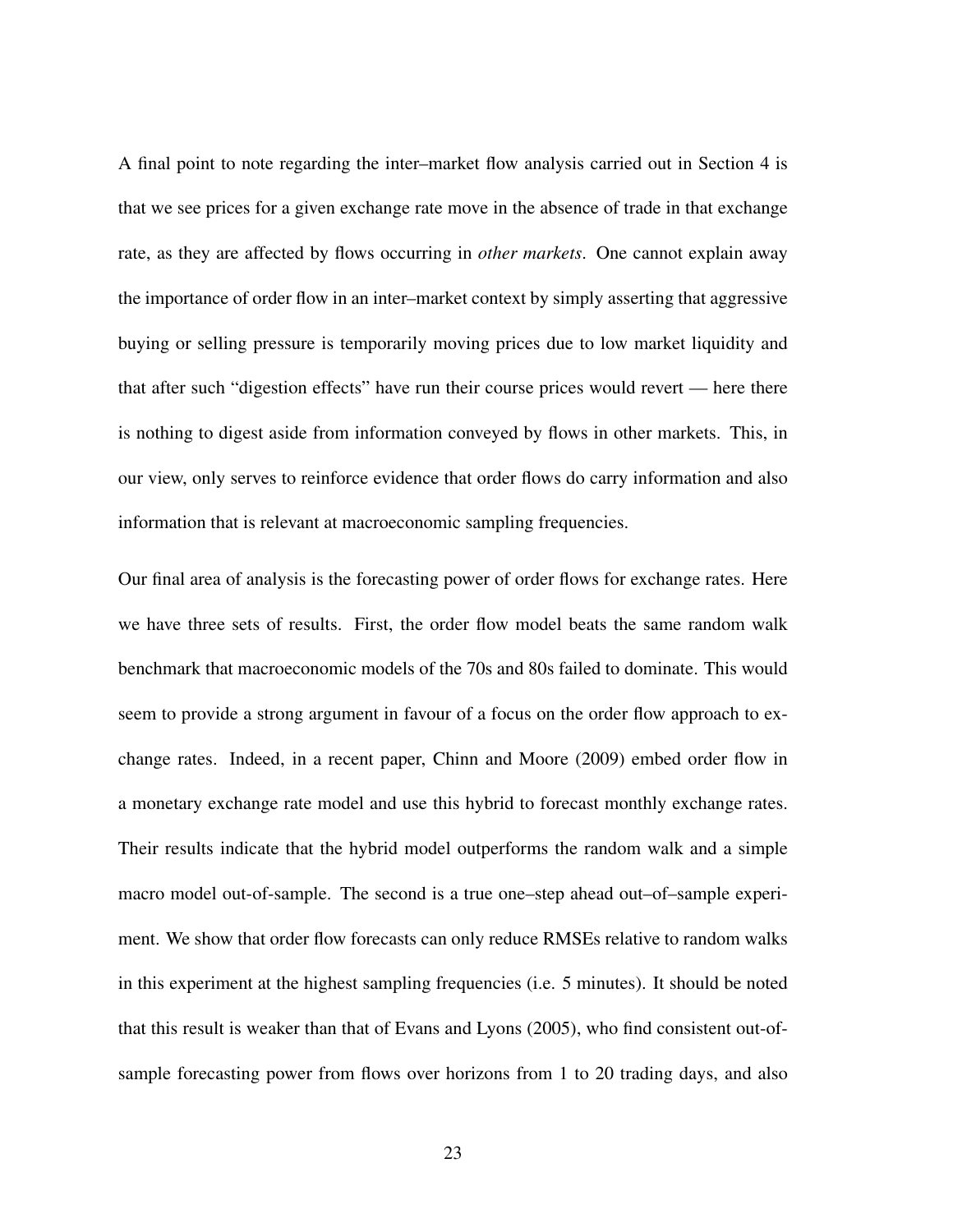that of Rime et al. (2010) who show that order flow can forecast exchange rate returns one day ahead based on economic value criteria. Our return forecasting results do support the findings of Sager and Taylor (2008), however. Last of all, as also reported in Sager and Taylor (2008), order flow itself can be forecasted out-of-sample at high-frequencies using information on its own past and on lagged returns.

# 7 Conclusion

We study the explanatory and forecasting power of FX order flow for exchange rate changes at sampling frequencies ranging from 5 minutes to one week using a 10 month span of data for EUR/USD, EUR/GBP, GBP/USD and USD/JPY. We demonstrate that order flow analysis has power both to explain and predict exchange rate changes at virtually all frequencies. Our key results are as follows;

- 1. The contemporaneous relationship between flows and changes in exchange rates is very strong at intra–day frequencies for all four rates.
- 2. At the daily and weekly level, there is still strong explanatory power of order flow for exchange rate changes for EUR/USD and USD/JPY. This is not the case for EUR/GBP and GBP/USD.
- 3. Price changes for EUR/GBP and GBP/USD are strongly affected by EUR/USD order flow. Taking these effects into account, overall flows have strong explanatory power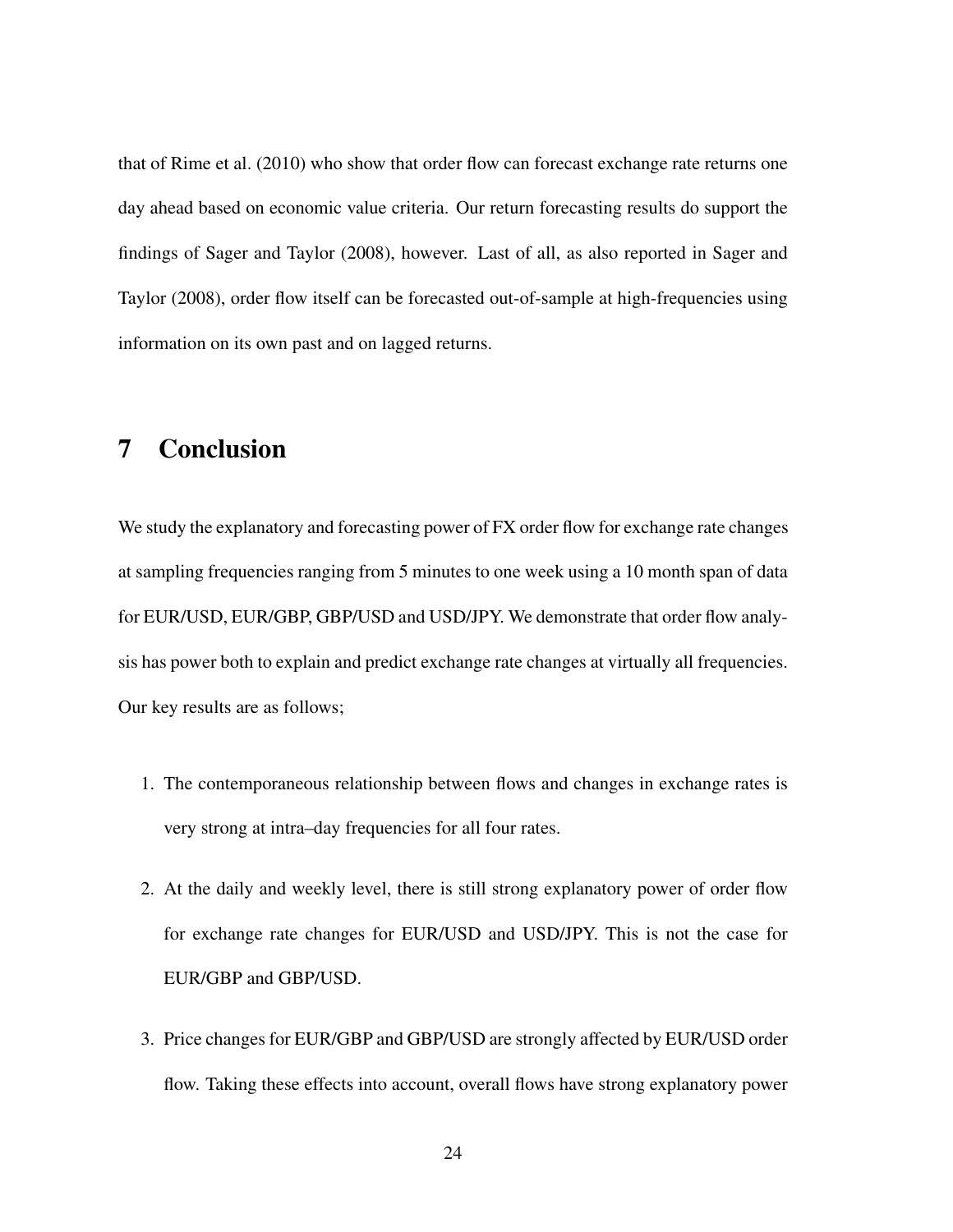for the GBP rates at all sampling frequencies.

- 4. An analysis of the forecasting power of order flows, using the technique of Meese and Rogoff (1983a,b), demonstrates that exchange rate regressions based on order flows outperform a naïve random walk benchmark across the majority of sampling frequencies for all exchange rates.
- 5. A true out-of-sample forecasting experiment, however, demonstrates that order flows do not provide very valuable exchange rate forecasts aside from at sampling frequencies below one hour.
- 6. Order flow can be forecasted out-of-sample at high frequencies.

These results serve to emphasize the role played by order flow in foreign exchange, and possibly other markets. Order flows can be used to explain and forecast rates at very high frequencies as well as observation intervals relevant to international macroeconomics. The information content of order flow implies that simple symmetric information, rational expectations models of exchange rate determination are not consistent with the data. Further work on modelling exchange rates to take account of these effects as well as further empirical work to clarify the role of order flow in exchange rate determination can only help move exchange rate analysis forward in the coming decades.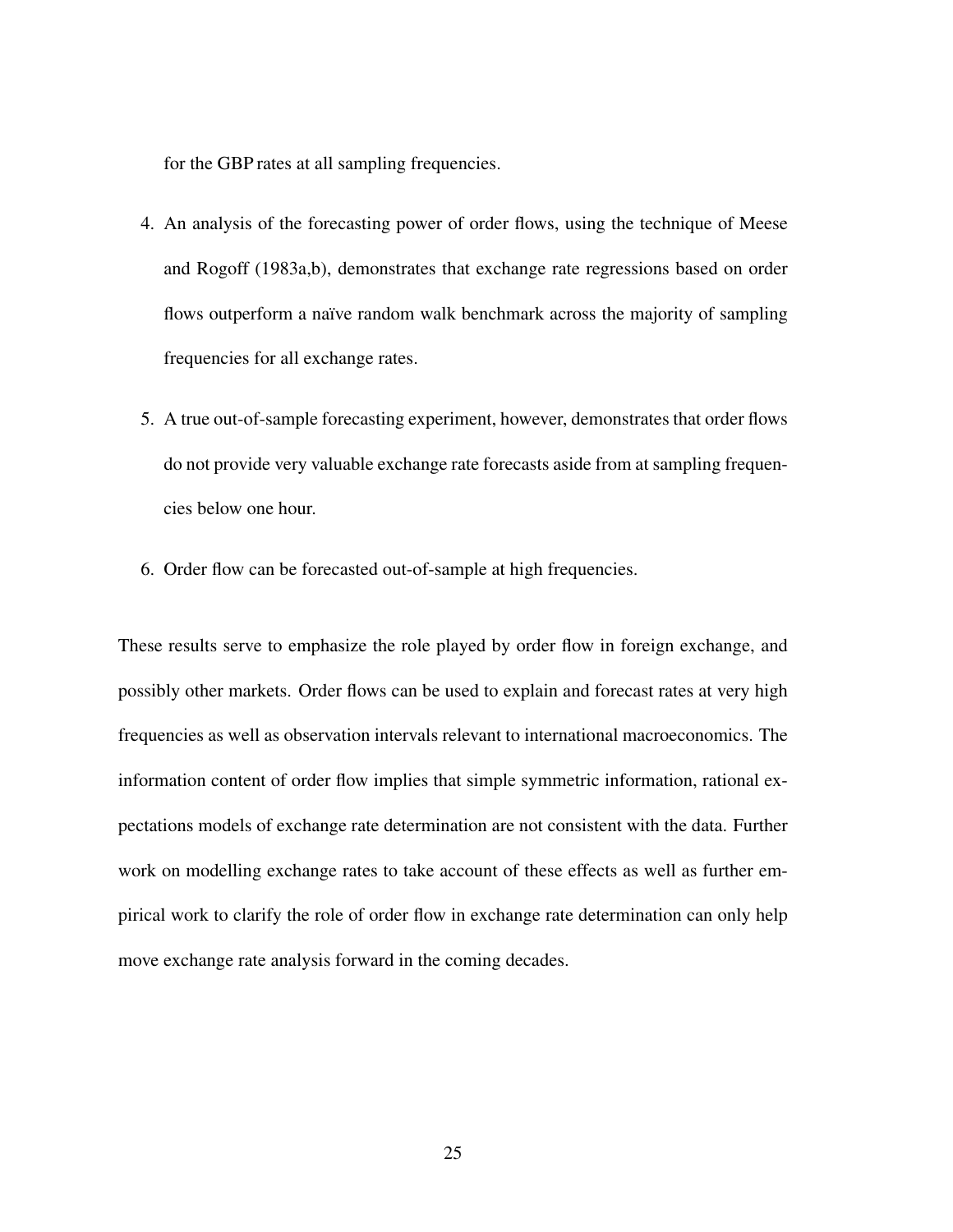# References

- Bank for International Settlements (2002). *Foreign exchange markets turnover in April 2001*. Basel: BIS.
- Berger, D., A. Chaboud, S. Chernenko, E. Howorka, and J. Wright (2008). Order flow and exchange rate dynamics in electronic brokerage system data. *Journal of International Economics 75*, 93–109.
- Campbell, J. and R. Shiller (1988). The dividend-price ratio and expectations of future dividends and discount factors. *Review of Financial Studies 1*, 195–228.
- Chinn, M. D. and M. J. Moore (2009). Private Information and a Macro Model of Exchange Rates: Evidence from a Novel Data Set. NBER Working paper 10434.
- Chordia, T., R. Roll, and A. Subrahmanyam (2001). Order imbalance, liquidity, and market returns. *Journal of Financial Economics 65*(1), 111–130.
- Clark, P. (1973). A subordinated stochastic process model with finite variance for speculative prices. *Econometrica 41*, 135–155.
- Cohen, B. H. and H. S. Shin (2002). Positive feedback trading under stress: Evidence from the US treasury securities market. Working Paper, Bank for International Settlements and the London School of Economics, www.bis.org/cgfs/cgfsconf2002.htm.
- Diebold, F. (2001). *Elements of Forecasting* (2nd ed.). South-Western.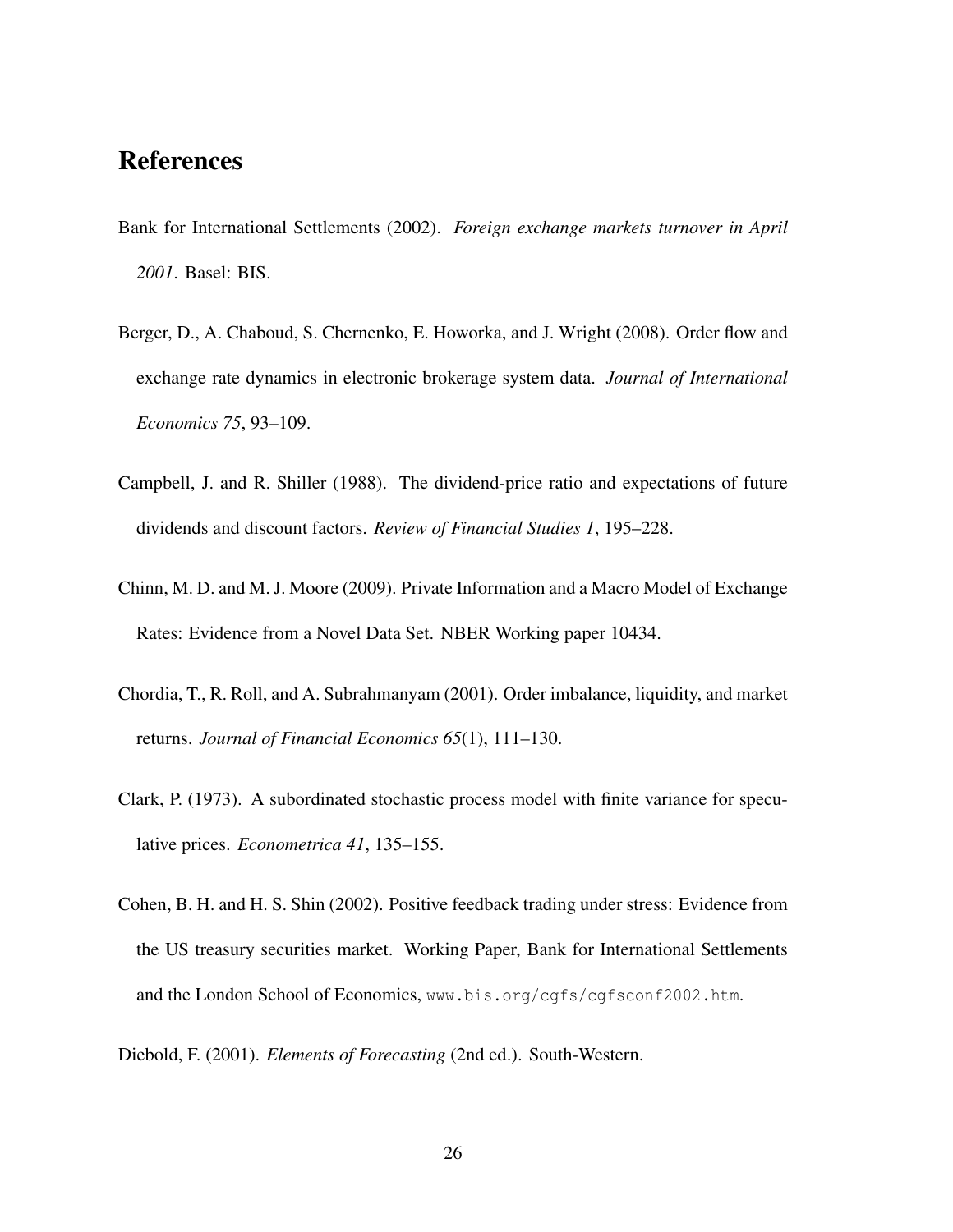- Epps, T. and M. Epps (1976). The stochastic dependence of security price changes and transaction volumes: Implications for the mixture-of-distributions hypothesis. *Econometrica 44*, 305–321.
- Evans, M. and R. Lyons (2005). Meese-rogo? redux: Micro-based exchange-rate forecasting. *American Economic Review, Papers and Proceedings 95*, 405–414.
- Evans, M. D. (2002). FX trading and exchange rate dynamics. *Journal of Finance 57*, 2405–2447.
- Evans, M. D. and R. K. Lyons (2002a). Informational integration and FX trading. *Journal of International Money and Finance 21*, 807–831.
- Evans, M. D. and R. K. Lyons (2002b). Order flow and exchange rate dynamics. *Journal of Political Economy 110(1)*, 170–180.
- Frankel, J. and A. Rose (1995). Empirical research on nominal exchange rates. In G. Grossman and K. Rogoff (Eds.), *Handbook of International Economics*, pp. 1689–1729. Amsterdam, The Netherlands: Elsevier Science.
- Froot, K. and T. Ramadorai (2005). Currency returns, intrinsic value and institutionalinvestor flows. *Journal of Finance 60*, 1535–1566.
- Glosten, L. and P. Milgrom (1985). Bid, ask and transaction prices in a specialist market with heterogeneously informed traders. *Journal of Financial Economics 14*, 71–100.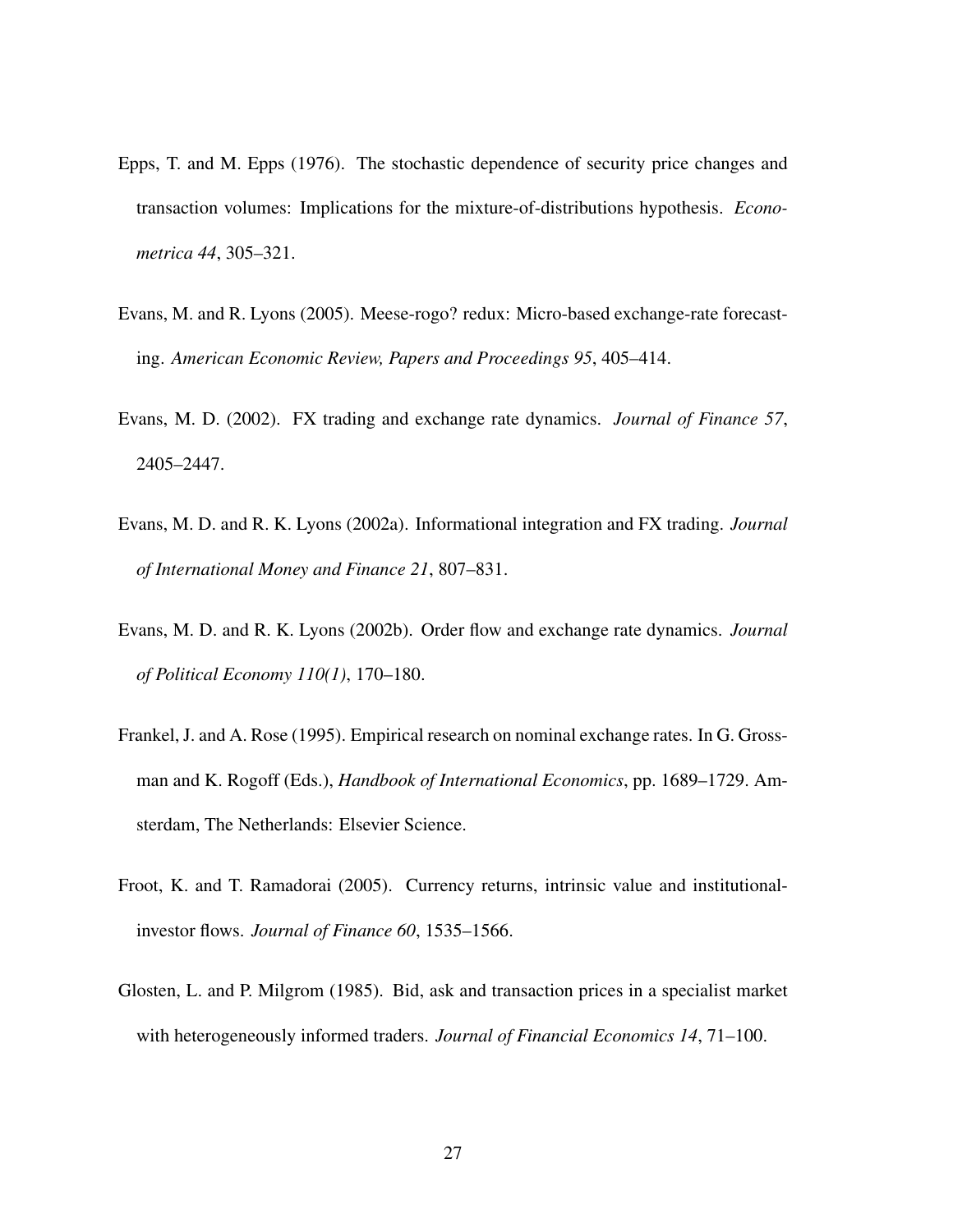- Hasbrouck, J. (1991). Measuring the information content of stock trades. *Journal of Finance 46*(1), 179–206.
- Karpoff, J. (1987). The relation between price changes and trading volume: A survey. *Journal of Financial and Quantitative Analysis 22*, 109–126.
- Love, R. and R. Payne (2008). Macroeconomic news, order flows and exchange rates. *Journal of Financial and Quantitative Analysis 43*, 467–488.
- Lyons, R. (1995). Tests of microstructural hypotheses in the foreign exchange market. *Journal of Financial Economics 39*, 321–351.
- Lyons, R. (2001). *The Microstructure Approach to Exchange Rates*. Boston, U.S.A.: MIT Press.
- Lyons, R. and M. Moore (2009). An information approach to international currencies. *Journal of International Economics 79*, 211–221.
- Madhavan, A. and S. Smidt (1991). A Bayesian model of intraday specialist pricing. *Journal of Financial Economics 30*, 99–134.
- Meese, R. and K. Rogoff (1983a). Empirical exchange rate models of the seventies. *Journal of International Economics 14*, 3–24.
- Meese, R. and K. Rogoff (1983b). The out–of–sample failure of empirical exchange rate models. In J. Frenkel (Ed.), *Exchange Rate and International Macroeconomics*, Volume 14. Chicago, IL.: University of Chicago Press.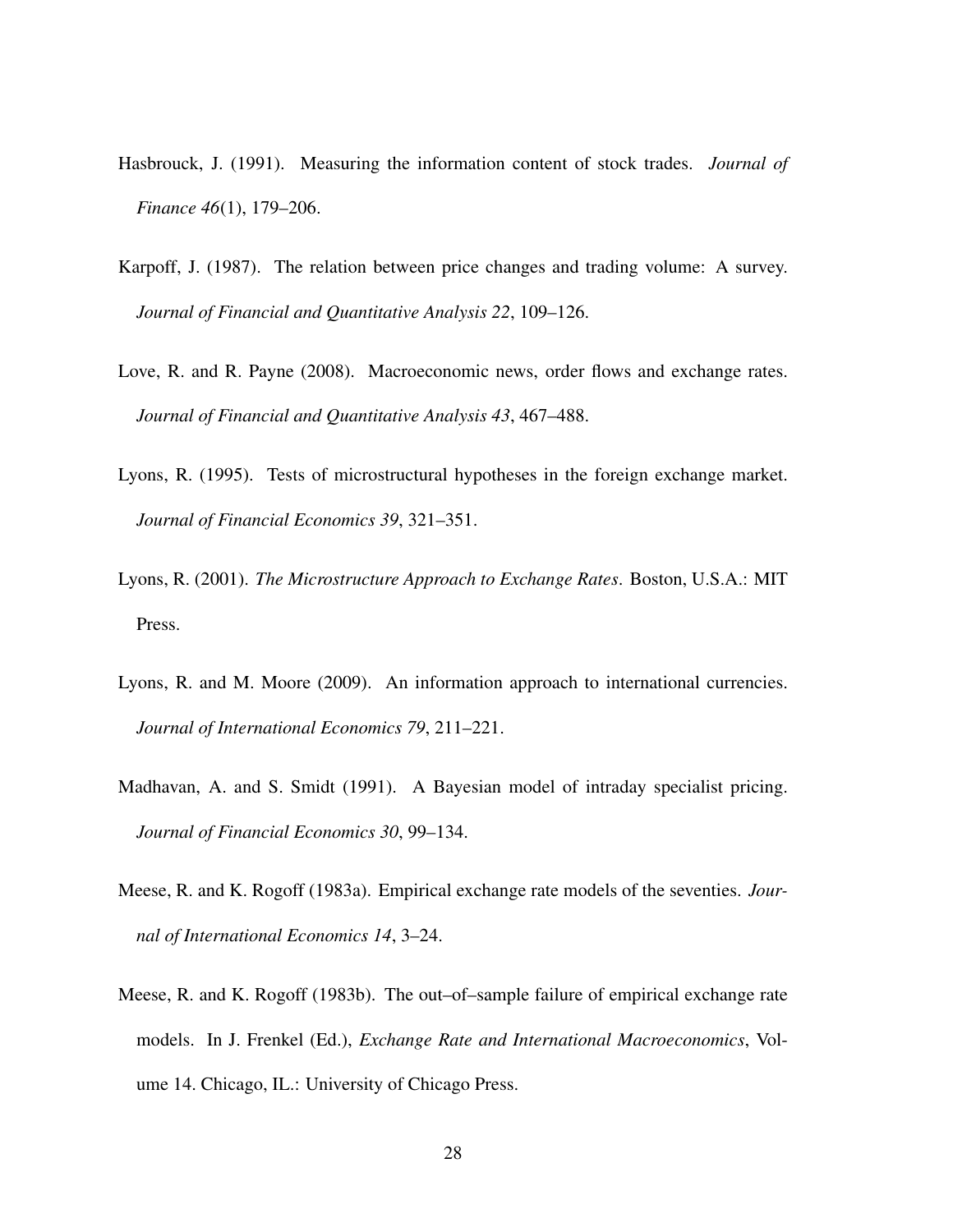- Payne, R. (2003). Information transmission in inter-dealer foreign exchange transactions. *Journal of International Economics 61*, 307–329.
- Rime, D., L. Sarno, and E. Sojli (2010). Exchange rate forecasting, order flow and macroeconomic information. *Journal of International Economics 80*(1), 72 – 88.
- Sager, M. and M. Taylor (2008). Commercially available order flow data and exchange rate movements: caveat emptor. *Journal of Money, Credit and Banking 40*, 583–625.
- Tauchen, G. and M. Pitts (1983). The price variability-volume relationship on speculative markets. *Econometrica 51*, 485–505.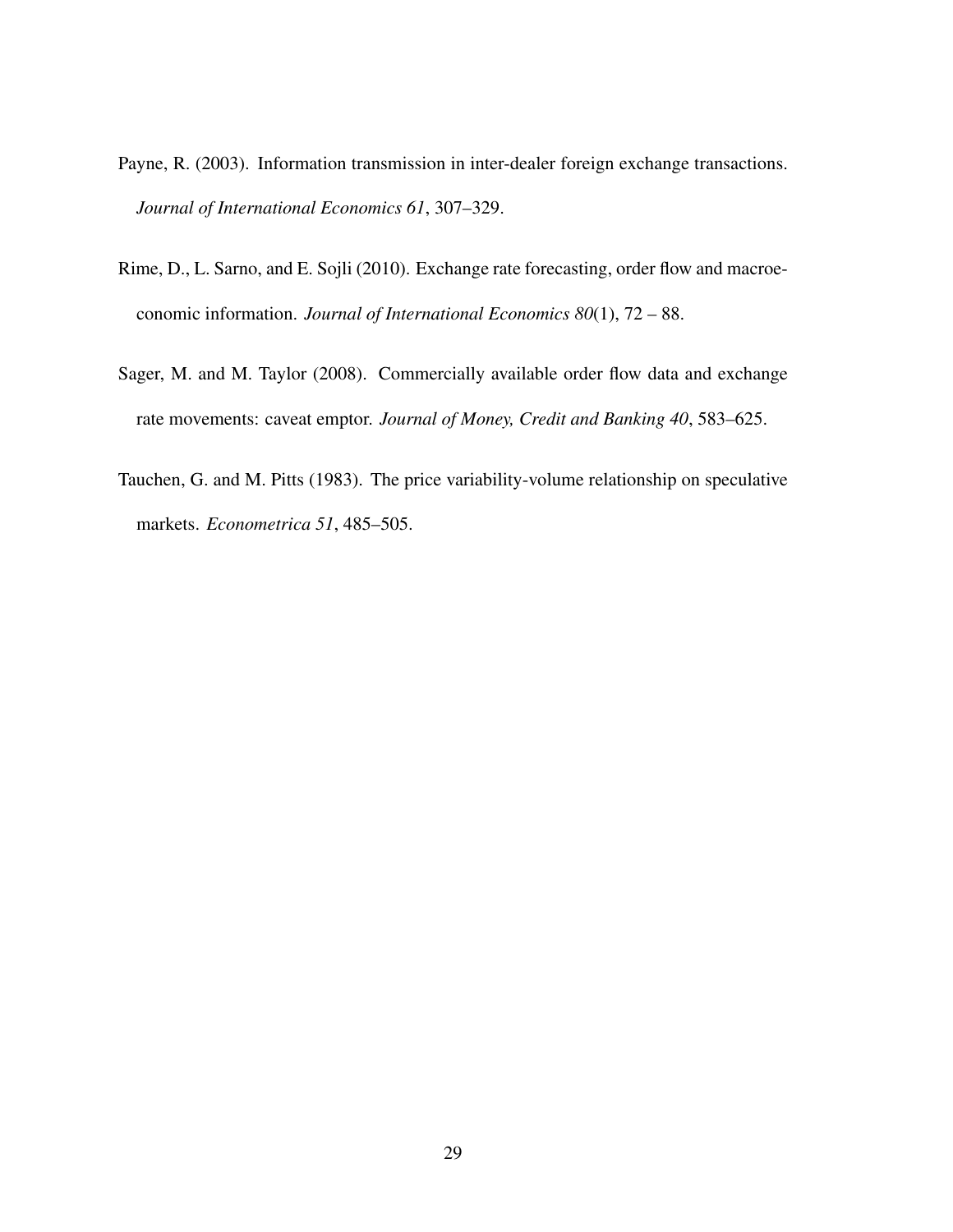|             |        |  |  | $\begin{array}{c l}\n\hline\n6 & 0.10 \\ \hline\n0.10 & 0.13 \\ 0.13 & 0.37 \\ 0.37 & 0.56 \\ \hline\n0.5 & 0.12 \\ \hline\n1.2 & 0.37 \\ \hline\n\end{array}$                                                                                                                                                                                                                                                                                                                                                                       |  |  |            |        |  | $\begin{array}{c c}\n\hline\n6 & 0.07 \\ \hline\n0.075 & 0.03 \\ 0.035 & 0.034 \\ 0.030 & 0.034 \\ 0.030 & 0.032\n\end{array}$                                                                                                                                                                                                                       |  |  |
|-------------|--------|--|--|--------------------------------------------------------------------------------------------------------------------------------------------------------------------------------------------------------------------------------------------------------------------------------------------------------------------------------------------------------------------------------------------------------------------------------------------------------------------------------------------------------------------------------------|--|--|------------|--------|--|------------------------------------------------------------------------------------------------------------------------------------------------------------------------------------------------------------------------------------------------------------------------------------------------------------------------------------------------------|--|--|
|             |        |  |  | $\begin{array}{r} \hline \text{F} \ \hline 0.0004 \ 0.0008 \ 0.00022 \ 0.0038 \ 0.0033 \ 0.0033 \ 0.0033 \ 0.0033 \ 0.0033 \ 0.0033 \ 0.0033 \end{array}$                                                                                                                                                                                                                                                                                                                                                                            |  |  |            |        |  |                                                                                                                                                                                                                                                                                                                                                      |  |  |
|             | Buys   |  |  | $u_4 \approx 8.488$                                                                                                                                                                                                                                                                                                                                                                                                                                                                                                                  |  |  |            |        |  | $\frac{Bayes}{9}$<br>$\frac{27}{35}$<br>$\frac{27}{35}$<br>$\frac{27}{35}$<br>$\frac{27}{35}$<br>$\frac{27}{35}$                                                                                                                                                                                                                                     |  |  |
| (q) AdMOSC  | Quotes |  |  | 1962<br>242298882<br>2422988                                                                                                                                                                                                                                                                                                                                                                                                                                                                                                         |  |  | GSD(d)     | Quotes |  | $\begin{array}{r} 44 \\ 131 \\ 263 \\ 532 \\ 2098 \\ 530 \\ 6280 \\ 53328 \\ \end{array}$                                                                                                                                                                                                                                                            |  |  |
|             |        |  |  | Trades<br>$\begin{array}{c c}\n1 & 4 & 7 \\ \hline\n & 4 & 7 \\ \hline\n & 5 & 8 & 8 \\ \hline\n & 1 & 1 & 1 \\ \hline\n & 1 & 1 & 1 \\ \hline\n & 1 & 1 & 1 \\ \hline\n & 1 & 1 & 1 \\ \hline\n & 1 & 1 & 1 \\ \hline\n & 1 & 1 & 1 \\ \hline\n & 1 & 1 & 1 \\ \hline\n & 1 & 1 & 1 \\ \hline\n & 1 & 1 & 1 \\ \hline\n & 1 & 1 & 1 \\ \hline\n & 1 & 1 & 1 \\ \hline\n & 1 & 1 & 1 \\ \$                                                                                                                                           |  |  |            |        |  | Trades<br>$\frac{17}{17}$<br>$\frac{52}{28}$<br>$\frac{82}{249}$<br>$\frac{1324}{245}$                                                                                                                                                                                                                                                               |  |  |
|             |        |  |  | $\begin{array}{r} 0 \text{bs} \\ \hline 23148 \\ 7715 \\ 3857 \\ 1928 \\ 481 \\ 50 \\ 100 \\ \end{array}$                                                                                                                                                                                                                                                                                                                                                                                                                            |  |  |            |        |  | $rac{66}{20107}$<br>$rac{67}{20107}$<br>$rac{47}{20107}$<br>$rac{47}{2010}$<br>$rac{47}{2010}$<br>$rac{47}{2010}$<br>$rac{47}{201}$                                                                                                                                                                                                                  |  |  |
|             |        |  |  | $\begin{array}{r} 6 \overline{)80} = 2280 \\ 0.00000 \\ 0.000000 \\ 0.000000 \\ 0.00000 \\ 0.00000 \\ 0.00000 \\ 0.00000 \\ 0.00000 \\ 0.00000 \\ 0.00000 \\ 0.00000 \\ 0.00000 \\ 0.00000 \\ 0.00000 \\ 0.00000 \\ 0.00000 \\ 0.00000 \\ 0.00000 \\ 0.00000 \\ 0.00000 \\ 0.00000 \\ 0.00$                                                                                                                                                                                                                                          |  |  |            |        |  | $\begin{array}{r} 6 \\ 0.05 \\ 0.03 \\ 0.013 \\ 0.034 \\ 0.044 \\ 0.013 \\ 0.013 \\ 0.013 \\ 0.013 \\ 0.013 \\ 0.013 \\ 0.013 \\ 0.013 \\ 0.013 \\ 0.013 \\ 0.013 \\ 0.013 \\ 0.013 \\ 0.013 \\ 0.013 \\ 0.013 \\ 0.013 \\ 0.013 \\ 0.013 \\ 0.013 \\ 0.013 \\ 0.013 \\ 0.013 \\ 0.013 \\ 0.013 \\ 0$                                                |  |  |
|             |        |  |  |                                                                                                                                                                                                                                                                                                                                                                                                                                                                                                                                      |  |  |            |        |  | $\frac{16}{10000}$<br>$\frac{16000}{100000}$<br>$\frac{160000}{100000}$<br>$\frac{160000}{100000}$<br>$\frac{160000}{100000}$<br>$\frac{1600000}{100000}$<br>$\frac{1600000}{100000}$                                                                                                                                                                |  |  |
|             |        |  |  | $\frac{Bayes}{8}$ $\frac{8}{3}$ $\frac{4}{3}$ $\frac{9}{3}$ $\frac{5}{3}$ $\frac{3}{3}$ $\frac{3}{3}$ $\frac{3}{3}$ $\frac{3}{3}$ $\frac{3}{3}$ $\frac{3}{3}$ $\frac{3}{3}$ $\frac{3}{3}$ $\frac{3}{3}$ $\frac{3}{3}$ $\frac{3}{3}$ $\frac{3}{3}$ $\frac{3}{3}$ $\frac{3}{3}$ $\frac{3}{3}$ $\frac{3}{3}$ $\frac{3}{3}$                                                                                                                                                                                                              |  |  |            |        |  | $\frac{12}{9}$ $\frac{12}{9}$ $\frac{12}{3}$ $\frac{12}{3}$ $\frac{12}{3}$ $\frac{12}{3}$ $\frac{12}{3}$ $\frac{12}{3}$                                                                                                                                                                                                                              |  |  |
| EUR/USD (a) |        |  |  | Quees<br>153<br>153<br>306<br>517<br>344<br>366<br>7317<br>7317<br>3831                                                                                                                                                                                                                                                                                                                                                                                                                                                              |  |  | EUR/GBP(c) |        |  | $\frac{1}{3}$<br>$\frac{1}{3}$<br>$\frac{1}{3}$<br>$\frac{1}{3}$<br>$\frac{1}{3}$<br>$\frac{1}{3}$<br>$\frac{1}{3}$<br>$\frac{1}{3}$<br>$\frac{1}{3}$<br>$\frac{1}{3}$<br>$\frac{1}{3}$<br>$\frac{1}{3}$<br>$\frac{1}{3}$<br>$\frac{1}{3}$<br>$\frac{1}{3}$<br>$\frac{1}{3}$<br>$\frac{1}{3}$<br>$\frac{1}{3}$<br>$\frac{1}{3}$<br>$\frac{1}{3}$<br> |  |  |
|             | Trades |  |  | $\frac{16}{4}$<br>$\frac{48}{3}$<br>$\frac{86}{17}$<br>$\frac{174}{173}$<br>$\frac{737}{173}$<br>$\frac{177}{173}$                                                                                                                                                                                                                                                                                                                                                                                                                   |  |  |            | Trades |  |                                                                                                                                                                                                                                                                                                                                                      |  |  |
|             |        |  |  | $\begin{array}{r} 0 & 0 \\ 0 & 0 \\ 0 & 0 \\ 0 & 0 \\ 0 & 0 \\ 0 & 0 \\ 0 & 0 \\ 0 & 0 \\ 0 & 0 \\ 0 & 0 \\ 0 & 0 \\ 0 & 0 \\ 0 & 0 \\ 0 & 0 \\ 0 & 0 \\ 0 & 0 \\ 0 & 0 \\ 0 & 0 \\ 0 & 0 \\ 0 & 0 \\ 0 & 0 \\ 0 & 0 \\ 0 & 0 \\ 0 & 0 \\ 0 & 0 \\ 0 & 0 \\ 0 & 0 \\ 0 & 0 \\ 0 & 0 \\ 0 & 0 \\ 0 & 0 \\ 0 & 0 \\ 0 & 0 \\ 0 & 0 \\ 0 & 0 \\ 0 &$                                                                                                                                                                                    |  |  |            |        |  | $\frac{1}{23148}$<br>$\frac{1}{2715}$<br>$\frac{7715}{2857}$<br>$\frac{857}{481}$<br>$\frac{3}{271}$<br>$\frac{1}{291}$<br>$\frac{1}{291}$<br>$\frac{1}{291}$                                                                                                                                                                                        |  |  |
|             |        |  |  | $\begin{array}{c}\n \star \text{ s} \\  \text{ s} \\  \text{ s} \\  \text{ s} \\  \text{ s} \\  \text{ s} \\  \text{ s} \\  \text{ s} \\  \text{ s} \\  \text{ s} \\  \text{ s} \\  \text{ s} \\  \text{ s} \\  \text{ s} \\  \text{ s} \\  \text{ s} \\  \text{ s} \\  \text{ s} \\  \text{ s} \\  \text{ s} \\  \text{ s} \\  \text{ s} \\  \text{ s} \\  \text{ s} \\  \text{ s} \\  \text{ s} \\  \text{ s} \\  \text{ s} \\  \text{ s} \\  \text{ s} \\  \text{ s} \\  \text{ s} \\  \text{ s} \\  \text{ s} \\  \text{ s} \\ $ |  |  |            |        |  | $\frac{1}{2}$                                                                                                                                                                                                                                                                                                                                        |  |  |

Table 1: Summary statistics for time aggregated data sets Table 1: Summary statistics for time aggregated data sets

F is the average return for sampling frequency k. Columns headed Trades, Quotes, Buys and  $\sigma$  give the average number of trades, average number of Notes; k is sampling frequency, Obs. is the total number of observations at sampling frequency k, returns are defined as  $100 \times (log(P_i) - log(P_{i-1}))$  and is the average return for sampling frequency *k*. Columns headed Trades, Quotes, Buys and σ give the average number of trades, average number of Notes; *k* is sampling frequency, Obs. is the total number of observations at sampling frequency *k*, returns are defined as 100 × (*log*(*P*<sub>*t*</sub>) − *log*(*P*<sub>t</sub>−1)) and  $\bar{r}$  is the average return for sampling freque quotes, average number of buys and standard deviation of returns for that frequency. quotes, average number of buys and standard deviation of returns for that frequency.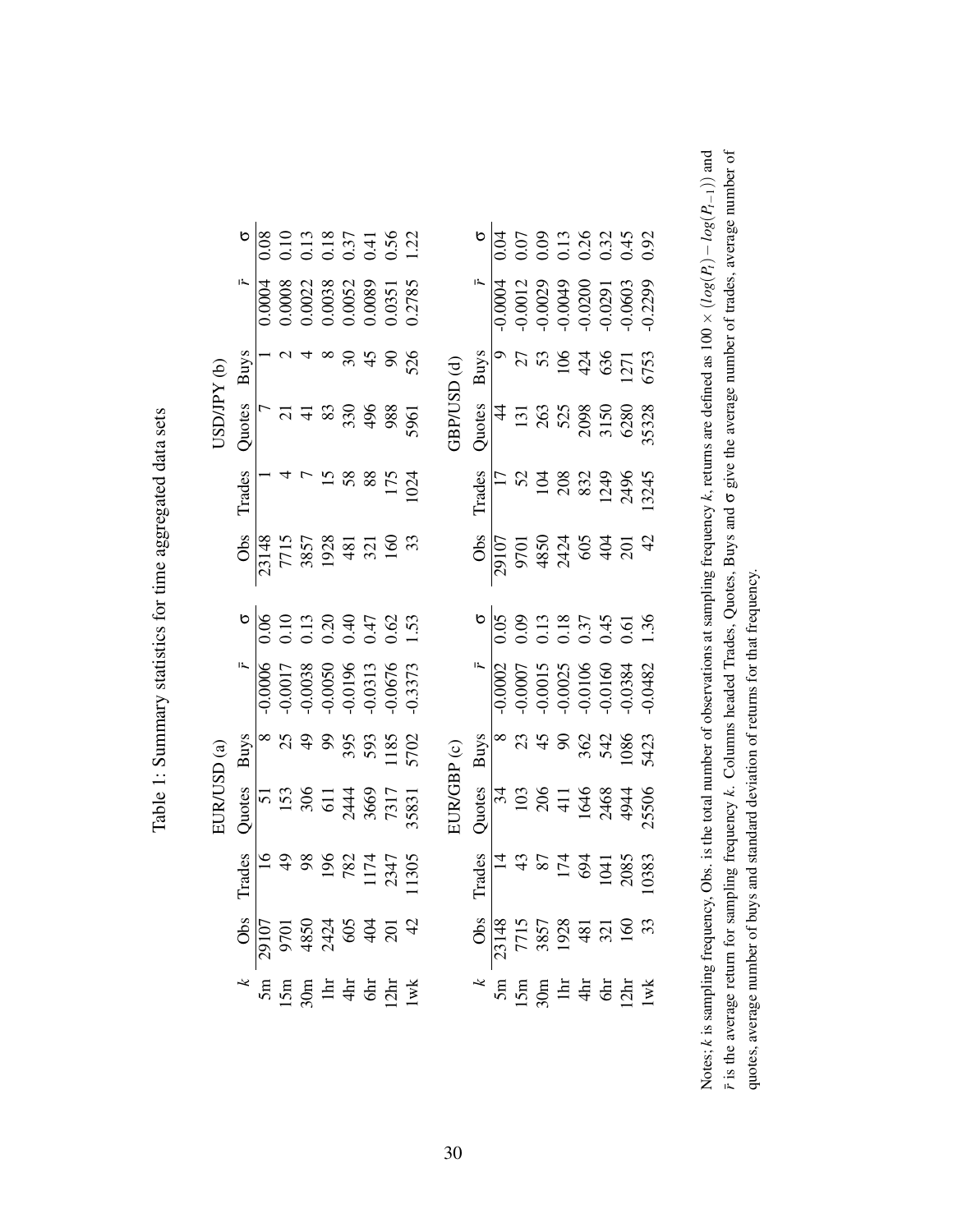| $\frac{1}{2}$ Flore<br>֧֦֧֢֕֓׆֧֛֪֪֪֦֧֦֧֦֧֦֧֦֧֦֧֦֧֧֧֧֧֧֧֦֧֧֧֧֧֧֧֧֧֧֧֧֧֧֧֧֧֧֧֧֧֧֧֧֧֧֧֧֧֝֝֟֓֝֓֝֟֓֝֬֟֓֝֓֓֝֬֓֓֓֜֝֓ |  |
|---------------------------------------------------------------------------------------------------------------|--|
|                                                                                                               |  |
| $\sim$ $\sim$ $D_{\text{of}}$ pc with<br>xplaining Exchange F<br>Ć<br>I                                       |  |
| ı                                                                                                             |  |
| l<br>(<br>Thhle                                                                                               |  |

|                 | $R^2$<br>$\frac{1}{0.24}$<br>$0.21$<br>$0.01$<br>$0.05$<br>$0.05$<br>$0.00$<br>$0.01$                                                                       |        |  |  |                                                                                                                                                             |  |
|-----------------|-------------------------------------------------------------------------------------------------------------------------------------------------------------|--------|--|--|-------------------------------------------------------------------------------------------------------------------------------------------------------------|--|
| <b>GSD/GBL</b>  |                                                                                                                                                             |        |  |  | $\frac{t\text{-stats}}{65.07}$<br>36.58<br>36.58<br>31.39<br>3.95<br>3.64.12<br>4.12                                                                        |  |
|                 | $\begin{array}{c}\n 6 \\  0.29 \\  0.38 \\  0.21 \\  0.31 \\  0.11 \\  0.05 \\  0.05 \\  0.05 \\  0.05 \\  \end{array}$                                     |        |  |  |                                                                                                                                                             |  |
|                 | $rac{R^2}{10.26}$<br>$rac{15}{0.21}$<br>$rac{15}{0.21}$<br>$rac{15}{0.21}$<br>$rac{15}{0.21}$<br>$rac{15}{0.21}$                                            |        |  |  |                                                                                                                                                             |  |
| <b>FUR/GBP</b>  |                                                                                                                                                             |        |  |  | $\frac{t\text{-stats}}{60.30}$<br>$\frac{30.51}{22.51}$<br>$\frac{20.51}{22.50}$<br>$\frac{30.51}{22.50}$<br>$\frac{30.51}{22.50}$<br>$\frac{30.51}{22.50}$ |  |
|                 |                                                                                                                                                             |        |  |  |                                                                                                                                                             |  |
|                 | $R^{2}$<br>$\frac{1}{0.06}$<br>0.15 5 0.30<br>0.30<br>0.42<br>0.67<br>0.67                                                                                  |        |  |  |                                                                                                                                                             |  |
| <b>Adi/CISI</b> |                                                                                                                                                             |        |  |  | $\frac{7.43485}{24.71}$<br>26.53<br>26.53<br>20.98<br>30.59<br>11.43<br>11.43                                                                               |  |
|                 | $\begin{array}{c}\n 6 \\  -1.19 \\  \hline\n 1.19 \\  \hline\n 1.14 \\  \hline\n 1.11 \\  \hline\n 1.11 \\  \hline\n 1.091 \\  \hline\n 0.91\n \end{array}$ |        |  |  |                                                                                                                                                             |  |
|                 | $R^2$<br>$\sqrt{33}$<br>$0.33$<br>$0.45$<br>$0.38$<br>$0.33$<br>$0.45$<br>$0.45$                                                                            |        |  |  |                                                                                                                                                             |  |
| EURUSL          |                                                                                                                                                             |        |  |  | $\frac{72.39}{72.39}$<br>53.25<br>53.25<br>43.90 11.04<br>11.04<br>11.04<br>5.51                                                                            |  |
|                 |                                                                                                                                                             |        |  |  |                                                                                                                                                             |  |
|                 |                                                                                                                                                             | $\sin$ |  |  | $\begin{array}{c} \text{15m} \\ \text{30m} \\ \text{14m} \\ \text{44m} \\ \text{5m} \\ \text{12m} \\ \text{1wk} \end{array}$                                |  |

Notes; the table presents parameter estimates and inference from the following model; Notes; the table presents parameter estimates and inference from the following model;

$$
\Delta P(k)_{i,t} = \alpha(k)_i + \beta(k)_i F(k)_{i,t} + \varepsilon_{i,t}
$$

where  $\Delta P(k)_{i,t}$  is price change at sampling frequency k for exchange rate i at time t and  $F(k)_{i,t}$  is order flow for the same exchange rate and sampling where  $\Delta P(k)_{i,t}$  is price change at sampling frequency k for exchange rate *i* at time t and  $F(k)_{i,t}$  is order flow for the same exchange rate and sampling frequency. All t-stats are constructed using the Newey-West estimator of the coefficient variance-covariance matrix. The order flow is scaled by 10<sup>-2</sup>. frequency. All *t*-stats are constructed using the Newey-West estimator of the coefficient variance-covariance matrix. The order flow is scaled by 10−2.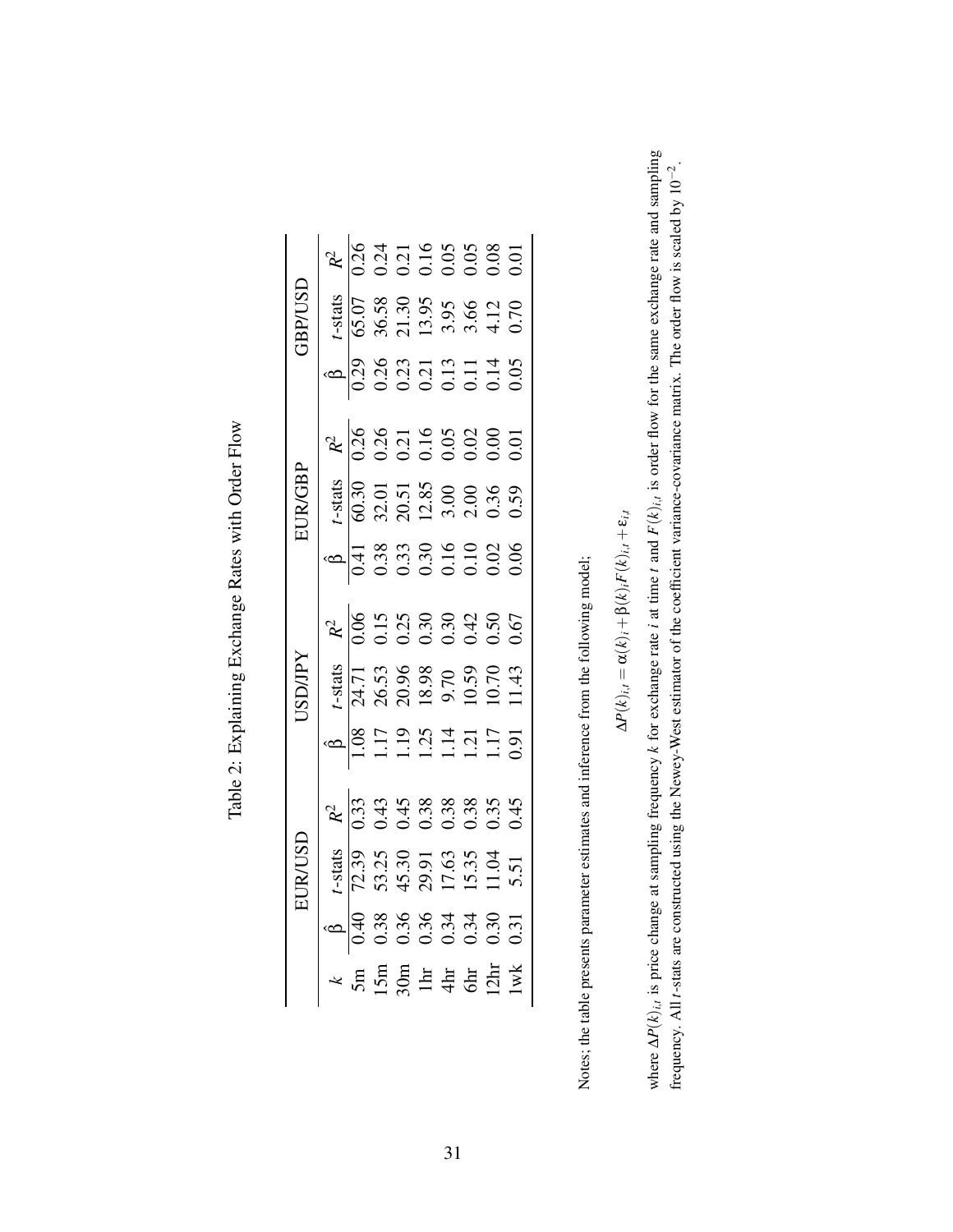| :<br>J                                                                                |  |
|---------------------------------------------------------------------------------------|--|
| -<br>-<br>-<br>-<br>-<br>-                                                            |  |
| ř                                                                                     |  |
| $\ddot{\phantom{0}}$                                                                  |  |
| こうしょうきょう                                                                              |  |
|                                                                                       |  |
| l<br>ï                                                                                |  |
| ֧֧֧֪ׅ֧֧֧֪ׅ֧֧֧֪֪֪֪֪֪֪֪֪֪֪֪֪֪֚֚֚֚֚֚֚֚֚֚֚֚֚֚֚֚֚֚֚֚֚֚֚֚֚֚֚֡֡֡֡֡֝֬֝֡֡֡֡֡֝֬֝֓֝֓֝֬֓֝֓֝֬֓֝֬֝֬ |  |

|      |                                                                                                                                                                                                                                                                                                                                                                                                                                                                                                                                                |  | $\begin{array}{r} \begin{array}{r} \text{4} \text{J} \text{u} \\ \hline 0.01 \\ 0.05 \\ 0.01 \\ 0.01 \\ 0.01 \\ 0.01 \\ 0.01 \\ 0.01 \\ 0.01 \\ 0.01 \\ 0.01 \\ 0.01 \\ 0.01 \\ 0.01 \\ 0.01 \\ 0.01 \\ 0.01 \\ 0.01 \\ 0.01 \\ 0.01 \\ 0.01 \\ 0.01 \\ 0.01 \\ 0.01 \\ 0.01 \\ 0.01 \\ 0.01 \\ 0.01 \\ 0.01 \\ 0.01 \\ 0.01 \\ $                                                                                                                                                                                                                                                                                       |  |  |  |                                                                                                                                                                                                                                                                                                                                                                                                                                                                                                                                                                                                                                            |  |  |                                                                                                                                                                                                                                                                                                                                                                                                                           |  | $\begin{array}{c c} \n \text{age} \\  \hline\n 1 & 0 \\  0 & 0 \\  0 & 0 \\  0 & 0 \\  \end{array} \quad \begin{array}{c} \n \text{age} \\  \begin{array}{c} 0 & 0 \\  0 & 0 \\  0 & 0 \\  0 & 0 \\  0 & 0 \\  0 & 0 \\  0 & 0 \\  0 & 0 \\  0 & 0 \\  0 & 0 \\  0 & 0 \\  0 & 0 \\  0 & 0 \\  0 & 0 \\  0 & 0 \\  0 & 0 \\  0 & 0 \\  0$ |
|------|------------------------------------------------------------------------------------------------------------------------------------------------------------------------------------------------------------------------------------------------------------------------------------------------------------------------------------------------------------------------------------------------------------------------------------------------------------------------------------------------------------------------------------------------|--|-------------------------------------------------------------------------------------------------------------------------------------------------------------------------------------------------------------------------------------------------------------------------------------------------------------------------------------------------------------------------------------------------------------------------------------------------------------------------------------------------------------------------------------------------------------------------------------------------------------------------|--|--|--|--------------------------------------------------------------------------------------------------------------------------------------------------------------------------------------------------------------------------------------------------------------------------------------------------------------------------------------------------------------------------------------------------------------------------------------------------------------------------------------------------------------------------------------------------------------------------------------------------------------------------------------------|--|--|---------------------------------------------------------------------------------------------------------------------------------------------------------------------------------------------------------------------------------------------------------------------------------------------------------------------------------------------------------------------------------------------------------------------------|--|-------------------------------------------------------------------------------------------------------------------------------------------------------------------------------------------------------------------------------------------------------------------------------------------------------------------------------------------|
|      | $\frac{\Delta R^2}{10001}$ $\frac{10001}{0.001}$ $\frac{0.001}{0.001}$ $\frac{0.001}{0.002}$ $\frac{0.002}{0.003}$                                                                                                                                                                                                                                                                                                                                                                                                                             |  |                                                                                                                                                                                                                                                                                                                                                                                                                                                                                                                                                                                                                         |  |  |  | $\frac{\Delta R^2}{1.041}$ $\frac{3.045}{0.043}$ $\frac{3.048}{0.055}$ $\frac{3.048}{0.053}$ $\frac{3.055}{0.054}$                                                                                                                                                                                                                                                                                                                                                                                                                                                                                                                         |  |  |                                                                                                                                                                                                                                                                                                                                                                                                                           |  |                                                                                                                                                                                                                                                                                                                                           |
| (YY) | $\begin{array}{c}\n\stackrel{5}{\triangle} & 0 \\ \stackrel{1}{\triangle} & 0 \\ \stackrel{1}{\triangle} & 0 \\ \stackrel{1}{\triangle} & 0 \\ \stackrel{1}{\triangle} & 0 \\ \stackrel{1}{\triangle} & 0 \\ \stackrel{1}{\triangle} & 0 \\ \stackrel{1}{\triangle} & 0 \\ \stackrel{1}{\triangle} & 0 \\ \stackrel{1}{\triangle} & 0 \\ \stackrel{1}{\triangle} & 0 \\ \stackrel{1}{\triangle} & 0 \\ \stackrel{1}{\triangle} & 0 \\ \stackrel{1}{\triangle} & 0 \\ \stackrel{1}{\triangle} & 0 \\ \stackrel{1}{\triangle} & 0 \\ \stackrel{$ |  |                                                                                                                                                                                                                                                                                                                                                                                                                                                                                                                                                                                                                         |  |  |  | $\overrightarrow{AB}$ (d)<br>$\overrightarrow{AB}$<br>$\overrightarrow{AB}$<br>$\overrightarrow{AB}$<br>$\overrightarrow{AB}$<br>$\overrightarrow{CD}$<br>$\overrightarrow{CD}$<br>$\overrightarrow{CD}$<br>$\overrightarrow{CD}$<br>$\overrightarrow{CD}$<br>$\overrightarrow{CD}$<br>$\overrightarrow{CD}$<br>$\overrightarrow{CD}$<br>$\overrightarrow{CD}$<br>$\overrightarrow{CD}$<br>$\overrightarrow{CD}$<br>$\overrightarrow{CD}$<br>$\overrightarrow{CD}$<br>$\overrightarrow{CD}$<br>$\overrightarrow{CD}$<br>$\overrightarrow{CD}$<br>$\overrightarrow{CD}$                                                                     |  |  |                                                                                                                                                                                                                                                                                                                                                                                                                           |  |                                                                                                                                                                                                                                                                                                                                           |
|      |                                                                                                                                                                                                                                                                                                                                                                                                                                                                                                                                                |  |                                                                                                                                                                                                                                                                                                                                                                                                                                                                                                                                                                                                                         |  |  |  | $\frac{1}{2}$<br>$\frac{1}{2}$<br>$\frac{1}{2}$<br>$\frac{1}{2}$<br>$\frac{1}{2}$<br>$\frac{1}{2}$<br>$\frac{1}{2}$<br>$\frac{1}{2}$<br>$\frac{1}{2}$<br>$\frac{1}{2}$<br>$\frac{1}{2}$<br>$\frac{1}{2}$<br>$\frac{1}{2}$<br>$\frac{1}{2}$<br>$\frac{1}{2}$<br>$\frac{1}{2}$<br>$\frac{1}{2}$<br>$\frac{1}{2}$<br>$\frac{1}{2}$<br>$\frac{1}{2}$<br>                                                                                                                                                                                                                                                                                       |  |  |                                                                                                                                                                                                                                                                                                                                                                                                                           |  |                                                                                                                                                                                                                                                                                                                                           |
|      | $\begin{array}{r}\n\hat{\mathbf{b}}_{\text{DT}} \\ \hline\n1.07^a \\ 1.17^a \\ 1.19^a \\ 1.24^a \\ 1.32^a \\ 1.17^a \\ 1.17^a \\ 1.17^a \\ 1.17^a \\ 1.17^a \\ 1.17^a \\ 1.17^a \\ 1.17^a \\ 1.17^a \\ 1.17^a \\ 1.17^a \\ 1.17^a \\ 1.17^a \\ 1.17^a \\ 1.17^a \\ 1.17^a \\ 1.17^a \\ 1.17^a \\ 1.17^a \\ 1.17^a \\ 1.17^a \\ 1.17^a \\ 1.17$                                                                                                                                                                                                 |  |                                                                                                                                                                                                                                                                                                                                                                                                                                                                                                                                                                                                                         |  |  |  |                                                                                                                                                                                                                                                                                                                                                                                                                                                                                                                                                                                                                                            |  |  |                                                                                                                                                                                                                                                                                                                                                                                                                           |  |                                                                                                                                                                                                                                                                                                                                           |
|      | $\begin{array}{c}\n\hat{\mathbf{a}}_{E2}^{B} \\ \hat{\mathbf{a}}_{G2}^{B} \\ \hat{\mathbf{c}}_{G1}^{B} \\ \hat{\mathbf{c}}_{G1}^{B} \\ \hat{\mathbf{c}}_{G2}^{B} \\ \hat{\mathbf{c}}_{G1}^{B} \\ \hat{\mathbf{c}}_{G1}^{B} \\ \hat{\mathbf{c}}_{G2}^{B} \\ \hat{\mathbf{c}}_{G1}^{B} \\ \hat{\mathbf{c}}_{G2}^{B} \\ \hat{\mathbf{c}}_{G1}^{B} \\ \hat{\mathbf{c}}_{G2}^{B} \\ \hat{\mathbf{c}}_{G1}^{B} \\ \hat{\math$                                                                                                                        |  |                                                                                                                                                                                                                                                                                                                                                                                                                                                                                                                                                                                                                         |  |  |  | $\begin{array}{r} \left( \mathring{\Phi}_{ED}^{ED} \right) \\ \hline 0.10^a \\ 0.09^a \\ 0.10^a \\ 0.10^a \\ 0.10^a \\ 0.10^a \\ 0.10^a \\ 0.12^b \end{array}$                                                                                                                                                                                                                                                                                                                                                                                                                                                                             |  |  |                                                                                                                                                                                                                                                                                                                                                                                                                           |  |                                                                                                                                                                                                                                                                                                                                           |
|      |                                                                                                                                                                                                                                                                                                                                                                                                                                                                                                                                                |  | $\begin{array}{c c}\n\text{age} \\ \bullet \text{age} \\ \bullet \text{age} \\ \bullet \text{age} \\ \bullet \text{age} \\ \bullet \text{age} \\ \bullet \text{age} \\ \bullet \text{age} \\ \bullet \text{age} \\ \bullet \text{age} \\ \bullet \text{age} \\ \bullet \text{age} \\ \bullet \text{age} \\ \bullet \text{age} \\ \bullet \text{age} \\ \bullet \text{age} \\ \bullet \text{age} \\ \bullet \text{age} \\ \bullet \text{age} \\ \bullet \text{age} \\ \bullet \text{age} \\ \bullet \text{age} \\ \bullet \text{age} \\ \bullet \text{age} \\ \bullet \text{age} \\ \bullet \text{age} \\ \bullet \text$ |  |  |  |                                                                                                                                                                                                                                                                                                                                                                                                                                                                                                                                                                                                                                            |  |  | $\begin{array}{c c} \n \text{a} & \text{b} & \text{c} & \text{d} & \text{d} & \text{d} \\ \n \text{b} & \text{c} & \text{d} & \text{d} & \text{d} & \text{d} & \text{d} & \text{d} \\ \n \text{d} & \text{e} & \text{f} & \text{f} & \text{f} & \text{f} & \text{f} & \text{f} \\ \n \text{f} & \text{f} & \text{f} & \text{f} & \text{f} & \text{f} & \text{f} & \text{f} \\ \n \text{f} & \text{f} & \text{f} & \text{$ |  |                                                                                                                                                                                                                                                                                                                                           |
|      | $\frac{\Delta R^2}{10.054}$ $\frac{3.056}{0.048}$ $\frac{3.056}{0.039}$ $\frac{3.056}{0.015}$ $\frac{3.056}{0.015}$ $\frac{3.056}{0.044}$                                                                                                                                                                                                                                                                                                                                                                                                      |  |                                                                                                                                                                                                                                                                                                                                                                                                                                                                                                                                                                                                                         |  |  |  | $\frac{\Delta R^2}{1099}$ $\frac{130}{0.142}$ $\frac{142}{0.146}$ $\frac{142}{0.220}$ $\frac{2035}{0.335}$                                                                                                                                                                                                                                                                                                                                                                                                                                                                                                                                 |  |  |                                                                                                                                                                                                                                                                                                                                                                                                                           |  |                                                                                                                                                                                                                                                                                                                                           |
|      | $SD(3)$<br>$\overline{O(3)}$<br>$\overline{O(3)}$<br>$\overline{O(3)}$<br>$\overline{O(3)}$<br>$\overline{O(3)}$<br>$\overline{O(3)}$<br>$\overline{O(3)}$<br>$\overline{O(3)}$<br>$\overline{O(3)}$<br>$\overline{O(3)}$<br>$\overline{O(3)}$<br>$\overline{O(3)}$<br>$\overline{O(3)}$                                                                                                                                                                                                                                                       |  |                                                                                                                                                                                                                                                                                                                                                                                                                                                                                                                                                                                                                         |  |  |  | $\frac{26}{37}$<br>$\frac{13}{13}$<br>$\frac{13}{13}$<br>$\frac{3}{13}$<br>$\frac{11}{13}$<br>$\frac{11}{13}$<br>$\frac{11}{13}$<br>$\frac{11}{13}$<br>$\frac{11}{13}$<br>$\frac{11}{13}$<br>$\frac{11}{13}$<br>$\frac{11}{13}$<br>$\frac{11}{13}$<br>$\frac{11}{13}$<br>$\frac{11}{13}$<br>$\frac{11}{13}$<br>$\frac{11}{13}$<br>                                                                                                                                                                                                                                                                                                         |  |  |                                                                                                                                                                                                                                                                                                                                                                                                                           |  |                                                                                                                                                                                                                                                                                                                                           |
|      | EUR<br>$\frac{\hat{\beta}_{ES}}{0.18^a}$<br>$\frac{\hat{\beta}_{ES}}{0.15^a}$<br>0.11 <sup>4</sup><br>0.03<br>0.05<br>9.00                                                                                                                                                                                                                                                                                                                                                                                                                     |  |                                                                                                                                                                                                                                                                                                                                                                                                                                                                                                                                                                                                                         |  |  |  | $\begin{array}{l} \mathop{\hbox{\rm EU}}\limits_{\mathbf{B}_{ES}} & \mathop{\hbox{\rm E}}\limits_{(0,30^a)} \\ \mathop{\hbox{\rm SL}}\limits_{(0,30^a)} & \mathop{\hbox{\rm SL}}\limits_{(0,12^a)} \\ 0.19^a & 0.000 \\ \end{array}$                                                                                                                                                                                                                                                                                                                                                                                                       |  |  |                                                                                                                                                                                                                                                                                                                                                                                                                           |  |                                                                                                                                                                                                                                                                                                                                           |
|      | $\begin{array}{c}\n\hat{\mathbf{a}}_{\mathbf{B}} \\ \hat{\mathbf{b}}_{\mathbf{S}} \\ \hat{\mathbf{c}}_{\mathbf{S}} \\ \hat{\mathbf{c}}_{\mathbf{S}} \\ \hat{\mathbf{c}}_{\mathbf{S}} \\ \hat{\mathbf{c}}_{\mathbf{S}} \\ \hat{\mathbf{c}}_{\mathbf{S}} \\ \hat{\mathbf{c}}_{\mathbf{S}} \\ \hat{\mathbf{c}}_{\mathbf{S}} \\ \hat{\mathbf{c}}_{\mathbf{S}} \\ \hat{\mathbf{c}}_{\mathbf{S}} \\ \hat{\mathbf{c}}_{\mathbf{S}} \\ \hat{\mathbf{c}}_{\mathbf{S}} \\ \hat{\math$                                                                    |  |                                                                                                                                                                                                                                                                                                                                                                                                                                                                                                                                                                                                                         |  |  |  | $\begin{array}{c}\n\hat{\underline{\mathbb{A}}} & \hat{\underline{\mathbb{A}}} & \hat{\underline{\mathbb{A}}} & \hat{\underline{\mathbb{A}}} & \hat{\underline{\mathbb{A}}} \\ \hat{\underline{\mathbb{A}}} & \hat{\underline{\mathbb{A}}} & \hat{\underline{\mathbb{A}}} & \hat{\underline{\mathbb{A}}} & \hat{\underline{\mathbb{A}}} & \hat{\underline{\mathbb{A}}} \\ \hat{\underline{\mathbb{A}}} & \hat{\underline{\mathbb{A}}} & \hat{\underline{\mathbb{A}}} & \hat{\underline{\mathbb{A}}} & \hat{\underline{\mathbb{A}}} & \hat{\underline{\mathbb{A}}} & \hat{\underline{\mathbb{A}}} \\ \hat{\underline{\mathbb{A}}} & \hat{\$ |  |  |                                                                                                                                                                                                                                                                                                                                                                                                                           |  |                                                                                                                                                                                                                                                                                                                                           |
|      | $\begin{array}{c}\n\hat{\mathbf{b}}_{ED} \\ 0.37^a \\ 0.31^a \\ 0.31^a \\ 0.32^a \\ 0.33^a \\ 0.33^a \\ 0.39^a\n\end{array}$                                                                                                                                                                                                                                                                                                                                                                                                                   |  |                                                                                                                                                                                                                                                                                                                                                                                                                                                                                                                                                                                                                         |  |  |  | $\begin{array}{c}\n\hat{\beta}_{ED} \\ 0.21^a \\ 0.23^a \\ 0.23^a \\ 0.23^a \\ 0.28^a \\ 0.28^a \\ 0.29^a\n\end{array}$                                                                                                                                                                                                                                                                                                                                                                                                                                                                                                                    |  |  |                                                                                                                                                                                                                                                                                                                                                                                                                           |  |                                                                                                                                                                                                                                                                                                                                           |
|      | $\frac{k}{5}$ = $\frac{k}{10}$ = $\frac{k}{10}$ = $\frac{k}{10}$ = $\frac{k}{10}$ = $\frac{k}{10}$ = $\frac{k}{10}$ = $\frac{k}{10}$ = $\frac{k}{10}$ = $\frac{k}{10}$ = $\frac{k}{10}$ = $\frac{k}{10}$ = $\frac{k}{10}$ = $\frac{k}{10}$ = $\frac{k}{10}$ = $\frac{k}{10}$ = $\frac{k}{10}$ = $\frac{k}{10}$ = $\frac{k}{1$                                                                                                                                                                                                                  |  |                                                                                                                                                                                                                                                                                                                                                                                                                                                                                                                                                                                                                         |  |  |  |                                                                                                                                                                                                                                                                                                                                                                                                                                                                                                                                                                                                                                            |  |  | $\frac{1}{2}$ $\frac{1}{2}$ $\frac{1}{2}$ $\frac{1}{2}$ $\frac{1}{2}$ $\frac{1}{2}$ $\frac{1}{2}$ $\frac{1}{2}$ $\frac{1}{2}$ $\frac{1}{2}$ $\frac{1}{2}$ $\frac{1}{2}$ $\frac{1}{2}$ $\frac{1}{2}$ $\frac{1}{2}$ $\frac{1}{2}$ $\frac{1}{2}$ $\frac{1}{2}$ $\frac{1}{2}$ $\frac{1}{2}$ $\frac{1}{2}$ $\frac{1}{2}$                                                                                                       |  |                                                                                                                                                                                                                                                                                                                                           |

Notes; the table presents parameter estimates and inference from the following model; Notes; the table presents parameter estimates and inference from the following model;

$$
\Delta P(k)_{i,t} = \alpha(k)_i + \sum_j \beta(k)_{i,j} F(k)_{j,t} + \varepsilon_{i,t}
$$

column in each panel is the *p*-value of the *F*-test of the null  $H_0: \beta_j = 0$  for  $j \neq i$ . The order flow is scaled by a factor of  $10^{-2}$ , <sup>a,b,c</sup> indicate significance at where k indexes sampling frequency, i denotes the rate to be explained and the summation over j gives an explanatory structure that is linear in all four order flow variables. The column headed  $\Delta R^2$  gives the change in  $R^2$  between the model with and without the order flow from other markets. The last the 1%, 5% and 10% levels respectively (based on the Newey-West coefficient variance-covariance estimator). In the column headers, 'ED' is shorthand column in each panel is the *p*-value of the *F*-test of the null  $H_0: \beta_j = 0$  for  $j \neq i$ . The order flow is scaled by a factor of  $10^{-2}$ . <sup>a,b,c</sup> indicate significance at where *k* indexes sampling frequency, *i* denotes the rate to be explained and the summation over *j* gives an explanatory structure that is linear in all four order flow variables. The column headed ∆*R*2 gives the change in *R*2 between the model with and without the order flow from other markets. The last the 1%, 5% and 10% levels respectively (based on the Newey-West coefficient variance-covariance estimator). In the column headers, 'ED' is shorthand for EUR/USD, 'SD' is shorthand for GBP/USD, 'ES' is shorthand for EUR/GBP and 'DY' is shorthand for USD/JPY. for EUR/USD, 'SD' is shorthand for GBP/USD, 'ES' is shorthand for EUR/GBP and 'DY' is shorthand for USD/JPY.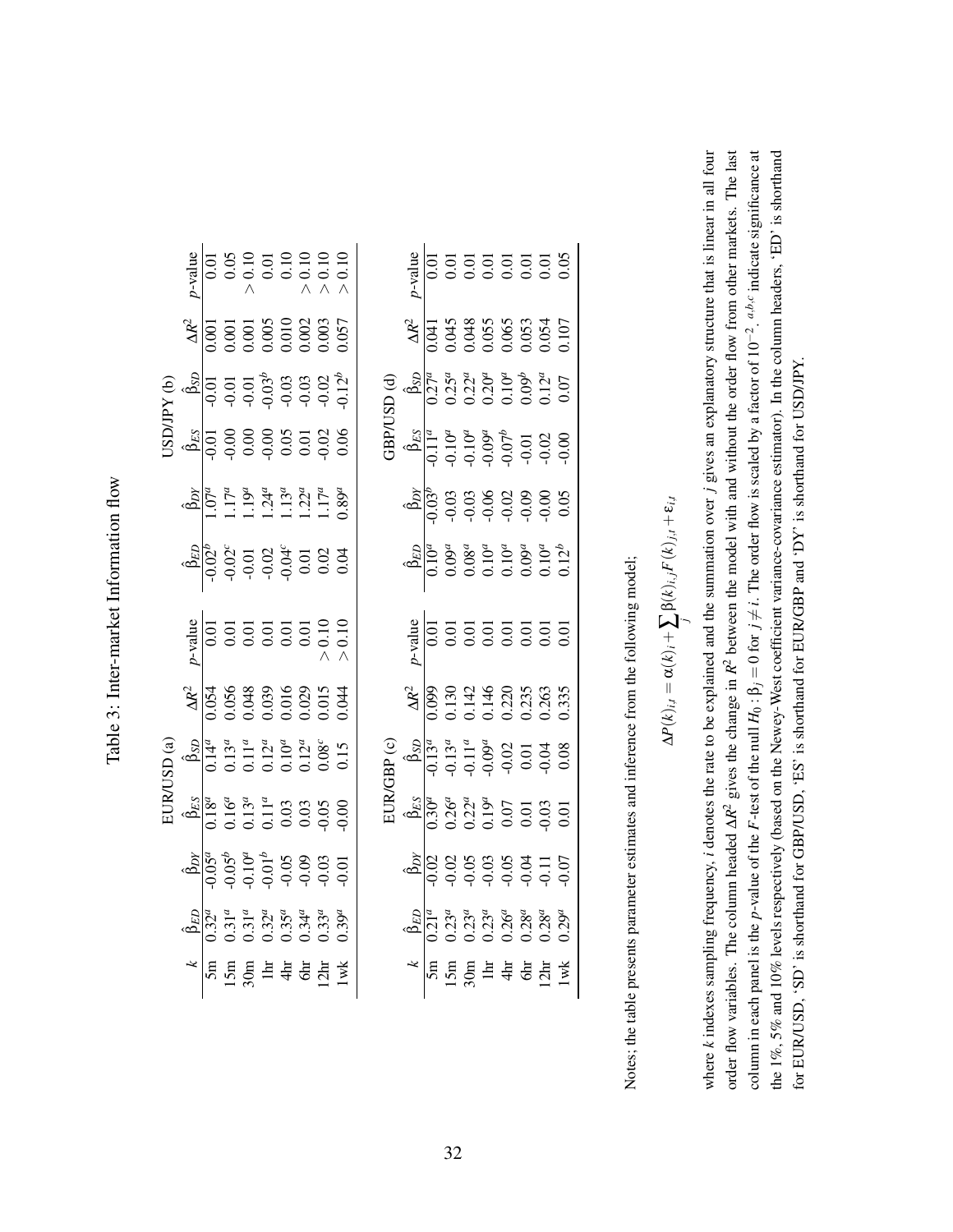|                | -stats                  |      |      | 8 9 9 9 9 9 9 9 9<br>4 9 9 9 9 9 9 9 1<br>4 9 9 9 9 9 1                                             |  |  |  |
|----------------|-------------------------|------|------|-----------------------------------------------------------------------------------------------------|--|--|--|
| <b>TSD/dBC</b> | RW                      |      |      | $0.05$<br>$0.27$<br>$0.034$<br>$0.0000$<br>$0.0000$                                                 |  |  |  |
|                |                         |      |      | 0<br>0<br>0 0 0 0 0 0 0 0 0<br>0 0 0 0 0 0 0 0                                                      |  |  |  |
|                | $r$ -stats              |      |      |                                                                                                     |  |  |  |
| <b>FUR/GBP</b> | $\overline{\mathbb{R}}$ |      |      | $\begin{array}{c} 0.05 \\ 0.09 \\ 0.13 \\ 0.51 \\ 0.51 \\ 0.57 \\ 0.63 \\ 0.63 \\ 1.63 \end{array}$ |  |  |  |
|                | Ë                       |      |      |                                                                                                     |  |  |  |
|                | -stats                  |      |      |                                                                                                     |  |  |  |
| <b>ISD/JPY</b> | RW                      |      |      | $\begin{array}{c} 0.08 \\ 0.10 \\ 0.11 \\ 0.17 \\ 0.37 \\ 0.37 \\ 0.38 \\ 0.20 \\ 1.20 \end{array}$ |  |  |  |
|                | Ë                       |      |      |                                                                                                     |  |  |  |
|                | -stats                  |      |      |                                                                                                     |  |  |  |
| EUR/USI        |                         | 0.06 | 0.10 | $\begin{array}{c} 0.13 \\ 0.20 \\ 0.42 \\ 0.50 \\ 0.62 \\ 1.62 \end{array}$                         |  |  |  |
|                | $\overline{0}$          |      |      | $0.195$<br>$0.195$<br>$0.395$<br>$0.38$<br>$0.138$                                                  |  |  |  |
|                |                         |      |      | $\frac{15m}{36m} = \frac{15m}{4} = \frac{15m}{4} = \frac{15m}{4}$                                   |  |  |  |

Table 4: Meese-Rogoff (1983) forecasting experiments: Root Mean Squared Errors (RMSE) Table 4: Meese-Rogoff (1983) forecasting experiments: Root Mean Squared Errors (RMSE)

Notes; the first column gives the the sampling interval. The columns under OF and RW give the RMSEs of the 1-step-ahead return forecast for the order flow and random walk models (3) and (4). The t-statistic for forecast improvement of the order flow model over the random walk is as given in Diebold Notes; the first column gives the the sampling interval. The columns under OF and RW give the RMSEs of the *1-step-ahead* return forecast for the order flow and random walk models (3) and (4). The t-statistic for forecast improvement of the order flow model over the random walk is as given in Diebold  $(2001)$ , pp. 293. (2001), pp. 293.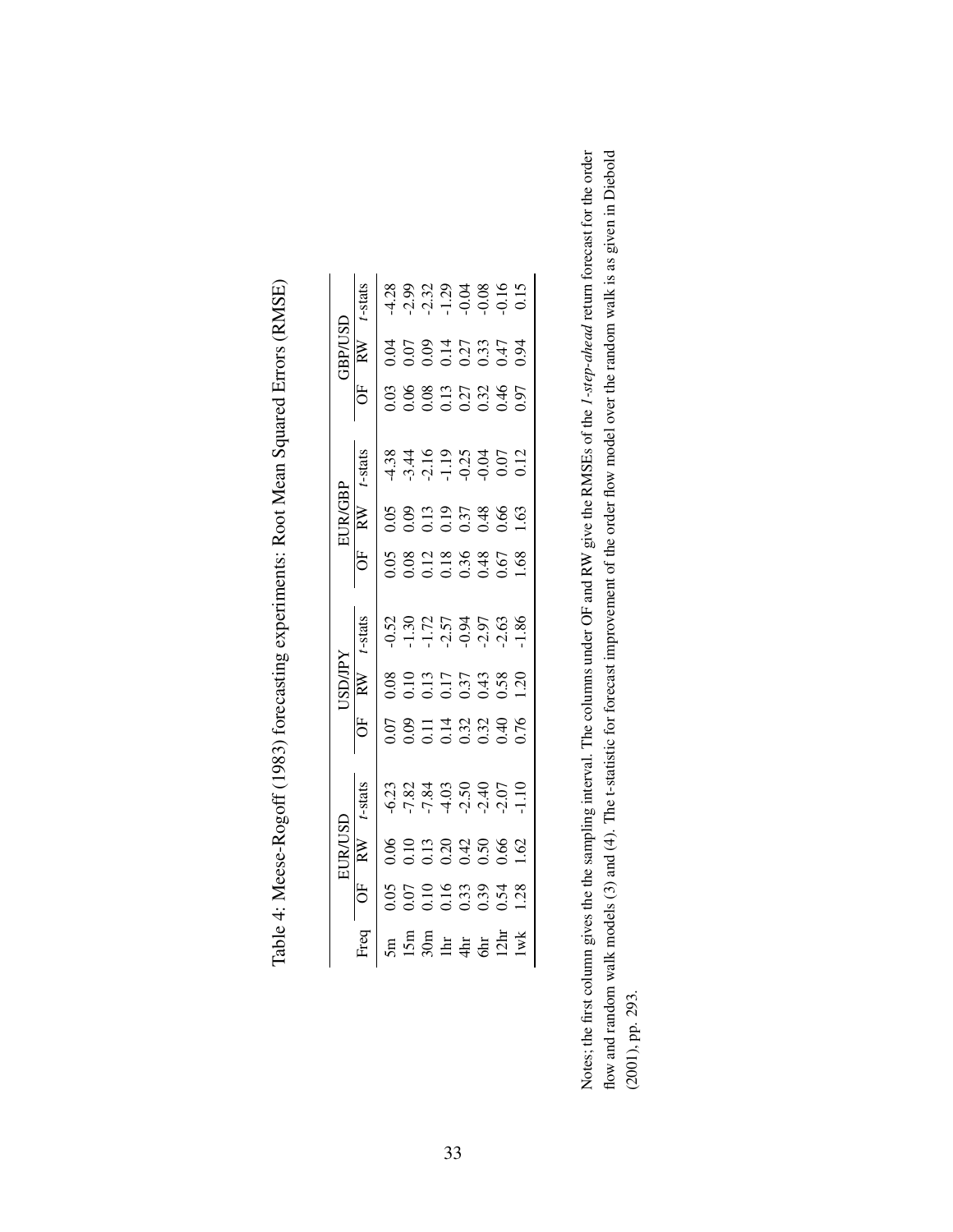| Freq             | $\hat{\beta}$ |       |                   |      | $R^2$ OF RW <i>t</i> -stats | $\ddot{\mathsf{B}}$ | $R^2$ | OF    | <b>RW</b> | $t$ -stats |
|------------------|---------------|-------|-------------------|------|-----------------------------|---------------------|-------|-------|-----------|------------|
| 5m               | $0.03^a$      | 0.002 | 0.06              | 0.06 | $-0.02$                     | 0.09 <sup>b</sup>   | 0.000 | 0.09  | 0.09      | 0.00       |
| 15m              | $-0.01c$      | 0.000 | 0.10              | 0.10 | 0.00                        | $-0.01$             | 0.000 | 0.09  | 0.09      | 0.00       |
| 30 <sub>m</sub>  | $-0.00$       | 0.000 | 0.13              | 0.13 | 0.01                        | $-0.12^a$           | 0.003 | 0.13  | 0.13      | 0.03       |
| 1 <sup>hr</sup>  | 0.01          | 0.001 | 0.20              | 0.20 | 0.00                        | 0.02                | 0.000 | 0.17  | 0.17      | 0.00       |
| 4hr              | 0.01          | 0.000 | $0.42 \quad 0.42$ |      | 0.02                        | 0.09                | 0.002 | 0.37  | 0.37      | 0.01       |
| 6hr              | 0.00          | 0.000 | 0.50              | 0.50 | 0.02                        | 0.03                | 0.000 | 0.43  | 0.43      | 0.04       |
| 12 <sup>hr</sup> | $-0.04$       | 0.007 | 0.67              | 0.66 | 0.02                        | 0.03                | 0.000 | 0.58  | 0.58      | 0.03       |
| $1$ wk           | $-0.10^{b}$   | 0.041 | 1.62              | 1.62 | $-0.01$                     | 0.12                | 0.011 | 1.22. | 1.20      | 0.10       |

#### Table 5: Out-of-sample forecast experiments

EUR/USD (a) USD/JPY (b)

#### EUR/GBP (a) GBP/USD (b)

| Freq             |           | $R^2$ | OF   | <b>RW</b> | $t$ -stats | B                 | $R^2$ | OF   | <b>RW</b> | $t$ -stats |
|------------------|-----------|-------|------|-----------|------------|-------------------|-------|------|-----------|------------|
| 5m               | $0.05^a$  | 0.004 | 0.05 | 0.05      | $-0.04$    | $0.02^a$          | 0.001 | 0.04 | 0.04      | 0.00       |
| 15m              | $-0.01$   | 0.000 | 0.08 | 0.08      | 0.02       | $-0.04$           | 0.000 | 0.07 | 0.07      | 0.00       |
| 30 <sub>m</sub>  | $-0.00$   | 0.000 | 0.13 | 0.13      | 0.02       | 0.00              | 0.000 | 0.09 | 0.09      | 0.01       |
| 1 <sup>hr</sup>  | $-0.00$   | 0.000 | 0.19 | 0.19      | 0.02       | 0.00              | 0.000 | 0.14 | 0.14      | 0.01       |
| 4hr              | $-0.07^b$ | 0.011 | 0.38 | 0.37      | 0.04       | 0.04 <sup>c</sup> | 0.005 | 0.27 | 0.28      | 0.00       |
| 6hr              | 0.01      | 0.000 | 0.48 | 0.48      | 0.03       | 0.01              | 0.001 | 0.33 | 0.33      | 0.02       |
| 12 <sup>hr</sup> | $-0.01$   | 0.000 | 0.67 | 0.66      | 0.12       | 0.00              | 0.000 | 0.47 | 0.47      | 0.06       |
| 1wk              | $-0.01$   | 0.001 | 1.69 | 1.63      | 0.14       | 0.04              | 0.006 | 1.00 | 0.94      | 0.37       |

Notes; the table presents parameter estimates and inference from the following model;

$$
\Delta P(k)_{i,t+1} = \alpha(k)_{i,t} + \beta(k)_{i,t} F(k)_{i,t} + \varepsilon_{i,t+1}
$$

where  $\Delta P(k)_{i,t+1}$  is price change at sampling frequency *k* for exchange rate *i* at time  $t+1$  and  $F(k)_{i,t}$  is order flow for the same exchange rate and sampling frequency at time *t*. The columns under OF and RW give the forecast RMSEs of the model above and a random walk model, respectively, and the *t*-statistic for the forecast improvement of the model above over the random walk is reported in the last column of each panel. The order flow is scaled up by a factor of  $10^{-2}$ . <sup>*a,b,c*</sup> indicate significance at the 1%, 5% or 10% levels respectively, based on the Newey-West coefficient variance-covariance estimator.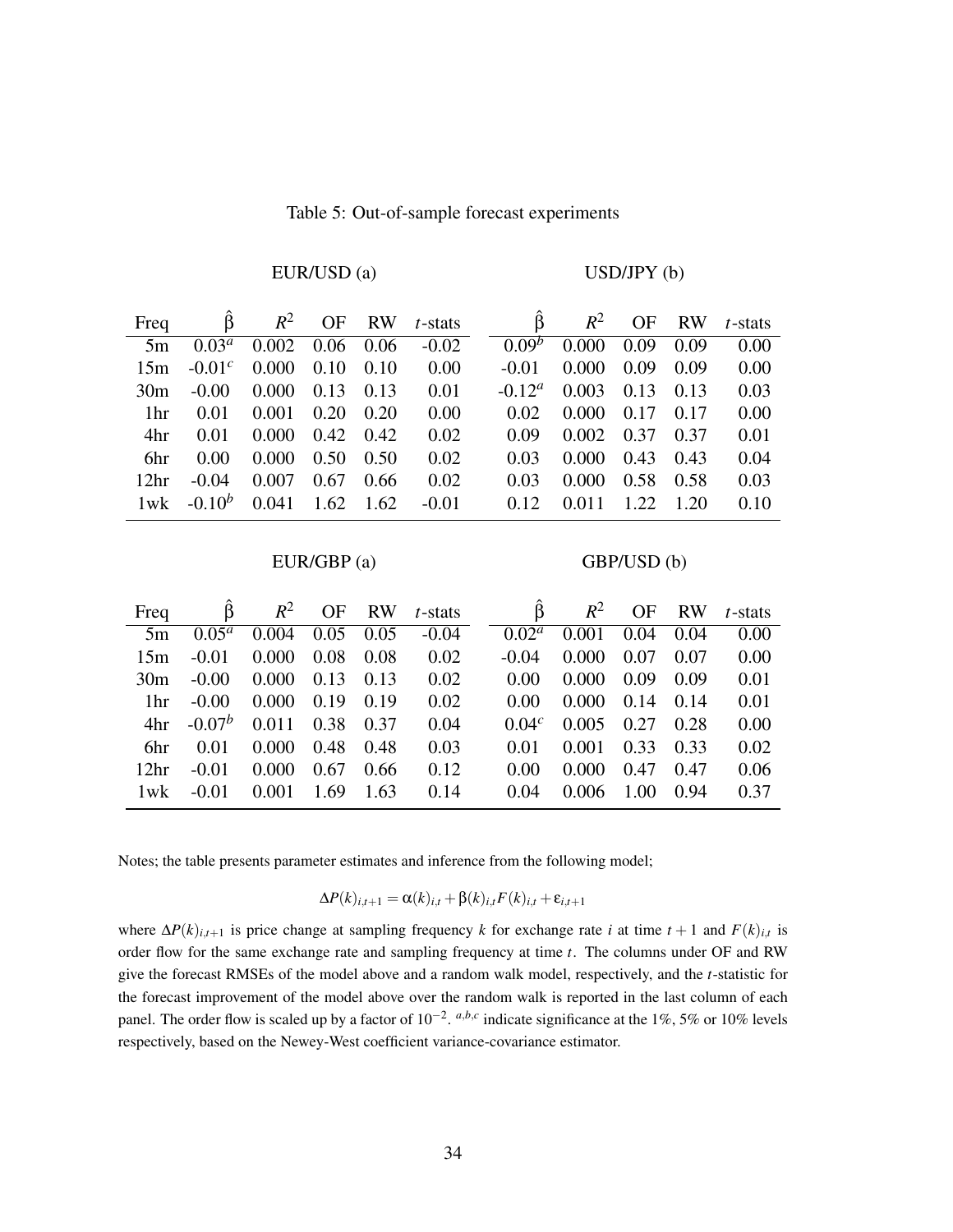|                | $\boldsymbol{k}$ | $\hat{\beta}_1$ | $\hat{\beta}_2$ | $\hat{\gamma}_1$  | $\hat{\gamma}_2$  | $R^2$ | <b>OF</b> | <b>RW</b> | $t$ -stats |
|----------------|------------------|-----------------|-----------------|-------------------|-------------------|-------|-----------|-----------|------------|
| <b>EUR/USD</b> | $5m$             | $3.15^{a}$      | 0.22            | $0.13^{a}$        | 0.01              | 0.020 | 8.45      | 8.49      | $-0.10$    |
|                | 15m              | 2.53            | $-4.65c$        | $0.05^a$          | 1.55              | 0.005 | 17.01     | 17.01     | 0.00       |
|                | 30 <sub>m</sub>  | 1.32            | $-2.77$         | 0.04 <sup>c</sup> | 0.72              | 0.002 | 25.97     | 25.95     | 0.01       |
|                | 1hr              | 4.93            | $-3.66$         | 0.04              | 5.44 <sup>c</sup> | 0.003 | 31.39     | 31.34     | 0.03       |
|                | 4hr              | 4.97            | 13.61           | 0.03              | $-7.44$           | 0.007 | 70.46     | 70.23     | 0.04       |
|                | 6hr              | 4.24            | 6.39            | 0.03              | 9.79              | 0.026 | 83.29     | 82.66     | 0.10       |
|                | 12 <sup>hr</sup> | $37.13^{b}$     | 14.59           | 0.01              | $-0.16$           | 0.048 | 120.40    | 117.32    | 0.24       |
|                | $1$ w $k$        | $-32.57$        | 51.87           | 0.04              | $-27.96$          | 0.072 | 331.68    | 278.70    | 1.10       |
| <b>USD/JPY</b> | 5m               | $2.44^{a}$      | $0.79^a$        | $0.19^a$          | $0.04^a$          | 0.064 | 1.72      | 1.79      | $-0.56$    |
|                | 15m              | $4.21^a$        | 0.22            | $0.10^a$          | 3.41 <sup>c</sup> | 0.040 | 3.59      | 3.63      | $-0.09$    |
|                | 30 <sub>m</sub>  | $5.25^a$        | 1.29            | 0.03              | $9.20^{a}$        | 0.032 | 5.96      | 6.03      | $-0.09$    |
|                | 1hr              | $5.86^{a}$      | 0.99            | $0.09^b$          | 0.88              | 0.039 | 8.35      | 8.55      | $-0.25$    |
|                | 4hr              | $-1.08$         | 2.44            | 0.09 <sup>c</sup> | 0.11              | 0.010 | 18.93     | 18.78     | 0.10       |
|                | 6hr              | 1.82            | $-0.83$         | 0.09              | 7.59              | 0.018 | 22.79     | 22.62     | 0.08       |
|                | 12 <sup>hr</sup> | 9.59            | $14.30^{b}$     | $-0.04$           | $-0.11$           | 0.050 | 35.25     | 35.39     | $-0.03$    |
|                | $1$ w $k$        | $-4.62$         | $-50.06b$       | 0.34              | 0.42 <sup>c</sup> | 0.161 | 126.06    | 108.08    | 0.71       |
| <b>EUR/GBP</b> | 5m               | $-5.70^a$       | $-5.55^a$       | $0.12^a$          | $0.04^a$          | 0.013 | 6.53      | 6.57      | $-0.11$    |
|                | 15m              | $-14.96^a$      | $-10.00^a$      | $0.10^{a}$        | $0.04^{b}$        | 0.016 | 12.25     | 12.37     | $-0.11$    |
|                | 30 <sub>m</sub>  | $-19.20^{a}$    | $-4.07$         | $0.09^a$          | $-0.00$           | 0.017 | 15.43     | 15.45     | $-0.03$    |
|                | 1hr              | $-18.91^a$      | $-3.56$         | 0.05 <sup>c</sup> | 0.04              | 0.018 | 24.62     | 24.95     | $-0.19$    |
|                | 4hr              | $-3.39$         | $-10.91$        | $0.09^b$          | $-0.04$           | 0.017 | 53.35     | 53.09     | 0.06       |
|                | 6hr              | $-8.26$         | 3.94            | 0.02              | 0.06              | 0.008 | 68.27     | 67.30     | 0.16       |
|                | 12 <sup>hr</sup> | $21.92^{c}$     | 9.53            | 0.09              | 0.01              | 0.036 | 104.24    | 97.68     | 0.65       |
|                | $1$ w $k$        | $-26.99$        | $82.14^{b}$     | $0.25^{b}$        | $-0.08$           | 0.249 | 273.88    | 262.86    | 0.21       |
| <b>GBP/USD</b> | 5m               | $-8.12^a$       | $-11.83^{a}$    | $0.07^{a}$        | $0.04^a$          | 0.007 | 7.03      | 7.08      | $-0.18$    |
|                | 15m              | $-23.80^{a}$    | $-10.67^a$      | $0.07^a$          | $0.03^{b}$        | 0.015 | 12.20     | 12.21     | 0.00       |
|                | 30m              | $-27.30^{a}$    | $-14.76^a$      | $0.08^a$          | 0.04 <sup>c</sup> | 0.021 | 17.77     | 18.07     | $-0.29$    |
|                | 1hr              | $-31.37a$       | $-16.52^a$      | $0.06^b$          | $0.09^a$          | 0.034 | 23.59     | 23.82     | $-0.18$    |
|                | 4hr              | $-14.35^{b}$    | 7.23            | $0.13^{a}$        | 0.03              | 0.021 | 49.42     | 49.46     | $-0.01$    |
|                | 6hr              | $-10.36$        | $24.78^{b}$     | 0.06              | 0.04              | 0.022 | 67.76     | 67.43     | 0.06       |
|                | 12 <sup>hr</sup> | 18.99           | 4.51            | 0.09              | 0.05              | 0.027 | 90.09     | 88.26     | 0.23       |
|                | $1$ w $k$        | $-13.88$        | 41.59           | 0.09              | 0.05              | 0.044 | 271.59    | 244.34    | 0.80       |

Table 6: Forecasting Order Flow Out-of-Sample

Notes; the table presents parameter estimates and inference from the following model;

$$
F(k)_{i,t+1} = \alpha(k)_{i,t} + \sum_{j=1}^{J} \beta(k)_{j,i,t} \Delta P(k)_{i,t-j+1} + \sum_{m=1}^{M} \gamma(k)_{m,i,t} F(k)_{i,t-m+1} + \varepsilon_{i,t+1}
$$

where ∆*P*(*k*)*i*,*<sup>t</sup>* is price change at sampling frequency *k* for exchange rate *i* at time *t* and *F*(*k*)*i*,*t*+<sup>1</sup> is order flow for the same exchange rate and sampling frequency at time  $t + 1$ . The columns under OF and RW give the forecast RMSEs of model (5) and a random walk model respectively and the *t*-statistic for the forecast improvement of model (5) over the random walk is reported in the last column. The order flow is scaled up by a factor of 10<sup>-2</sup>. <sup>*a,b,c*</sup> indicate significance at the 1%, 5% or 10% levels respectively, based on the Newey-West coefficient variance-covariance estimator.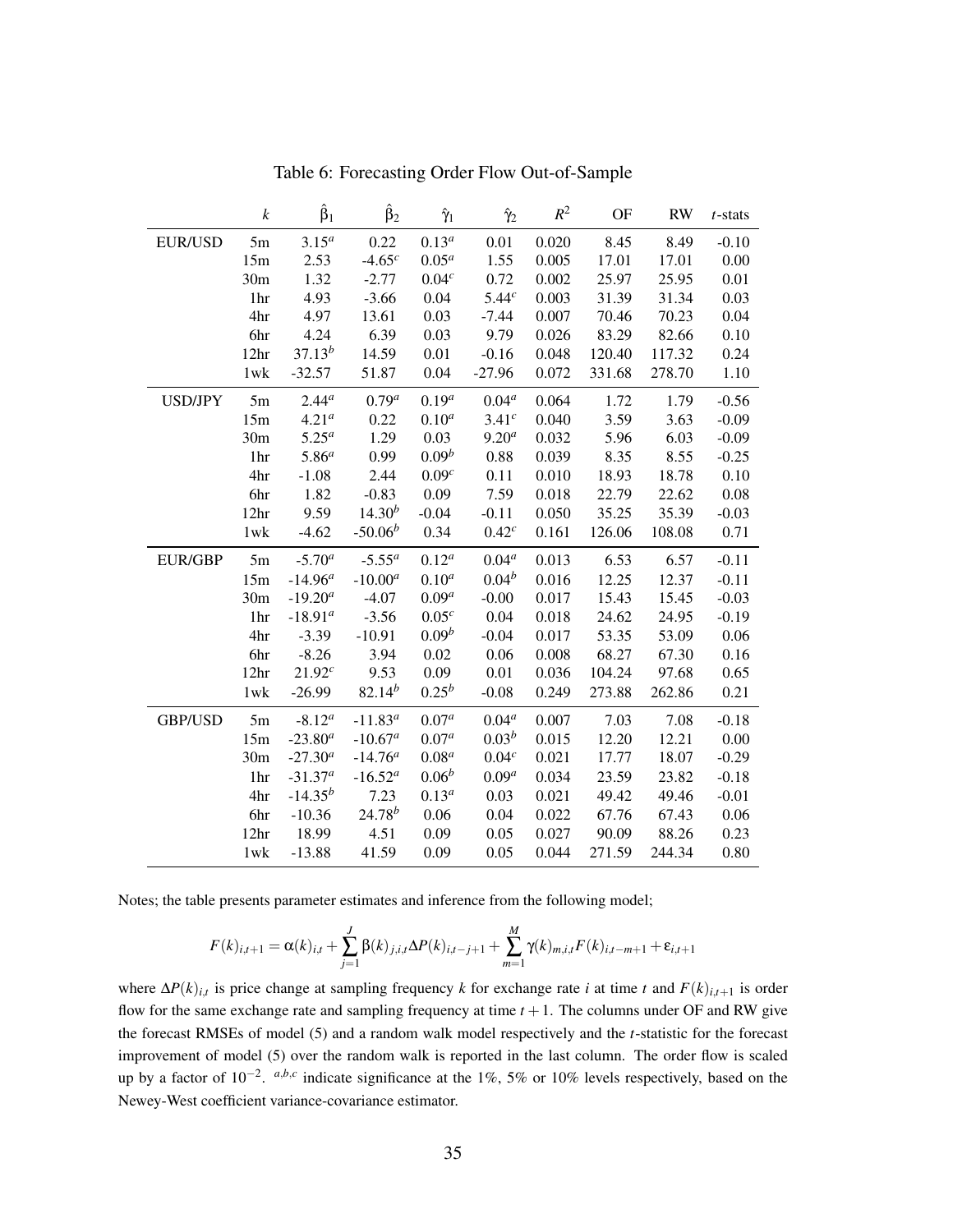